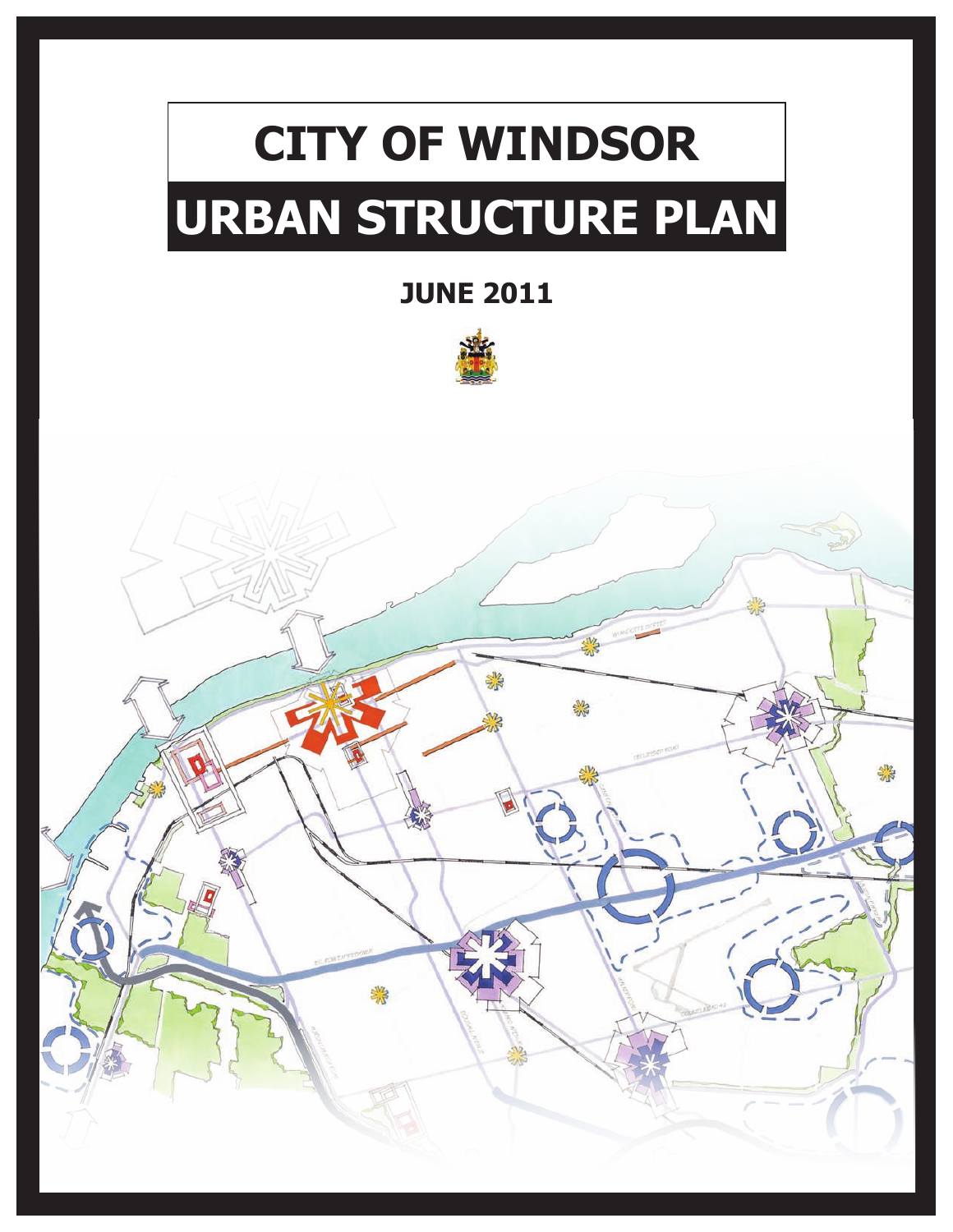## **Contents**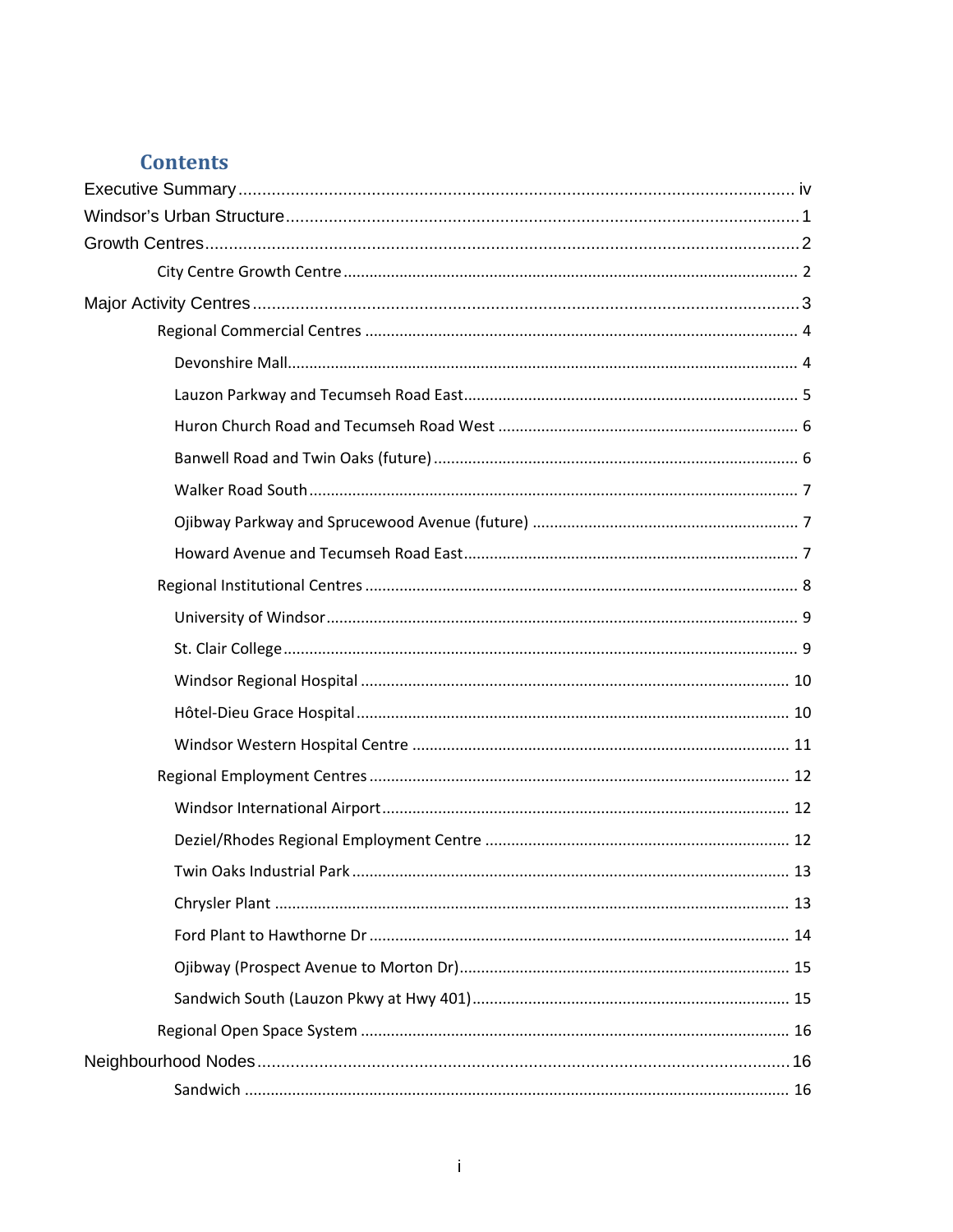| Ouellette Avenue/Dougall Avenue: Riverside Drive to Dougall Parkway  27  |  |
|--------------------------------------------------------------------------|--|
|                                                                          |  |
| Howard Avenue / Provincial Road: E.C.Row Expressway to Walker Road 28    |  |
|                                                                          |  |
|                                                                          |  |
|                                                                          |  |
|                                                                          |  |
|                                                                          |  |
| Ojibway Parkway / Riverside Drive: E.C. Row Expressway to City Limits 32 |  |
|                                                                          |  |
|                                                                          |  |
|                                                                          |  |
|                                                                          |  |
|                                                                          |  |
|                                                                          |  |
|                                                                          |  |
|                                                                          |  |
|                                                                          |  |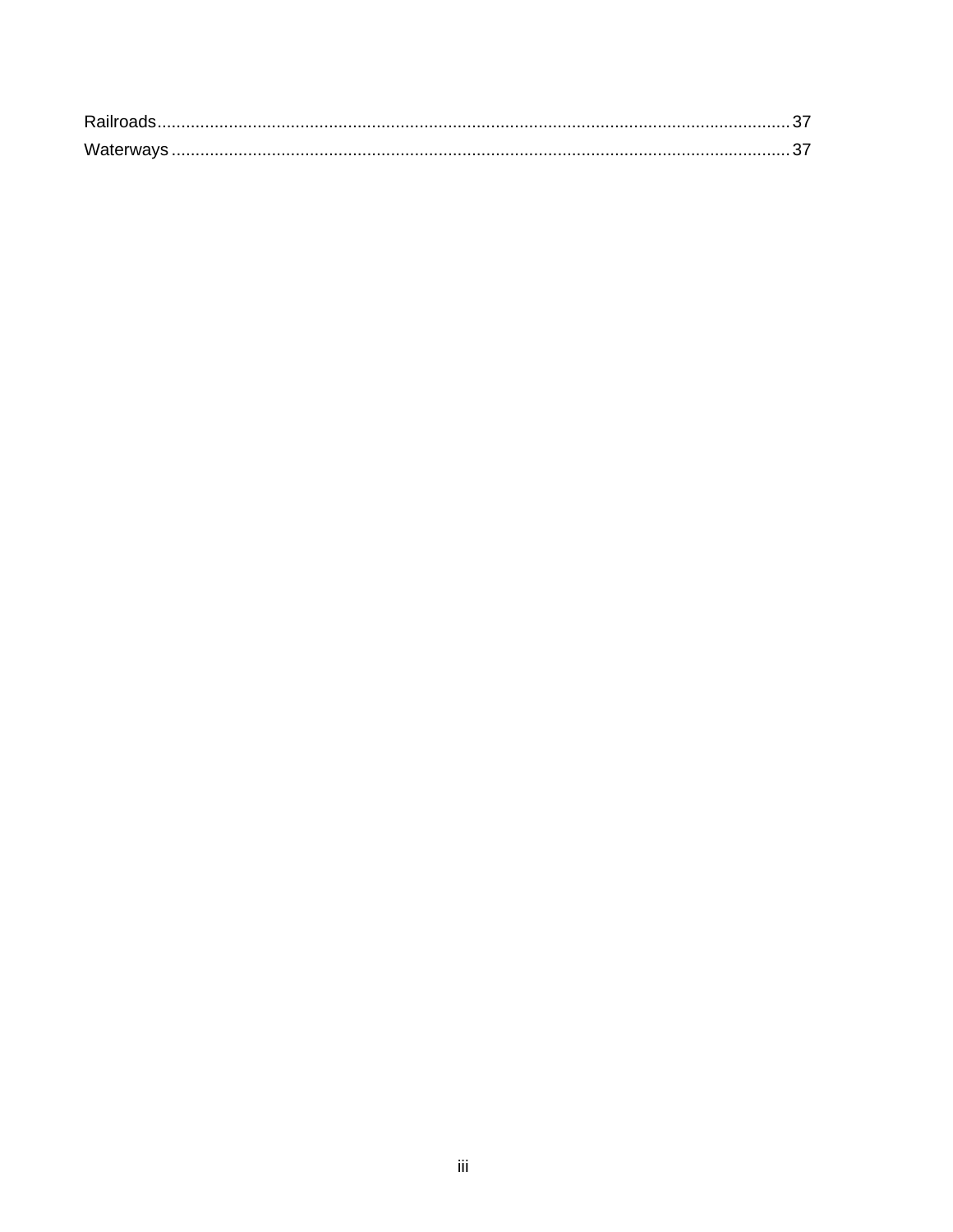#### **EXECUTIVE SUMMARY**

The City of Windsor is an amalgamation of the former City/Town of Windsor, Town of Sandwich, Town of Walkerville, Town of Riverside, Town of Ford City, Township of Sandwich East, Township of Ojibway, and portions of the Township of Sandwich South. Most of the former municipalities contain historical downtowns or historical mainstreets that functioned as focal areas for the communities.

The centres of Windsor's communities are compact cores that are socially, environmentally and economically diverse places offering a range of services and housing opportunities. These core areas function as neighbourhood focal points that attract people and commerce from within the region and beyond. A series of transportation spines including Provincial Highway 401, the E.C. Row Expressway, and the future Lauzon Parkway extension connect to City Corridors such as Ouellette Avenue/Dougall Avenue, Walker Road, Lauzon Parkway and Huron Church Road. The City Corridors and local Neighbourhood Corridors connect Windsor's Major Activity Centres such as Regional Employment Centres to the Regional Commercial Centres to the Regional Institutional Centres. Between these elements are the neighbourhoods and open spaces where the people of Windsor live and play.

On April 19, 2010, Windsor Council requested the Planning Department to prepare an Urban Structure Plan as part of the Official Plan Review (CR153/2010). The first of its kind for Windsor, the Urban Structure Plan provides a framework for the development of the City's growth based on Windsor's existing urban structure. In basic terms, the urban structure of Windsor is comprised of a series of nodes and corridors. The foundation for the Urban Structure Plan is a series of Official Plan Review background studies and foundation studies that informed the location and composition of the existing elements and future nodes and corridors.

The purpose of the Urban Structure Plan is to formally illustrate the form of the city by identifying nodes and corridors and to provide the basis for the policy changes needed to implement the Urban Structure Plan. The Urban Structure Plan does not designate land uses as that function is addressed in other sections of the Official Plan and updated land use designations will be discussed in a subsequent OPA and the preparation of Secondary Plans and/or Community Improvement Plans to help guide future redevelopment and new development in Windsor.

The Urban Structure Plan will:

- Formally produce a statutory plan under the *Planning Act*;
- Identify and provide a broad policy direction for Windsor's major structural elements;
- Establish functions and densities for the nodes and corridors;
- Establish a consistent nomenclature for the nodes and corridors;
- **Establish intensification targets for nodes;**
- Integrate the findings of the Official Plan Review foundation studies; and,
- Provide an Urban Structure Plan Schedule and recommended Urban Structure policies for the updated Official Plan.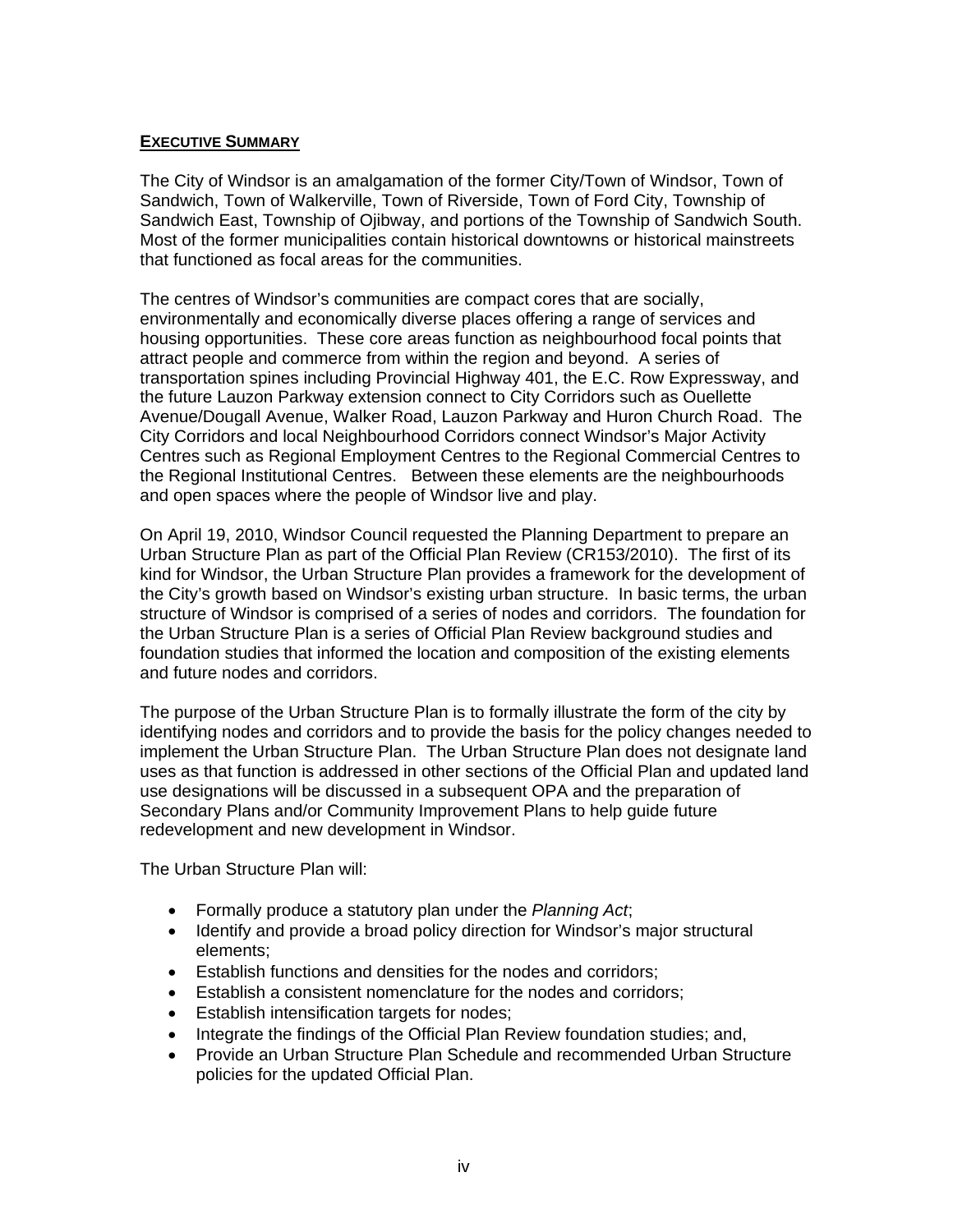The purpose of this *Urban Structure Report* is to document the development of the *Urban Structure Plan* and policies. The report also identifies the measures for implementing the *Urban Structure Plan*.

The *Urban Structure Plan* depicts the key structural elements within Windsor's urban boundary and establishes a strategic framework whereby more detailed land use designations and policies can be established. Windsor's *Urban Structure Plan* shall include the following structural elements:

- Three Node categories (Growth Centres, Major Activity Centres, Neighbourhood Nodes);
- Two Corridor categories (City Corridor, Neighbourhood Corridor);
- Major Open Space;
- Expressways;
- Railroads; and,
- Waterways.

It is re-emphasized that the *Urban Structure Plan* will not identify land use designations as the purpose of this Plan is to identify Windsor's major structural elements and formalize them within the policy framework. This policy framework provides the foundation for the establishment of subsequent Official Plan land use designations. The Urban Structure Plan was prepared entirely through the use of the Planning Department's in-house staff resources.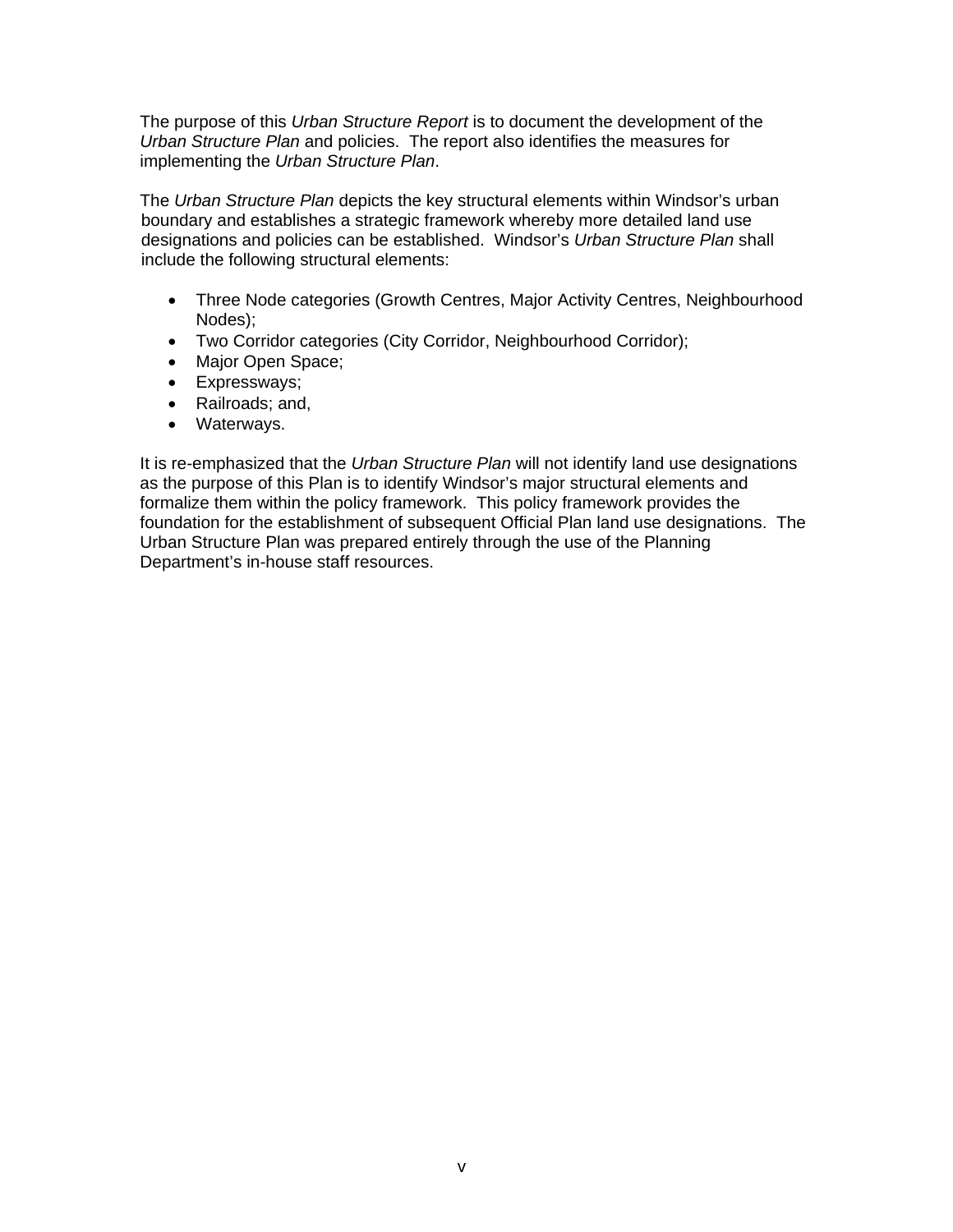#### **WINDSOR'S URBAN STRUCTURE**

Windsor's Urban Structure Plan is an informational tool used to increase an understanding of the elements that make up Windsor and provide a framework for the development of the City's growth. The key elements of Windsor's urban structure are nodes and corridors. The Urban Structure Plan does not consider the general or specific land uses that comprise the structural elements within. As new areas of Windsor are planned for development and as existing areas of Windsor are planned for major redevelopment, it is intended that Secondary Plans and/or Community Improvement Plans be prepared to aid in achieving the desired future vision for that area of the city. Windsor's Urban Structure Plan identifies the Urban Structure Elements:

|                               | <b>Growth Centres</b>                           |                     |                           |
|-------------------------------|-------------------------------------------------|---------------------|---------------------------|
|                               | <b>Major Activity Centres</b>                   |                     |                           |
| Regional<br>Growth<br>Centres | Regional<br>Employment Institutional<br>Centres | Regional<br>Centres | Regional<br>Open<br>Space |
|                               | <b>City Corridors</b>                           |                     |                           |
|                               | Neighbourhood Nodes                             |                     |                           |
|                               | Neighbourhood Corridors                         |                     |                           |
|                               | Neighbourhoods                                  |                     |                           |

Urban Structure Elements

Figure 1: Urban Structure Elements

#### **Nodes**

Nodes in this context are existing or future locations of concentrated activity on the Urban Structure Plan that serve the societal, environmental and economic needs at a neighbourhood and/or regional scale. The most successful nodes are the ones that exhibit a wide variety of land uses, including higher density residential and employment uses, and have access to frequent public transit service. Smaller scale community and neighbourhood nodes play an important role in providing services to the surrounding neighbourhoods, providing a range of housing opportunities and, providing a recognized sense of place for these neighbourhoods.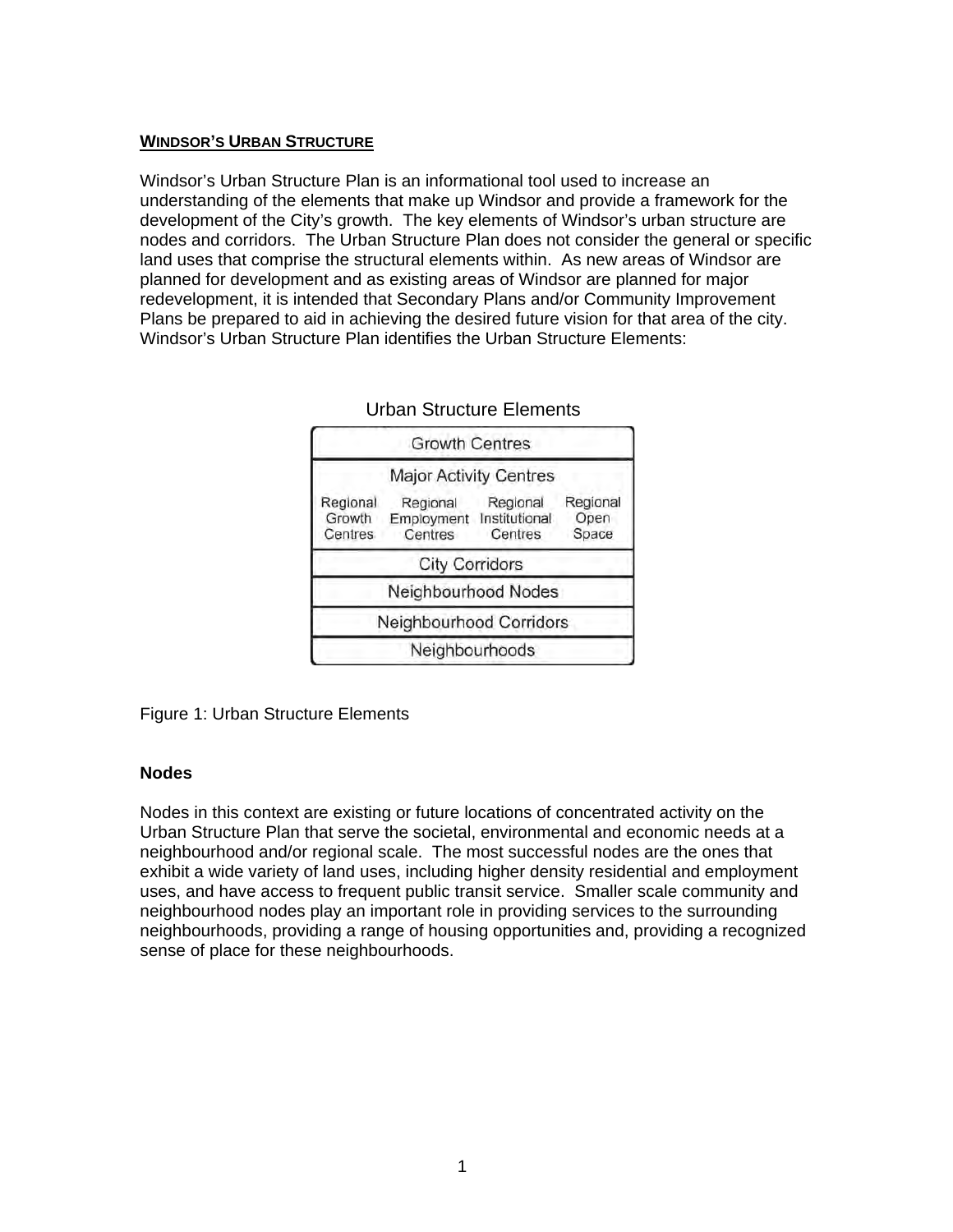## **GROWTH CENTRES**



Growth Centres are the highest in the hierarchy of nodes in Windsor due to their scale, density, range of uses, function and identity (or future identity). Growth Centres should be planned for:

 As focal areas for investment in institutional and region-wide public services, as well as commercial, recreational, cultural and entertainment uses;

 To accommodate and support major transit infrastructure;

• To serve as high density major employment centres that will attract provincially, nationally or, internationally significant employment uses;

- To accommodate a significant share of population and employment growth; and,
- At a density of a minimum of 200 persons and jobs per net hectare;
- Minimum density for new residential-only development is 80 units per net hectare.

| <b>Table 1: Density Ranges</b> |                                                                                                               |  |  |  |
|--------------------------------|---------------------------------------------------------------------------------------------------------------|--|--|--|
| <b>Density</b>                 | <b>Description</b>                                                                                            |  |  |  |
| Low Density                    | Low Density means between 22 and 30 units per net hectare (UNPH); less<br>than 75 people/jobs per net hectare |  |  |  |
| <b>Medium Density</b>          | Medium Density means 30-80 UPNH; 75-200 people/jobs per net hectare                                           |  |  |  |
| <b>High Density</b>            | High Density means more than 80 UPNH; More than 200 people/jobs per net<br>hectare                            |  |  |  |

The following table describes the density ranges discussed in this report:

Growth Centres are considered to be the dominant regional nodes.

## **City Centre Growth Centre**



City Centre Growth Centre is the area of Windsor predominantly situated in the downtown core and within the City Centre Planning District. This area is generally called Windsor's 'downtown area' or 'core area'.

After relocating the Municipal Office (City Hall) from Sandwich/Mill area to the current location many years ago, Windsor's downtown Core is the focal area for investment in public service, commercial, recreational, cultural and entertainment uses.

The City Centre accommodates and supports Windsor's main transit depot and infrastructure. The area enjoys

frequent public transit service. Major roads include Ouellette Avenue, Wyandotte Street, University Avenue, and Riverside Drive, connecting the City Centre Growth area to the rest of the City. The Centre has, in recent years, been experiencing an increase in retail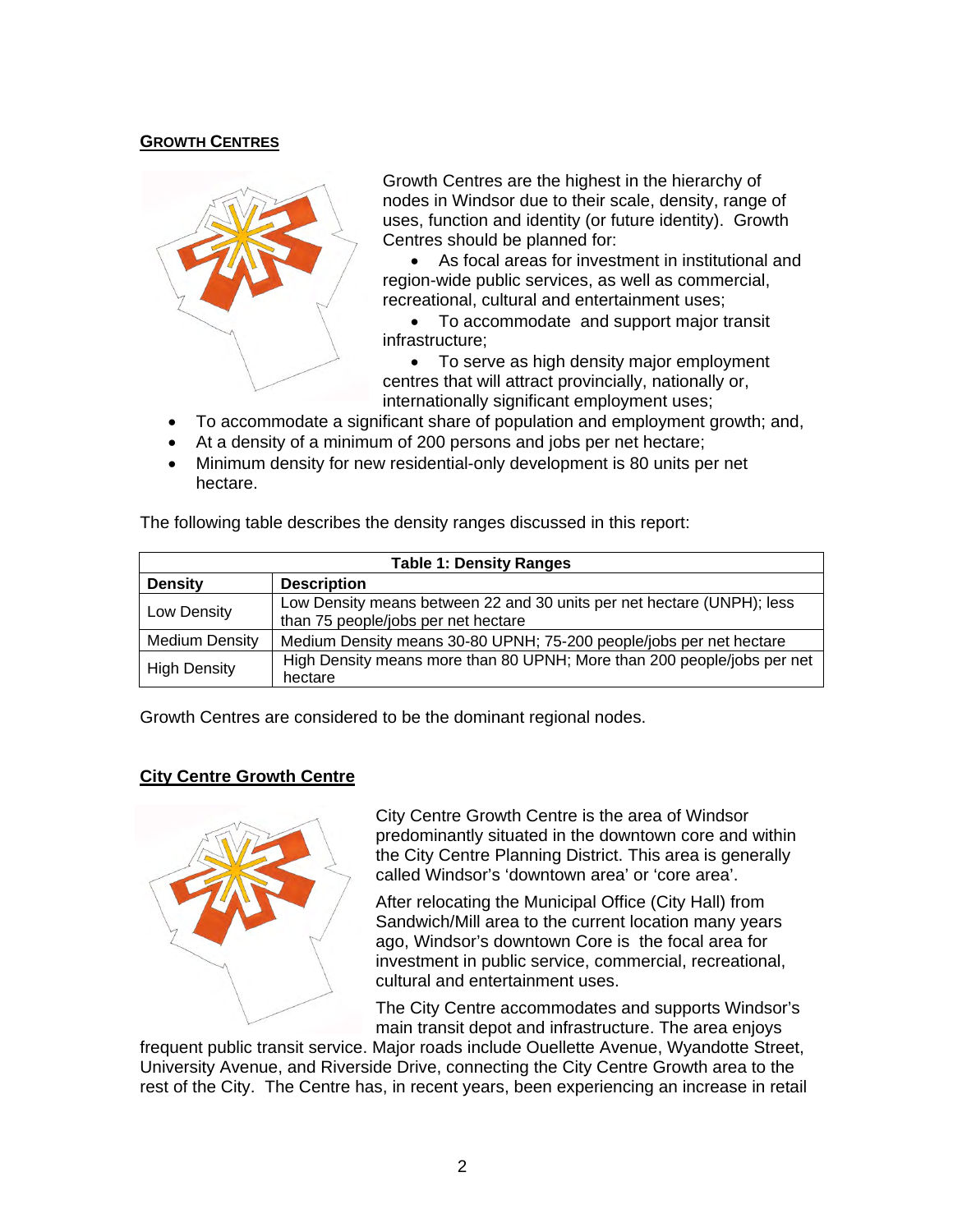commercial vacancies. The retail commercial situation is described in detail in the Commercial Demand and Supply Analysis report, discussed earlier in this report.

Recent relocation of institutional uses to the City Centre is a welcome move for new growth. There is strong interest in attracting more institutional uses to the City Centre.

As a designated growth area in the Official Plan, the City Centre has the capacity to serve as a high density employment centre that will attract provincially, nationally and internationally significant employment. Currently, the City centre Growth Centre has a mix of uses. Intensification should be encouraged across all the uses.

The Windsor-Detroit Tunnel is located in the downtown Windsor and provides regional and international exposure to the Core area and the entire City. The Tunnel is a major economic, social, and political boost to the City Centre and the entire City.

Key features of the City Centre Growth Centre include

- Gateway to the City and Country
- The Riverfront, which provides entertainment and tourist opportunities
- City Hall Square 350 and 400 Buildings (Government Office Use)
- Federal and Provincial Government Offices
- Caesar's Windsor Casino
- St. Clair Centre for Arts Institutional and Commercial Uses
- Municipal Police headquarters
- City Centre Transit Terminal
- Candarel Building Office and other Commercial Uses
- Major Bank buildings
- Places of worship
- Community Centres
- Several major Hotels

#### **MAJOR ACTIVITY CENTRES**

Major Activity Centres are the second in the hierarchy of nodes in Windsor. The following comprise Windsor's Major Activity Centres:

- 1. Regional Commercial Centres
- 2. Regional Institutional Centres
- 3. Regional Employment Centres
- 4. Regional Open Space System

These types of nodes are considered to be sub-regional in the context of Windsor and were originally planned as single-use facilities that have evolved into multi-use urban areas with a variety of densities. Typically, these nodes have the potential to be important destinations within the regional public transit network. Future residential development and redevelopment at Major Activity Centres should be medium (30 units per net hectare) to high-density (80+ units per net hectare). Residential intensification is desired at or near Major Activity Centres. Development surrounding these locations will be subject to the preparation of a Secondary Plan.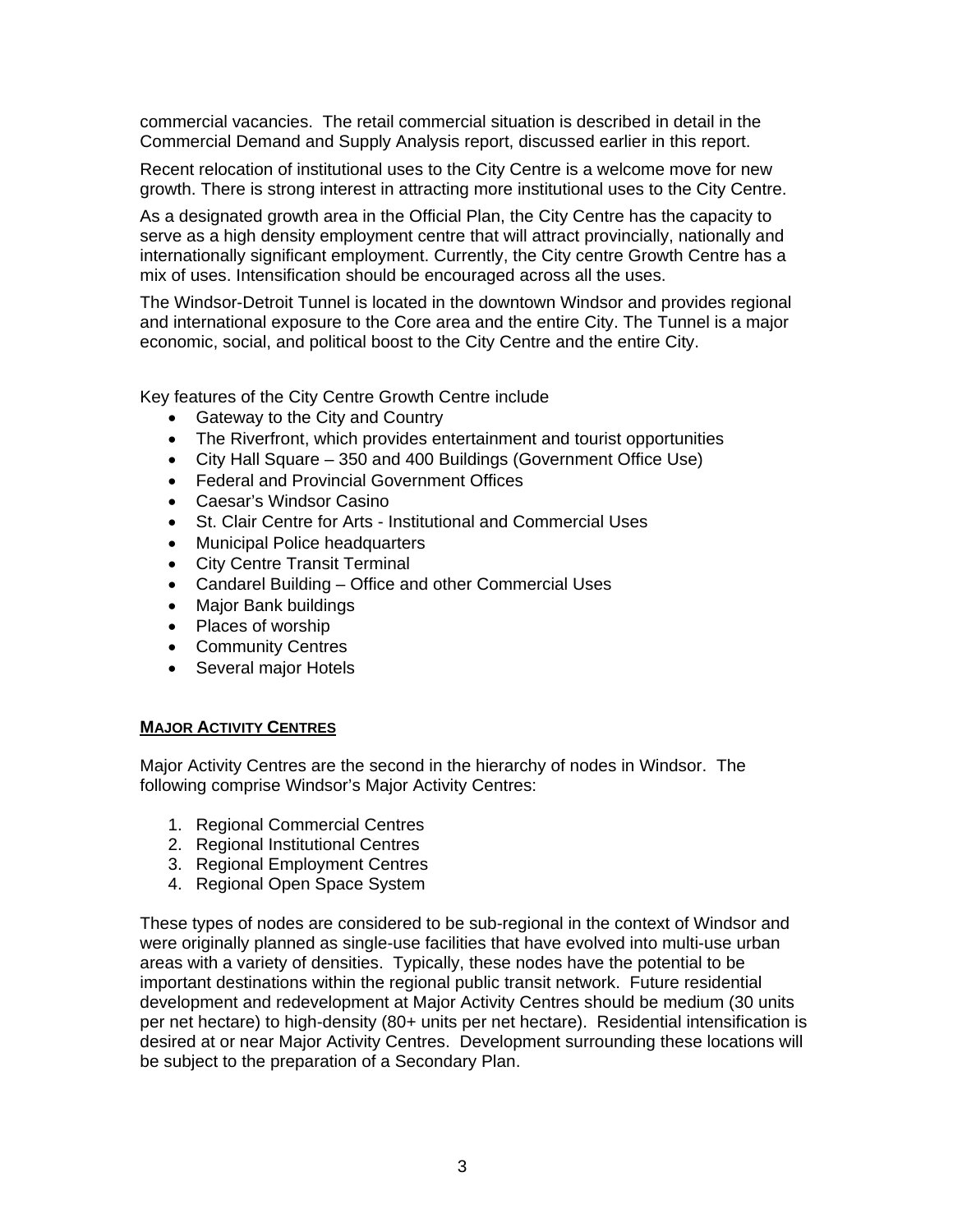#### **Regional Commercial Centres**



Regional Commercial Centres are a type of Major Activity Centre where commercial services are provided to residents across the city and region. This type of node also provides the location for serving the daily and weekly shopping needs of residents living near or at the node. Regional Commercial Centres may also function as employment centres providing population serving offices, retail, personal services and local institutions.

In the future, these nodes should function as vibrant mixed-use commercial-residential neighbourhoods

serving a denser population. Ideally, the predominant form of new or redeveloped housing should be medium and high-density residential buildings with ground floor and possibly second floor commercial uses and upper floor residential dwellings.

#### **Devonshire Mall**



Devonshire Mall is a Regional Commercial Centre located on the south side of the E.C. Row Expressway, east of Howard Avenue. Devonshire Mall has grown over the years, since its inception in the early 70s, and has become Windsor's largest shopping centre. The shopping centre contains a variety of commercial activities such as financial institutions, department stores, pharmacies, restaurants, specialty retailers, personal services, professional studios and places of entertainment. To the north is the Howard Avenue City Corridor with its variety of commercial activities.

Directly opposite the mall, on the west side of Howard, is the Roundhouse centre, which was developed in the late 1980's. The Roundhouse centre provides additional retail opportunities to Devonshire Mall. The centre contains a variety of commercial activities such as financial institutions, retail commercial, pharmacy and specialty retailers.

This Regional Commercial Centre is serviced by Howard Avenue, Division Road, and E. C. Row Expressway. There is regional and local linkage via these major routes. This facility houses a major transfer point between several of Windsor's transit routes and provides connections to two neighbourhood feeder routes.

There are residential communities and developments (e.g. Devonshire Heights, Kenilworth Subdivision, and Remington Park) within walking distance to the Centre. These communities and developments further enhance the economic viability of the regional commercial centre.

Key features of Devonshire Mall as a Regional Commercial Centre:

 Mall's location along Howard Avenue. Howard Avenue provides a transportation link for visitors and residents from the Airport, 401, County, and nearby residential neighbourhoods to/from downtown Windsor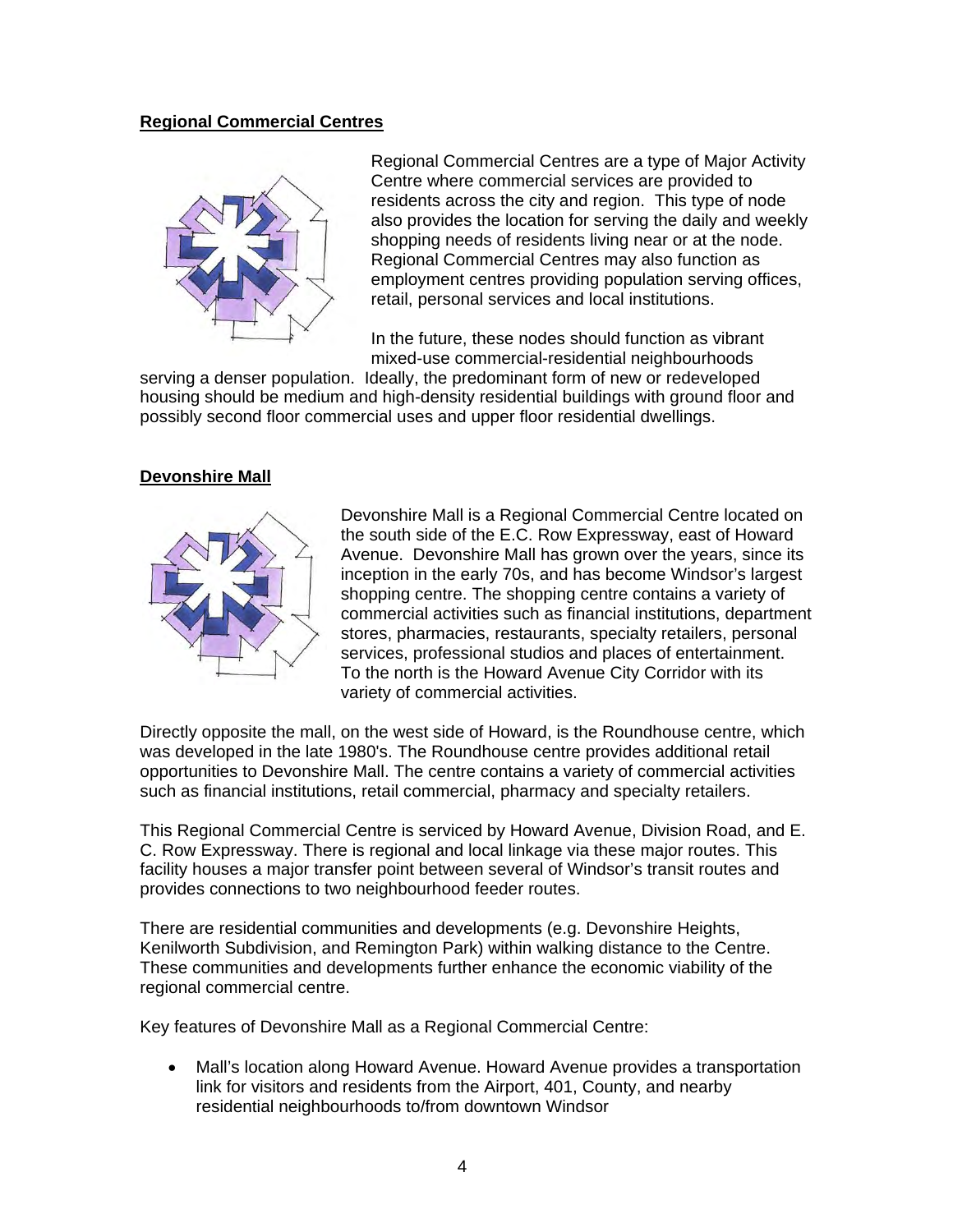- Mall's proximity to the E.C. Row Expressway exit ramps enhances its prominence in the region. The E.C. Row links the City to the rest of the region
- Mall's offer of a variety of commercial activities, and an abundance of parking
- Provides regional scale retail functions
- Has a transit facility for easy access by Public transportation (bus and taxi)
- Existing railroad line on west side of node and has future potential for heavy rail or light rail service
- Serves a large portion of the region
- Provides major employment opportunities

#### **Lauzon Parkway and Tecumseh Road East**



This area is anchored by a sub-regional shopping mall with two major anchor tenants, one of which is a grocery store. This facility houses a major transfer point between several of Windsor's transit routes and provides connections to two neighbourhood feeder routes.

The area is central to two main roads, Lauzon Parkway running north-south and Tecumseh Road. Both roads provide access to the entire east end of the city.

Diagonally opposite Tecumseh Mall is another shopping facility with grocery, and retail commercial. Other retail shopping areas are adjacent to both of these facilities along Tecumseh Road offering a variety of services and retail including large format retailers for home improvements, financial services, retail commercial and specialty retail. Nearly the entire area is currently automobile-oriented and has a vast amount of surface parking.

On the periphery of this area lie medium density residential, small two and three story apartment buildings and walk up town homes. There are only two higher-rise residential buildings. The majority of this residential is cut off from the retail area as it lies on the periphery of the main retail area, lacks direct walking connections to the area and has vast expanses of parking lots with little in the way of connecting pedestrian corridors between retail areas.

Key Features Include:

- One Indoor Mall with Grocery, Pharmacy and Postal Outlet
- Large Format Retail Grocery, Clothing, Home Improvement
- Banks and other financial institutions.
- Restaurants
- Specialty Retail
- Auto Dealerships
- Major Transit Transfer Station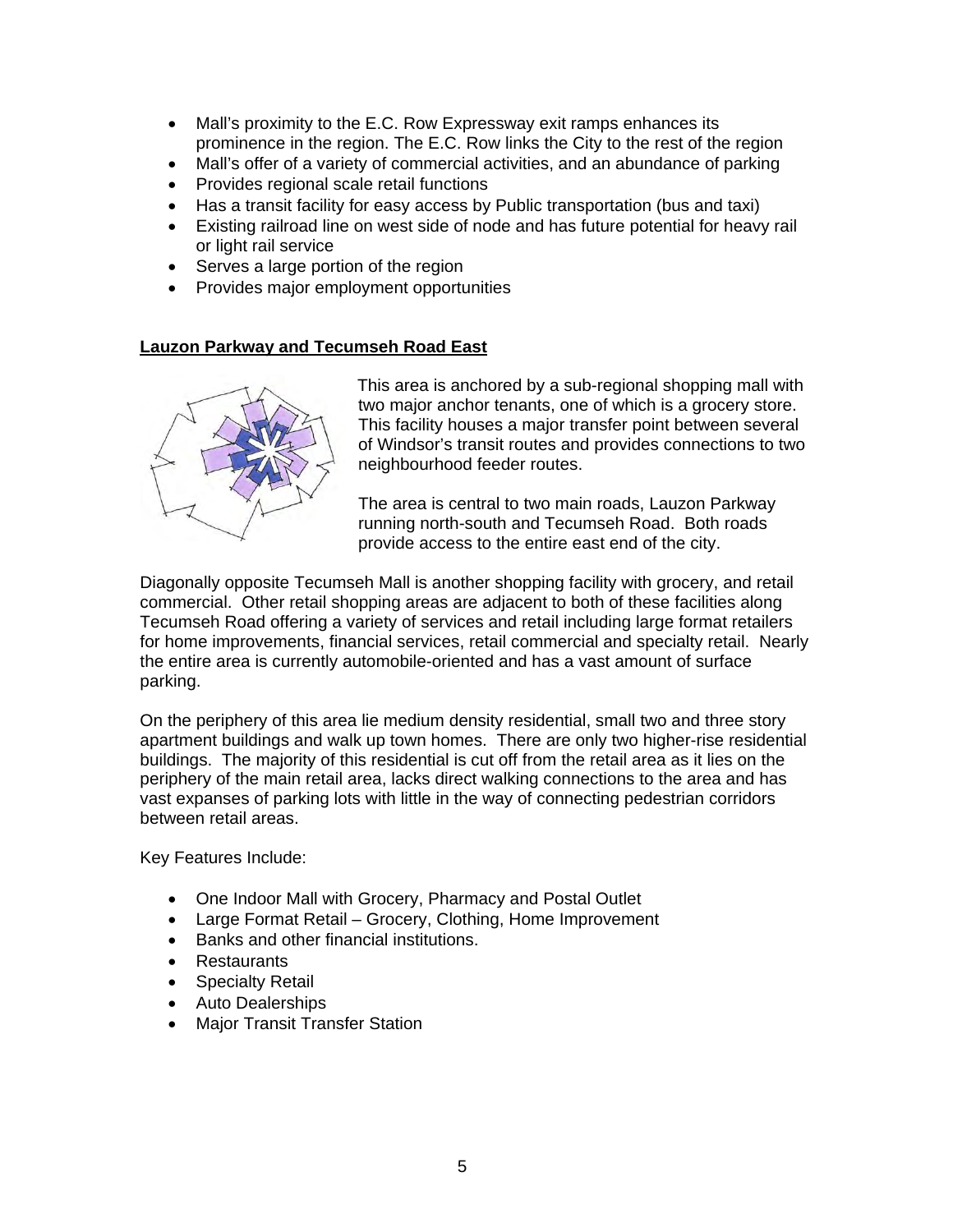## **Huron Church Road and Tecumseh Road West**



Situated approximately 1.6km (1 Mile) south of the University of Windsor and the Ambassador Bridge crossing with Detroit, this regionally significant commercial centre was established in the late 1950's and has served the local residential population as well as the University and transient (tourist) populations with basic commercial services. This Centre has retail commercial outlets near the intersection of the Huron Church Road and

Tecumseh Road West.

Immediately west of this centre is the Windsor Western Hospital Centre on Prince Road. Recent commercial development has seen several ancillary medical services (pharmacies, medical offices) developed along the Huron Church Corridor.

Key Features of this node:

- Provides a transportation link for visitors, residents and medical emergency services for Windsor Western Hospital Centre.
- Strategic location between the two international border crossings provides potential for further development as a travel destination for visitors.
- The existing commercial centre at the north end continues to provide basic needs for the abutting residential, university and transient (visitor) populations.
- The mix of regional and local scale retail outlets offers opportunity for future development.
- Provides employment opportunity for the service industry sector as well as regional hospitality sector.

For the greater part development at this Centre has been to the east of Huron Church. This can be attributed to the earlier attempts to develop the "Green Corridor" along Huron Church from the Ambassador Bridge to E.C. Row.

## **Banwell Road and Twin Oaks (future)**



This future Regional Commercial Centre will be generally located to the southwest of the E.C. Row Expressway and Banwell Road interchange. It is expected that the developments will be comprised of a mix of retail and office commercial uses at regional and local scales. On the north side of the future E.C. Row interchange is the large low-to-medium-density residential community of East Riverside. To the west are a series of industrial areas along the E.C. Row Expressway and Windsor

International Airport. To the south is the Canadian Pacific Railway corridor and to the east is a predominantly residential area within the Town of Tecumseh.

Key features of this future node are:

- Access to transit, E.C. Row Expressway, arterial and collector roads.
- Adiacent to the Sandwich South Planning District.
- Potential access to the rail network.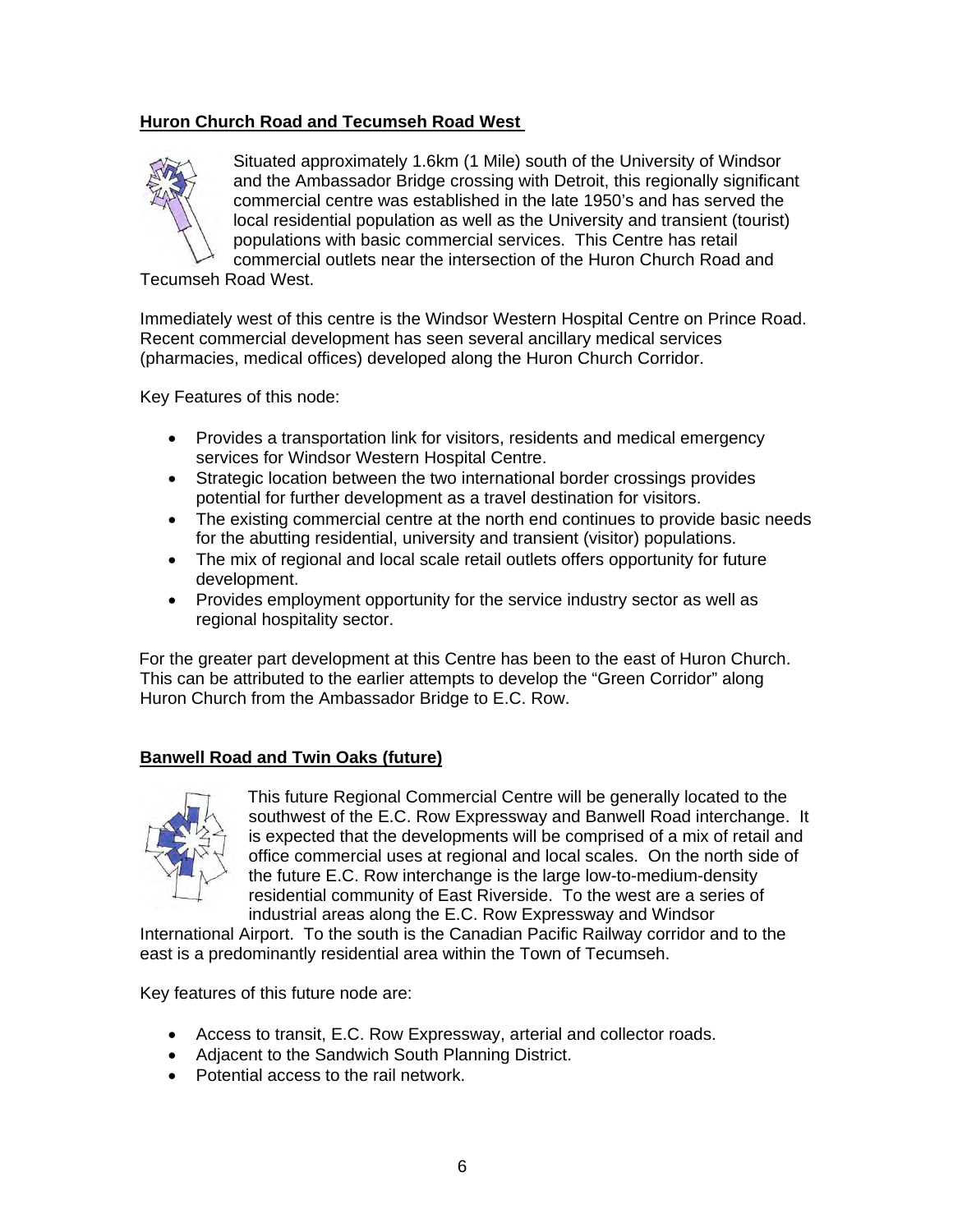## **Walker Road South**



The Walker Road South Regional Commercial Centre is located northwest of the intersection of Walker Road and Provincial Road adjacent to Provincial Highway 401. The area is comprised of a series of big-box power centre developments and retail commercial strip malls that mostly front along Walker Road. The retailers at this location serve a regional market as well as residents who live in the subdivisions to the north and west of the area. Development in this area is predominantly automobile-oriented as the retail stores are located some distance from sidewalks and public transit routes. Future residential development may occur to the east and northeast of

this node in the area included in the East Pelton Secondary Plan.

Key features of this node are:

- One of the primary gateways to the City of Windsor.
- Access to Walker Road and close proximity to Provincial Highway 401.
- Adjacent to the Sandwich South Planning District.
- Potential access to the rail network.
- Nearby hotels.

#### **Ojibway Parkway and Sprucewood Avenue (future)**



This future Regional Commercial Centre will be located to the northeast of the intersection of Ojibway Parkway and Sprucewood Avenue. It is expected that the developments will be comprised of a mix of retail commercial uses at regional and local scales. This future Regional Commercial Centre presently has some smaller retail commercial uses and a large entertainment use

(Windsor Raceway). Natural areas are located to the north and east, Ojibway Parkway and a Regional Employment Centre are located to the west, a golf course and residential community is located to the south, and a residential area in the Town of LaSalle is located to the south east.

Key features of this future node are:

- Access to Ojibway Parkway.
- Proximity to the Windsor-Essex Parkway.
- Proximity to a future border crossing.

#### **Howard Avenue and Tecumseh Road East**



Howard and Tecumseh East Regional Commercial Centre is an area generally within 400m radius of the intersection of Howard Avenue and Tecumseh Road. The northern quadrants have more commercial and less residential character, while the south quadrants have more residential and less commercial character. The neighbourhood is close to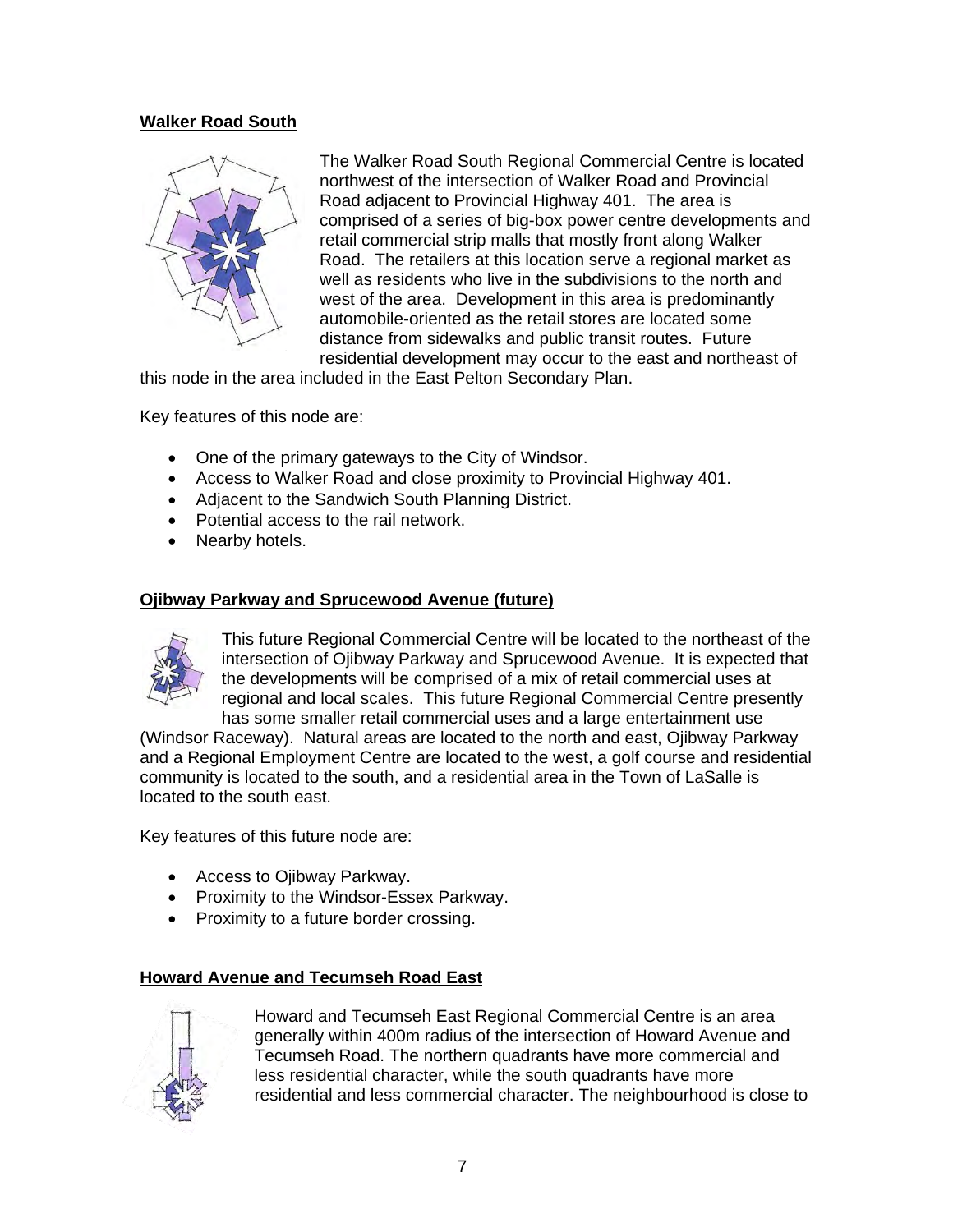downtown Windsor, and is serviced by arterial roads, one collector road, and local roads. There is transit service along Howard Avenue, Tecumseh Road, and Parent Avenue segments of the node. Sidewalks exist along all the roads for pedestrians.

The northeast quadrant contains commercial uses, a park, and residential uses. The cornerstone of this quadrant is Windsor Health Centre, which provide medical offices, pharmacy, and other accessory retail uses.

The southeast quadrant contains some commercial activities, but predominantly residential uses as you move farther away from the nodal point. The key elements of this quadrant are the commercial plaza along Tecumseh frontage, the low profile residential buildings, a heritage building converted recently from school to condominium, and a park.

The south west quadrant contains institutional, commercial, and residential uses. There are open space uses farther from the nodal point. Key elements of this quadrant include the commercial plaza at the nodal point; two high schools, which are both heritage buildings; the Windsor Stadium; and low profile residential buildings.

The northwest quadrant contains commercial, industrial, and residential uses. Key elements include a major commercial centre and gas station at the intersection of McDougall and Tecumseh; industrial buildings along McDougall Street.

Key features include:

- Schools
- Pharmacy
- Houses
- Parks
- Restaurants
- Business Offices
- Medical Offices
- Retail Stores
- Gas Station
- Warehouses/Plants

## **Regional Institutional Centres**



Regional Institutional Centres are a type of Major Activity Centre where institutional services are provided to residents across the city and region. This type of node typically serves as a location for the provision of hospital-based health care and/or major post-secondary education institutions. Regional Institutional Centres can also function as employment centres providing jobs in the health care, education, research and development, offices, retail and personal service sectors.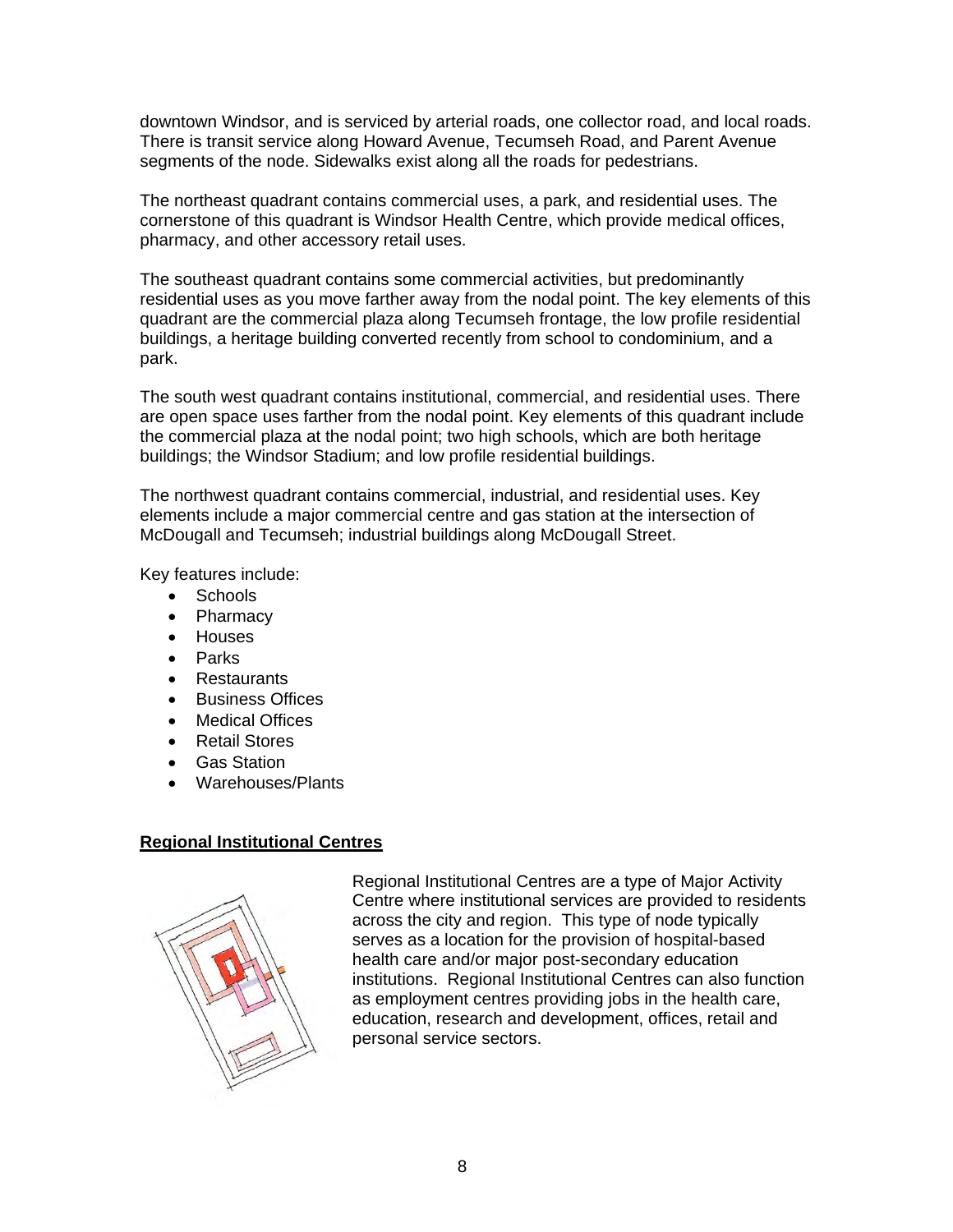## **University of Windsor**



Incorporated in 1962, and situated on the original site of Assumption College (1857) is the one of the City's two institutions for higher education consisting of 51 hectares (125 acres) on one campus in a primarily residential district in the west end of the City. It's location at the foot of the Ambassador Bridge and near the Detroit River waterfront identifies it with the international connection of this institution. The student body has a wide range of programs (140 undergraduate and graduate) and has lead to the support of the commercial business along Wyandotte Street W and in Olde Sandwich Towne.

Key elements of this node:

- Recent expansions include a state-of –the-art Medical Education Building, cutting edge Centre for Engineering Innovation, and increased Human Kinetics facilities strengthens this as a significant Institutional Centre
- Public transportation and bikeway development is essential for the University population, and is currently serviced by major arterial routes including; Huron Church, Wyandotte Road W, as well as University Avenue and Riverside Dr. W to the north of the campus.
- Relationships with development potentials along Wyandotte Road W and Olde Sandwich Towne are to be encouraged.
- Historic relationship to the Assumption College offer a strength for heritage preservation
- Housing needs for students offers potential for residential development in the form of infill housing in abutting single family residential district as well medium to higher-density residential located near the Huron Church Road Corridor.

## **St. Clair College**



Founded in 1966, St. Clair College's Main Campus is situated along to arterial roads of Cabana Road W and Talbot Road W (soon to be part of the Windsor-Essex Parkway. The college offers 85 post graduate programs primarily in technological and skilled trades which offer a source for the employment sector in these areas of the city. Currently, the existing commercial outlet at Windsor Crossing (LaSalle) benefits from the college's southern location, however the current development

of the Windsor-Essex Parkway will see a greater dependency on the city's commercial infrastructure especially in the South Windsor area.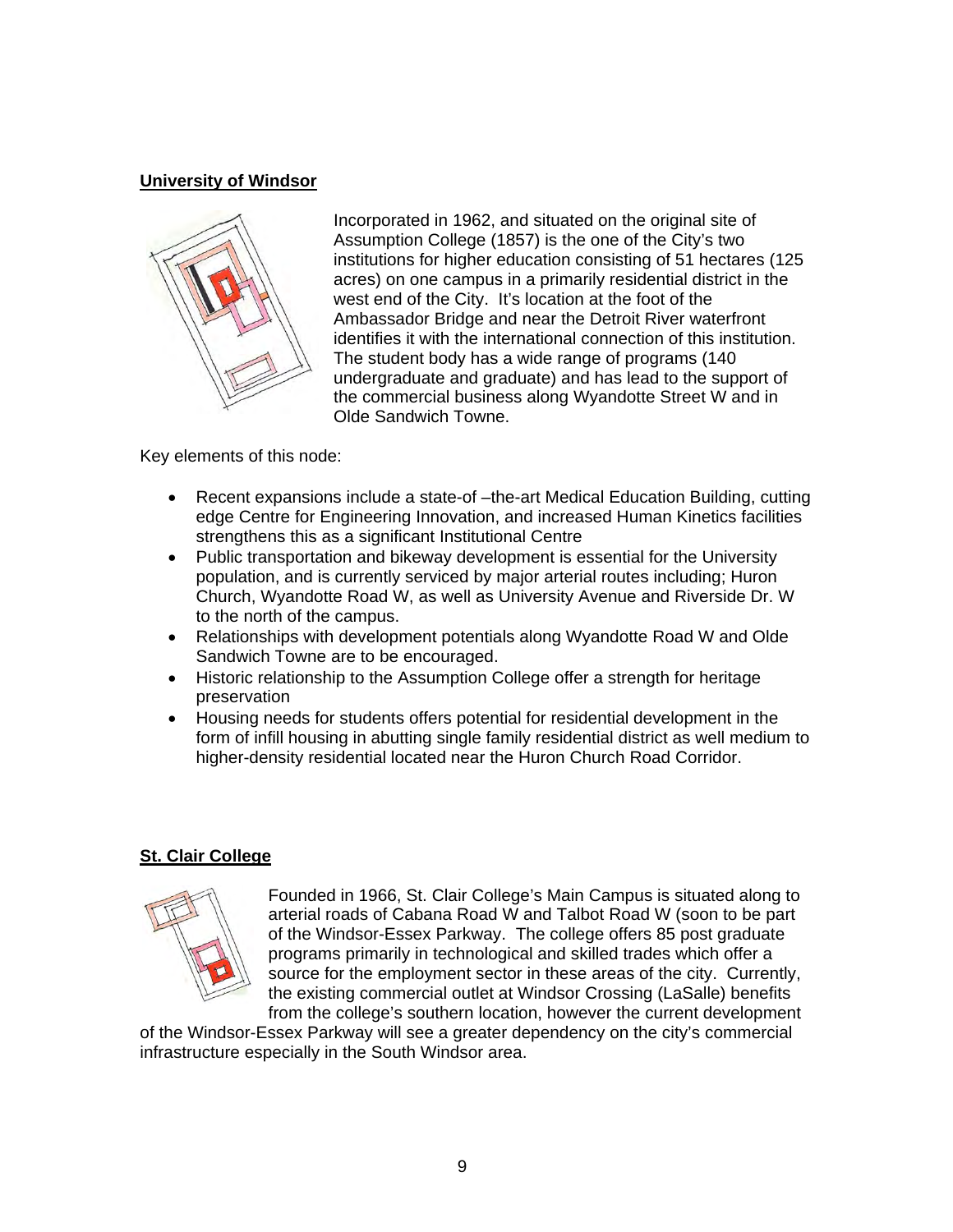Key elements of this node:

- Establishment of the Windsor-Essex Parkway will foster a stronger relationship between the college's main campus and development in South Windsor especially along the Windsor-Essex Parkway service roads and the Dougall and Cabana Commercial Centre.
- The need for student housing provides an increased population density for the development of commercial services at the Dougall and Cabana and Howard and Cabana Neighbourhood Nodes.
- The great extent of the green space on the main campus contributes to the overall green character of the Windsor-Essex Parkway and should be further encouraged and preserved.
- Location of the college at the periphery of the city limits requires strong public transportation and road network to connect it to the commercial centres including Devonshire Mall and the Walker Road Regional Commercial Centre.

## **Windsor Regional Hospital**



The Windsor Regional Hospital Regional Institutional Centre is located on Tecumseh Road, west of Walker Road. Nearby uses include other specialty medical offices, including dentists, orthodontists, eye doctors, allergists and mobility doctors and physiotherapists. The facility serves as a community

hospital. Adjacent to the hospital is a commercial corridor that contains specialty retail, grocery and a few restaurants. Two large churches and one funeral home exist opposite the hospital and the surrounding area is comprised of single detached homes. The majority of the area is auto oriented, with only Tecumseh Road, west of the Hospital offering more pedestrian scale development.

There is a transfer point between a very frequent cross-city transit route on Tecumseh Road and a less frequent but important neighbourhood route which connects this area to areas north and south of the Hospital.

Key Features Include:

- Large Regional Hospital
- Specialty Medical
- Specialty Retail
- Convenience Stores
- Restaurants
- Churches
- Funeral Home
- Transit Transfer Point

## **Hôtel-Dieu Grace Hospital**



Hôtel-Dieu Grace Hospital is a Regional Institutional Centre located on the south of Windsor's City Centre Planning District, fronting Ouellette Avenue, Goyeau Street, and Erie Street East.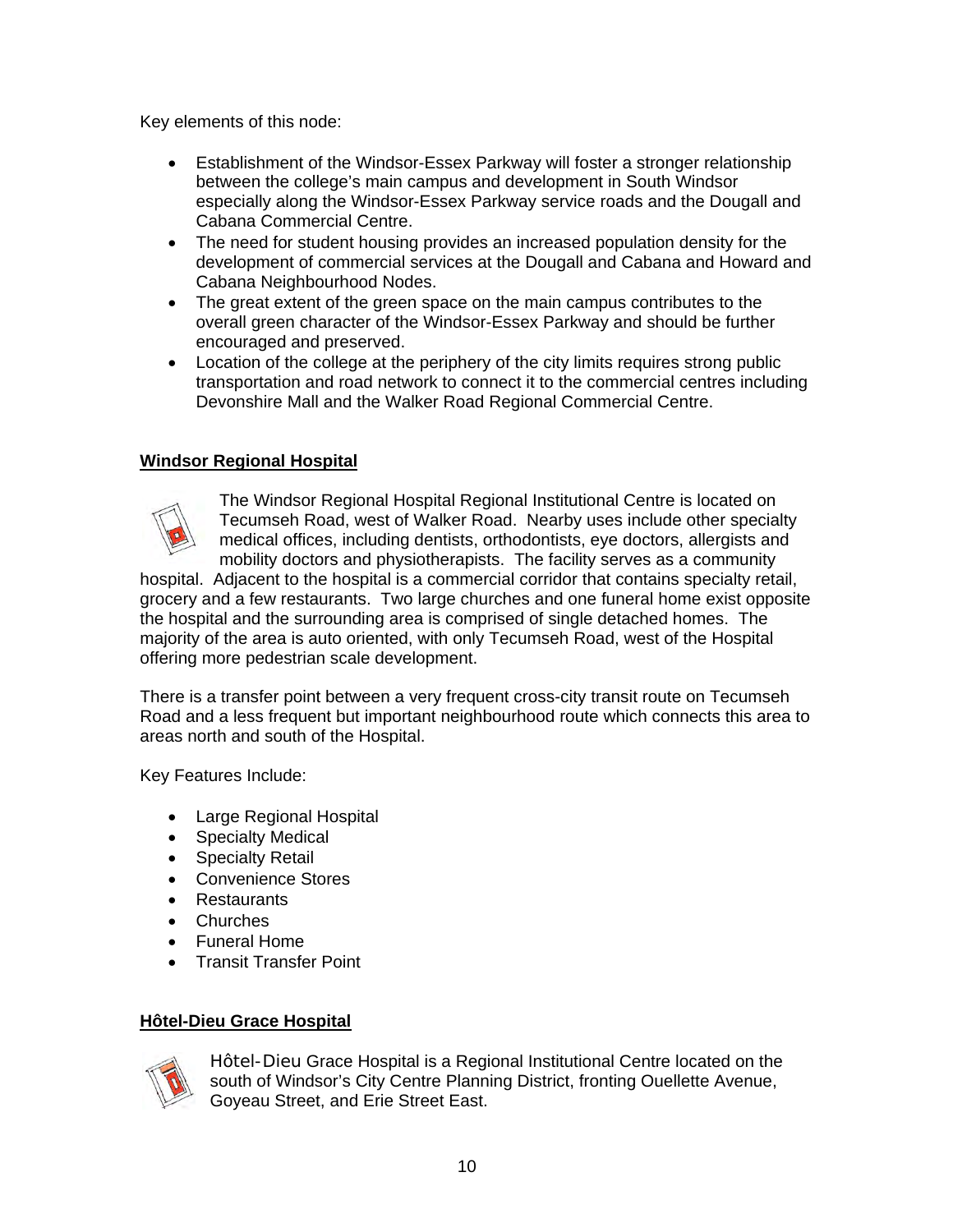Hôtel-Dieu of St. Joseph Hospital is the oldest hospital in Windsor, Ontario. It was founded in 1888 by Dean James Theodore Wagner, Pastor of St. Alphonsus Parish. The original facility was a three-story brick building. Over the years Hôtel-Dieu of St. Joseph Hospital was renovated and expanded several times, adding more beds as the need arose. In 1963 the original 1888 building, being the oldest part of the hospital, was demolished.

The hospital continues to expand to meet the ever increasing health needs of this region. Hôtel-Dieu Grace Hospital serves not only as a regional hospital, but also as a community hospital.

Hôtel-Dieu Grace Hospital is this region's premier tertiary acute care hospital, providing advanced care in the areas of complex trauma, renal dialysis, acute mental health, cardiac care, stroke and neurosurgical, and the broad foundation of medical and surgical services required to support these areas of specialization.

Key elements of Hôtel-Dieu Grace Hospital as a Regional Institutional Centre:

- Provides regional scale institutional functions
- Situated along a major transit route. Provides major employment opportunity
- Provides service for the entire region
- Provides clinical support for educational training for new nurses and medical students within and outside the region
- Listed in Ontario Heritage registry

### **Windsor Western Hospital Centre**



The Western Campus of Windsor Regional Hospital is a Centre of Excellence for Rehabilitation, Complex Continuing Care, Specialized Mental Health, and Long Term Care. The hospital has had a presence at the location since 1922 when the Imperial Order of the Daughters of the Empire established the

Essex County Sanatorium on the site. In 1972 the site was amalgamated as the western Campus of the Windsor Regional Hospital with the Metropolitan Hospital in the east end of the city. In 1971, the Windsor Regional Children's Centre (John McGivney Centre) was developed at the southern end of the property and currently the western campus is expanding its facilities for the community Mental Health Clinic providing rehabilitation services in both mental disorders and addictions. The facility also provides continuing care services for 145 long-term patients at the Malden Park Complex.

The facility is also serviced by the medical clinics and pharmaceutical outlets found along the Huron Church Road Tecumseh Road W Centre (corridor).

Key elements of this node:

- Focus of the community
- Linked strongly to the commercial development along Huron Church
- Situated on Prince Road (and Matchette Road for John McGivney Centre)
- Provides a major specialized employment opportunity along with commercial associated opportunities for adjoining Commercial Centre at Tecumseh and Huron (actually Huron and Totten).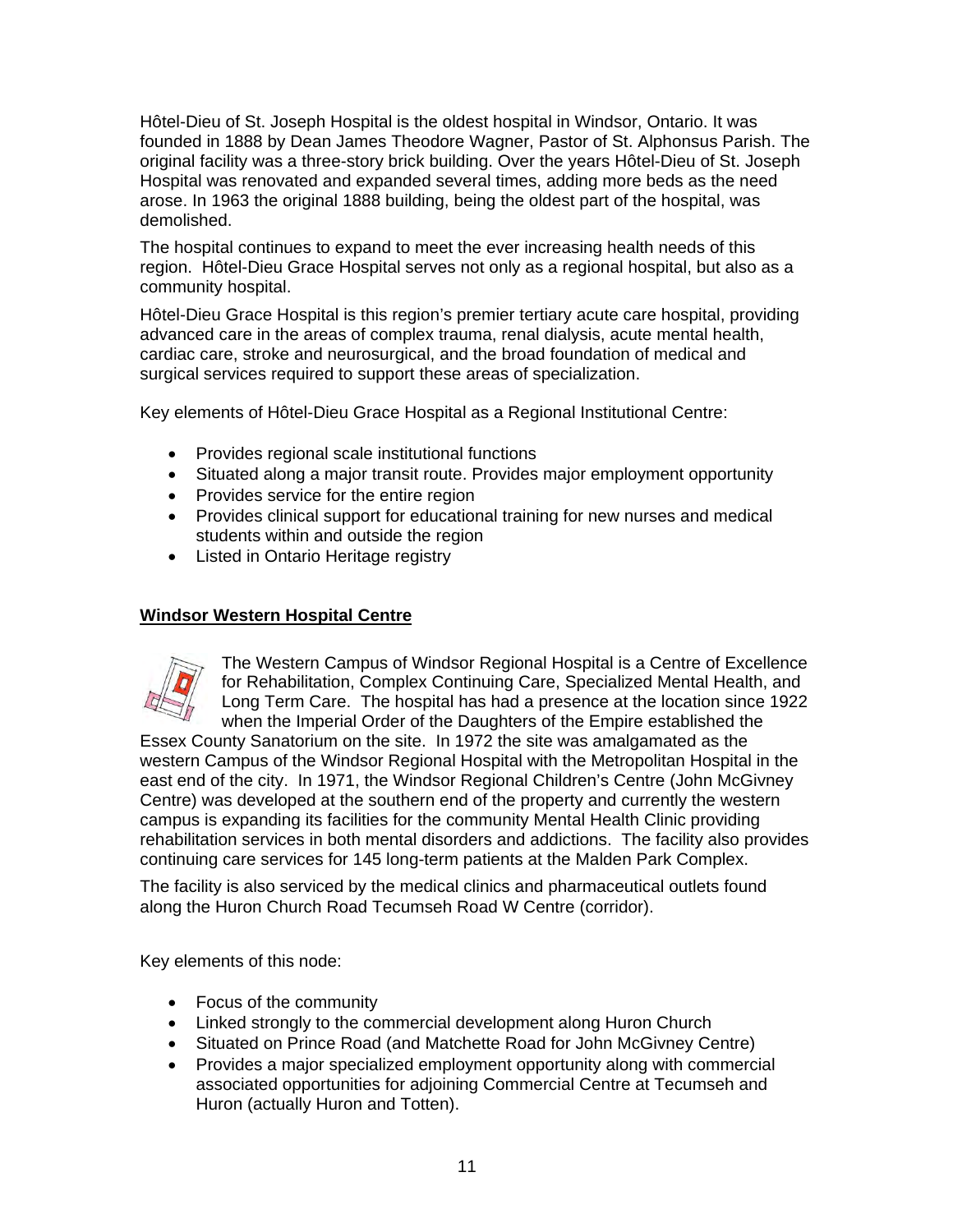#### **Regional Employment Centres**



Regional Employment Centres are a type of Major Activity Centre where a large number of jobs are located. This type of node typically serves as a location for the large scale manufacturing or distribution of goods. Additionally, retail, office and personal service uses may be established as ancillary uses.

#### **Windsor International Airport**



The future development of employment lands on the Windsor International Airport property will be guided by the forthcoming Windsor International Airport Master Plan. Lands generally east and south of the current airport are planned for future employment uses. Lands immediately adjacent to the current airport are ideally suited aviation-related uses. Preliminary employment developments include several advanced manufacturing facilities and an aircraft maintenance-repair-overhaul service provider.

In addition to the transportation services offered through

airport operations, Windsor International Airport lands have direct connections to County Road 42 and are in close proximity to Walker Road, the planned Lauzon Parkway extension, E.C. Row Expressway and the Canadian Pacific Railway.

#### **Deziel/Rhodes Regional Employment Centre**



The area surrounding the interchange of Central and E.C. Row Expressway is a busy hub with a wide variety of employment. Initially constructed as an industrial and manufacturing area, the area now houses business park uses including offices for consulting firms, financial offices and warehousing operations. Municipal service offices include a waste transfer station / recycling centre and the Transit Windsor office which houses the main bus storage and repair facility.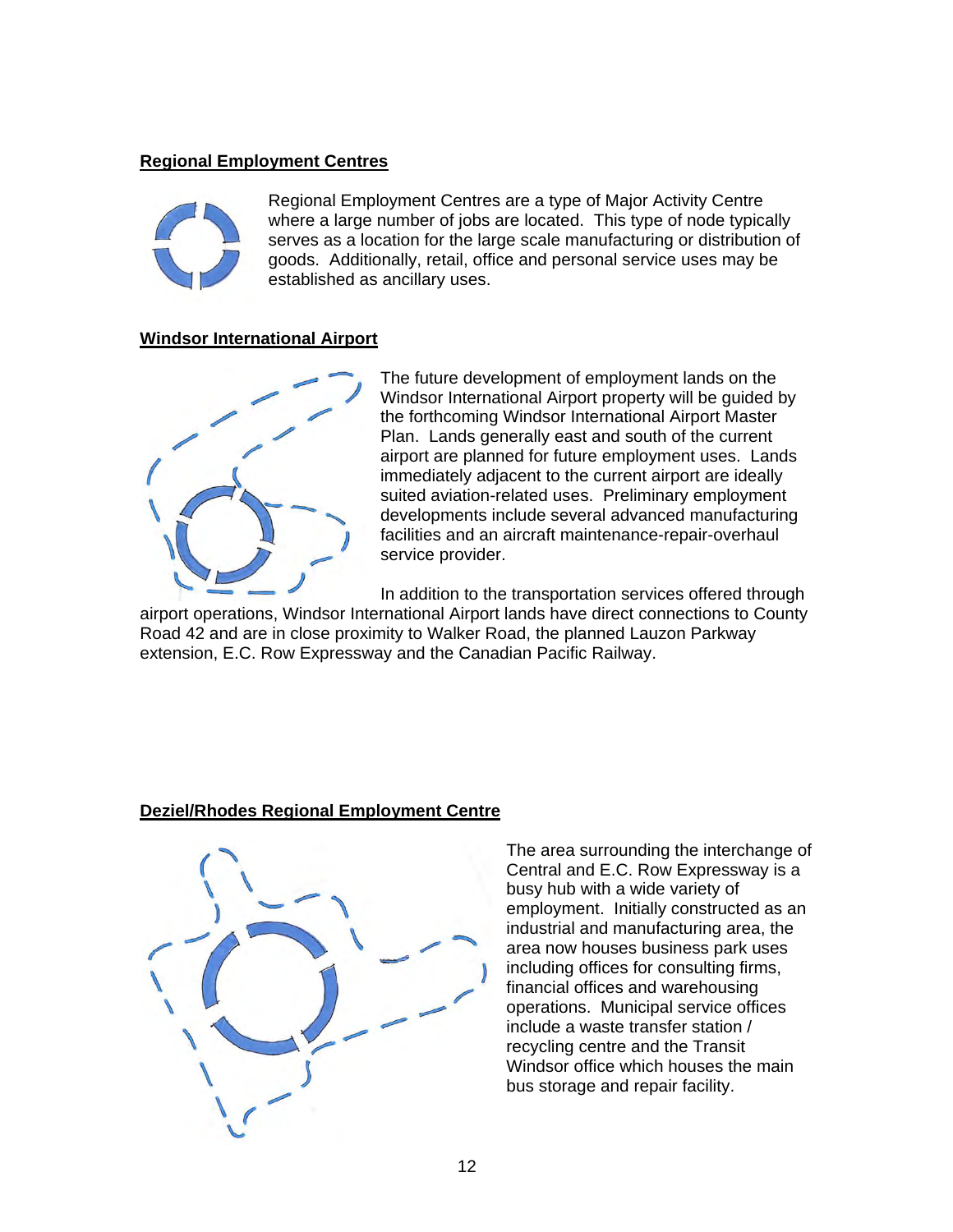Supporting services include only a few small restaurants.

The area is automobile-oriented. Development density is low and office uses are single floor and sprawling. Sidewalks are not present on most roadways. The scale of development, coupled with the E.C. Row Expressway and the Canadian Pacific Railway (CPR) tracks are substantial barriers to active transportation. Transit services are limited, infrequent and linked at Tecumseh Road with no connections westward towards Walker Road. Vehicle congestion in the during peak hours is serious concern.

North of E.C. Row Expressway and the CPR tracks, significant lands are available for development. Historically, a large manufacturing facility was located at the southeast corner of Central and Grand Marais but the site is currently underutilized as a new vehicle storage facility.

Key Features Include:

- Manufacturing
- Offices
- Warehouse
- Pharmaceutical
- Printers
- Logistics

## **Twin Oaks Industrial Park**



Twin Oaks Industrial Park is located in the area bound by EC Row Expressway to the north, Little River to the west, the Canadian Pacific Railway tracks to the south and, Banwell Road to the east. This node is located between two transportation corridors, adjacent to Lauzon Parkway and a short distance away from the Forest Glade Park Neighbourhood Node.

## **Chrysler Plant**



As one of the single largest employers in Windsor and Essex County, this area of Windsor attracts a significant number of people. The area centres on Tecumseh Road East and Drouillard / Chrysler Centre. However, services in the area are somewhat limited. The employment area is immediately adjacent and to the east of the Windsor Regional Hospital node. As such, there is some overlap with available services to the west.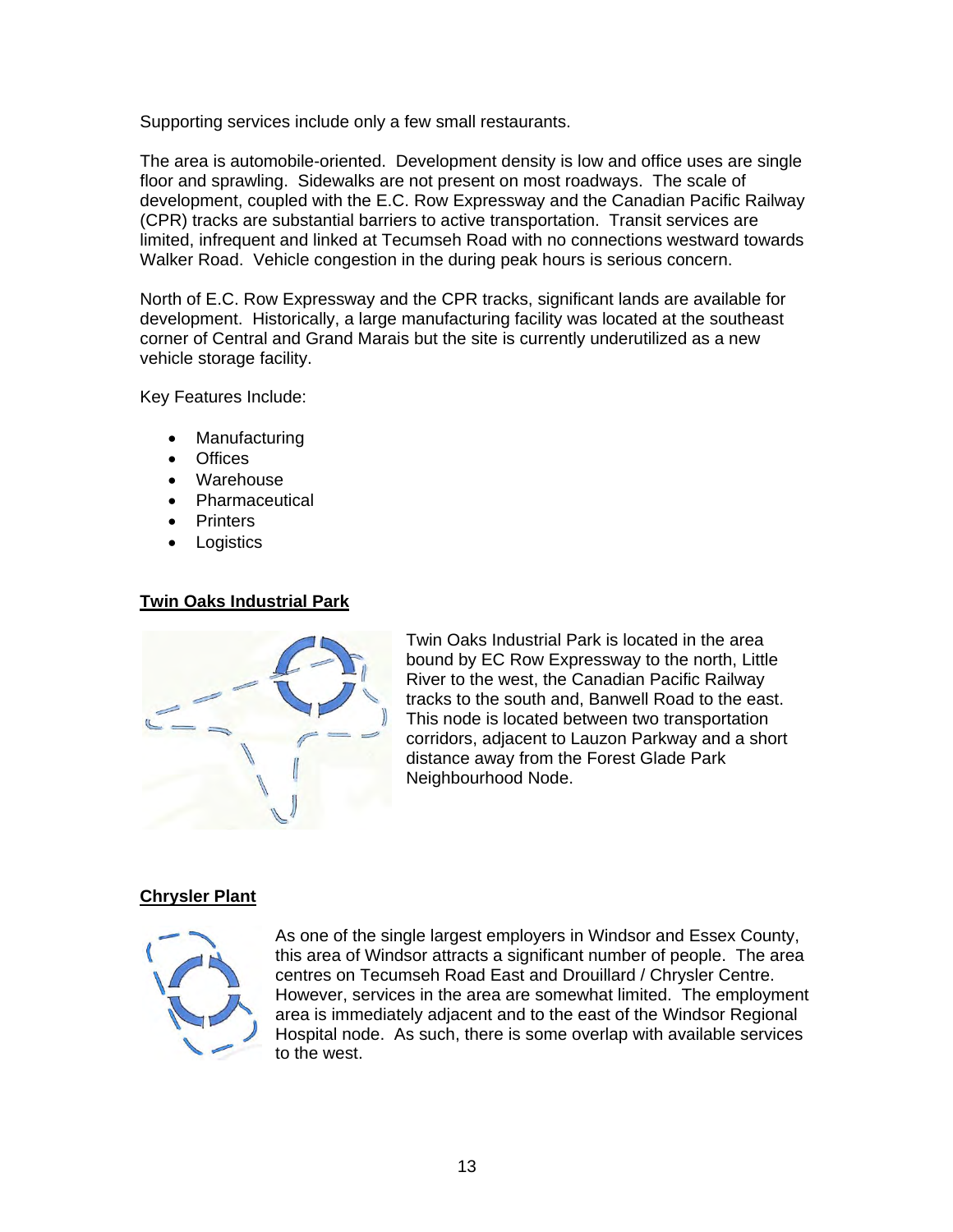Surrounding the large plant complex are some specialty retail, restaurants, banks and a significant quantity of specialty medical services. To the east, north and west lies some low density residential. There is very little medium-density residential in the area.

The area is very automobile-oriented, with only a small portion along Tecumseh Road being more pedestrian focused. Transit service is along Tecumseh Road East. Transit offers quick travel to both downtown as well as the Tecumseh Mall area. There is a transfer to a less frequent route that connects the area to the neighbourhoods nearby.

## **Ford Plant to Hawthorne Dr**



This Regional Employment Centre can best be described as lands bounded on the south by the E. C. Row Expressway, on the north by Hawthorne Drive, on the east by Lauzon Parkway, and on the west by Jefferson Boulevard. Canadian National Rail Yard runs along the west side of the Centre and provided the transportation facility for commerce and trade. The rail location provides easy access for rail shipment of products and raw materials locally, regionally, nationally, and internationally.

The predominant activities within this Centre are heavy and light

industrial activities such as manufacturing plants, machine shops, bottling plants, heavy repair shops, tool and die shops, warehouses, wholesale stores, and storage facilities. These activities all generate employment within and stimulate the economy within the City and the entire Region.

Ford Company of Canada is one of the leading employers in the Region. The Company occupies more than half of the land area within this Centre. Ford's Manufacturing Plant for Auto Engineering creates major employment opportunity within the region.

The Ford-Hawthorne Employment Centre is surrounded on the east by row houses, nursing home, commercial and institutional activities; on the north mostly by industrial activities along Hawthorne Drive; on the west by houses along Jefferson Boulevard; and on the south by the E. C. Row Expressway.

The E.C. Row Expressway provides the regional transit for road transportation, and facilitates product distribution within the region. Hawthorne Avenue carries the bikeway and trails in the Centre. Cantelon Drive carries the transit service from Lauzon Parkway to/from the Centre.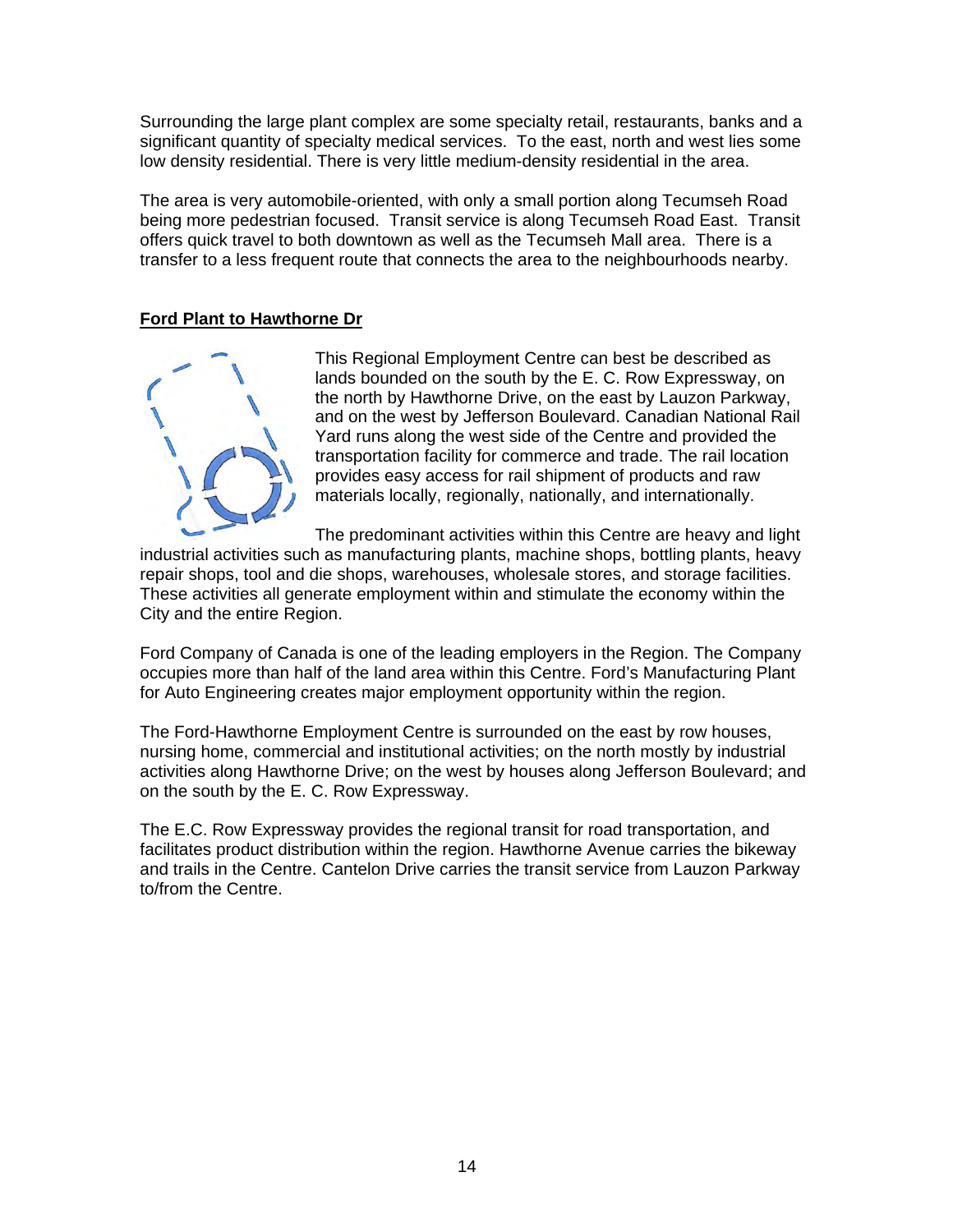## **Ojibway (Prospect Avenue to Morton Dr)**



The Ojibway Regional Employment Centre is generally located west of the Ojibway Parkway, along the southern boundary of Windsor, along the Detroit River to Prospect Avenue. The area features transportation access to the Detroit River and the St. Lawrence Seaway, the Essex Terminal Railway, Ojibway Parkway and is in close proximity to the future Detroit River International Crossing and Windsor-Essex Parkway. The area features large industries including mineral extraction, trans-shipment facilities, construction materials, power generation and manufacturing. The area is generally bisected by a large natural heritage feature that is generally between Broadway Street and Weaver Road. There is vacant land that could support additional future employment uses.

#### **Sandwich South (Lauzon Pkwy at Hwy 401)**



The Sandwich South Regional Employment Centre will be located generally to the north and west of the interchange between Highway 401 and the Lauzon Parkway. It is anticipated that servicing for this area is going to be installed before 2020. The initial development focus for the growth centre will be Employment Lands with access to the 400-series Highway system, international border crossings, Windsor

International Airport and the rail network that connects local industries to all of North America.

The Sandwich South Regional Employment Centre will be located north of Provincial Highway 401 and on both the east and west sides of the future Lauzon Parkway extension connecting Highway 401 and E.C.Row Expressway. It is anticipated that servicing will be installed in this area before 2020. The area is a short distance from Windsor International Airport and is being planned to have access to an expressway interchange and potential future rail access. This area is the last major undeveloped stretch of vacant urban land along the Highway 401 corridor in Ontario and is in close proximity to multiple international border crossings with the United States. A key attribute of this area is that the terrain is flat and there is very little variation in elevation.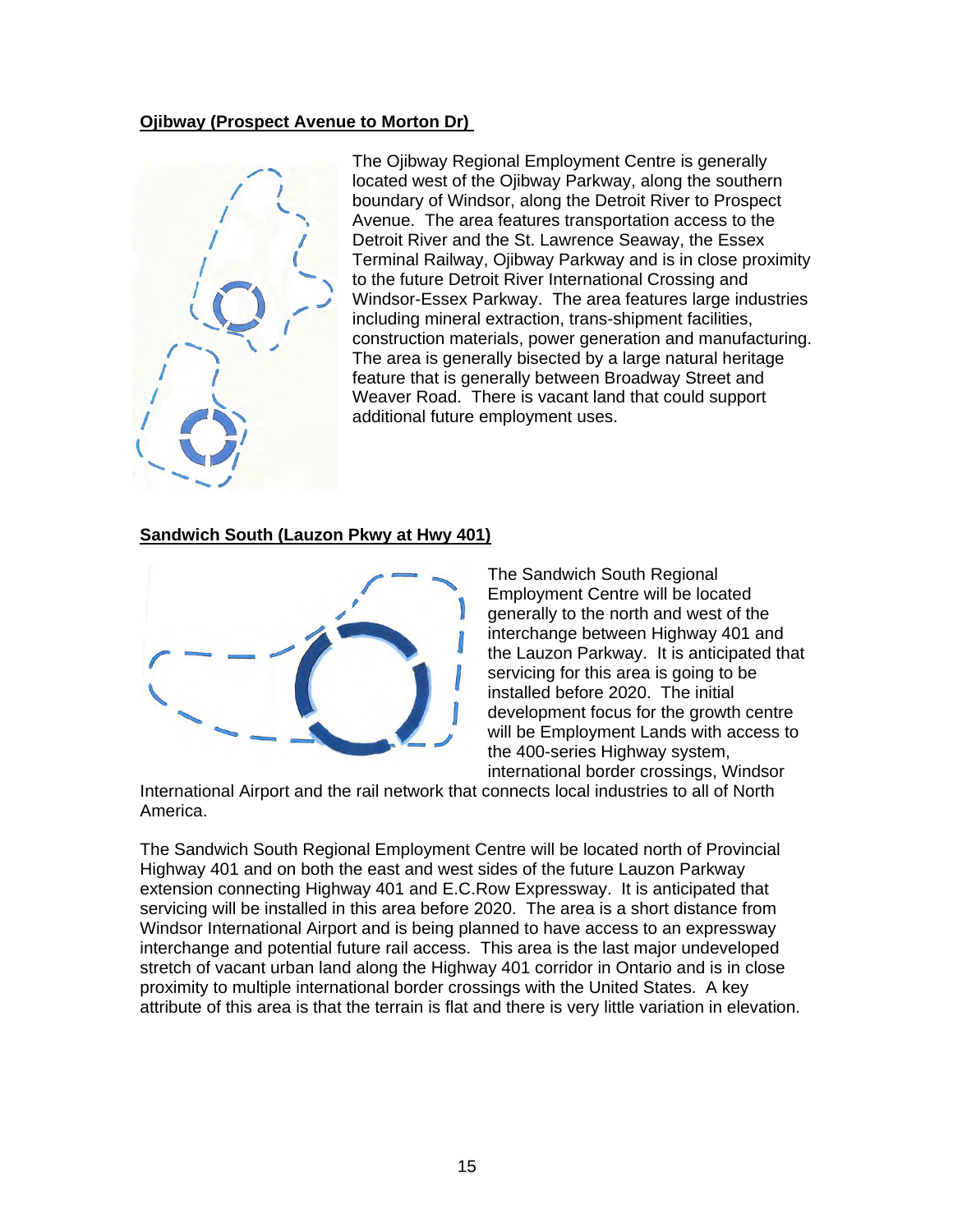## **Regional Open Space System**



The Regional Open Space System includes the major natural and open space features that form part of a continuous system throughout Windsor. Some components of the Regional Open Space System are also designated as Natural Heritage in the Official Plan although not all Natural Heritage features are components of the Regional Open Space System. The Regional Open Space System includes an existing and future natural and naturalized corridor around Windsor with opportunities for future recreation and recreational pathways.

#### **NEIGHBOURHOOD NODES**



Neighbourhood Nodes are small-scale centres typically focused on retail and service commercial uses. The function of Neighbourhood Nodes is to provide retail, personal services and government services to residents living in neighbourhoods at or near these locations. Many of these services are within 400 metres of area residents, suggesting that they can be reached within a 5-minute walk. Mixed use street-level commercial and upper-level commercial or residential uses are encouraged at Neighbourhood Nodes. Neighbourhood Nodes are intended to provide a limited employment function through commercial, minor institutional and government services. Residential intensification up to medium densities is encouraged at Neighbourhood Nodes. Medium density is considered 30 to 80 units per net hectare.

## **Sandwich**



The Sandwich Neighbourhood Node is an area within a 400m radius of the intersection of Sandwich and Mill Streets. The neighbourhood is in West Windsor, within the Sandwich Heritage Area, and is serviced by arterial, collector, and local roads. Existing transit service is along Sandwich and Mill Streets

segment of the node.

The Sandwich Neighbourhood Node was the seat of government and courts in the region, until the rise of the present day downtown Windsor. The area contains a concentration of buildings designated or listed in the heritage register. The neighbourhood has existing trails and bikeways. It had a vibrant economic and social outlook until the mid-1990s.

The northeast quadrant contains mixed use developments (retail commercial mixed with residential apartments), primary school, lodging house, single detached houses, and apartment buildings. The commercial activities are mostly along Sandwich Street, few of those are along Mill Street.

The southeast quadrant contains government buildings such as Mackenzie Hall, Windsor Jail House, Sandwich Post Office Building, and Sandwich Town Hall; apartment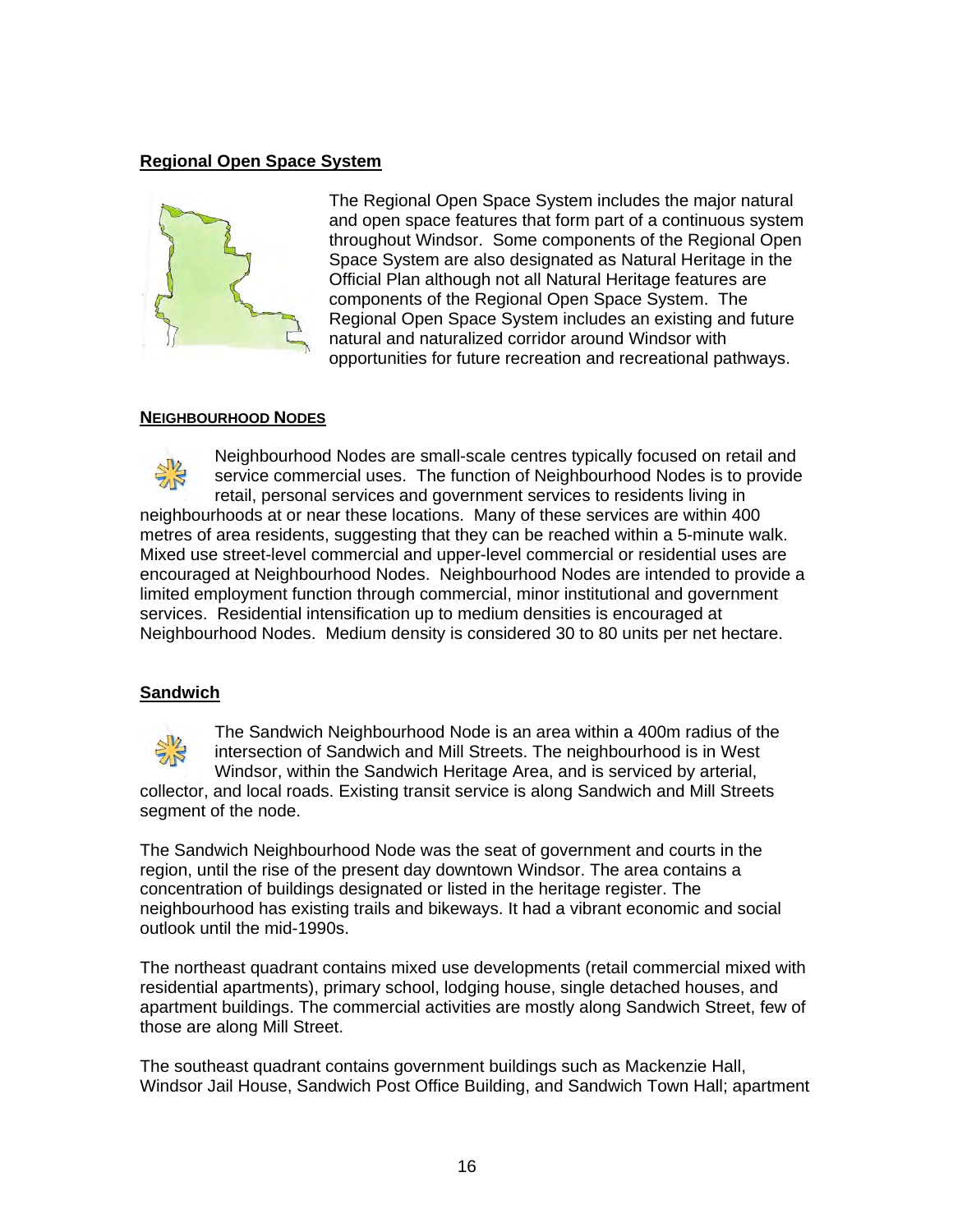buildings; town houses; duplexes, semi-detached and single detached houses; pharmacy with clinic; and church.

The southwest quadrant contains retail commercial buildings, restaurants, mixed use buildings, apartment buildings, single detached dwellings, school, police station, library, church, and offices. The underdeveloped lands along the Detroit River, west of Russell Street are owned by The City of Windsor, Windsor Port Authority, and the Canadian Transit Company Trustee, and are used for industrial activities.

The northwest quadrant contains retail commercial apartment buildings, and single detached dwellings all on the east side of Russell Street. The west side of Russell Street is occupied by a cement plant, Windsor Port Authority, and Park.

Key Features include:

- Churches
- Schools
- Houses Single detached houses, row houses
- Apartment Buildings/Condos medium height
- Library
- Post Office
- Medical Office
- Retail Stores
- Restaurants
- Government buildings and lands
- Police Station

#### **Yorktown (Grand Marais Road West and Dominion Boulevard)**



Dominion and Grand Marais Neighbourhood Node is an area within a 400m radius of the intersection of Dominion Boulevard and Grand Marais Road West. The neighbourhood is in South Windsor, and is serviced by collector roads, and local roads. There is transit service along Dominion Boulevard segment of the node. The neighbourhood has existing trails and bikeways. It was vibrant in the 1980's and currently, attempts to maintain a share of the market as a result of commercial development that has occurred along Dougall Avenue.

The northeast quadrant contains a primary school and single detached houses. The southeast quadrant contains a commercial plaza, a Montessori school, and a church along the Grand Marais frontage from Dominion intersection. The remainder of Grand Marais frontage, along with south part of West Grand Boulevard is predominantly single detached houses.

The south west quadrant contains a commercial plaza, pharmacy, restaurant, medium height apartment buildings and condos along 400m frontage of Grand Marais Road in this quadrant. The remainder of this quadrant is predominantly single detached houses. The Grand Marais Drain runs north of the single detached housing area.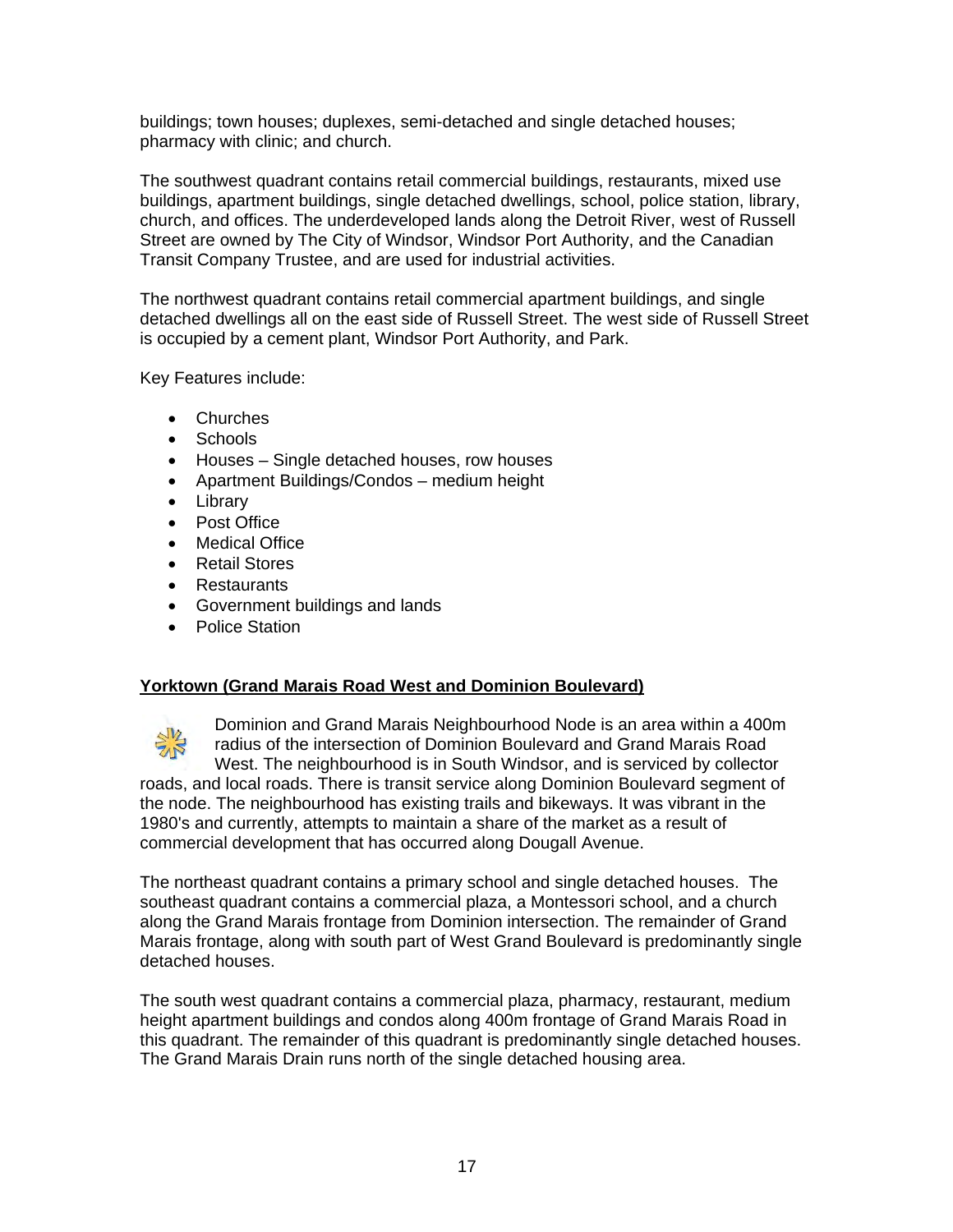The northwest quadrant contains retail store, gas station, library, a bank, a post office building, and a medical office building all along the Grand Marais frontage. Single detached houses occupy the rest of the quadrant.

Key Features include:

- Churches
- Schools
- Houses Single detached
- Apartment Buildings/Condos medium height
- Library
- Post Office
- Medical Offices
- Retail Stores
- Restaurants
- Bank

#### **Roseland (Howard Avenue and Cabana Road)**



This node is located at the intersection of Howard Avenue and Cabana Road. There are several developments along Cabana Road near Howard Avenue and this is separated from the Dougall Avenue and Cabana Road

Neighbourhood Node by a significant residential development of larger single family residences.

The Commercial Node south of Cabana is characteristic of neighbourhood centre with varying suburban style retail, restaurant and medical services.

Key elements of this node:

- Provides public transportation east and north of the neighbourhood to the downtown
- Designated for future Bicycle route corridor along Cabana and North of the centre
- Roseland Golf Course to the west of the commercial centre provides a transient population that requires commercial development in the form of restaurants and similar services
- Vacant land on both the northwest corner of the centre as well as a large tract southeast of the established commercial development offers opportunity for development of a more significant commercial node to service the neighbourhood.
- Increasing demand for commercial development along the Dougall Avenue Corridor will see southward expansion which may result in this Commercial Node becoming a more significant anchor to of this Corridor.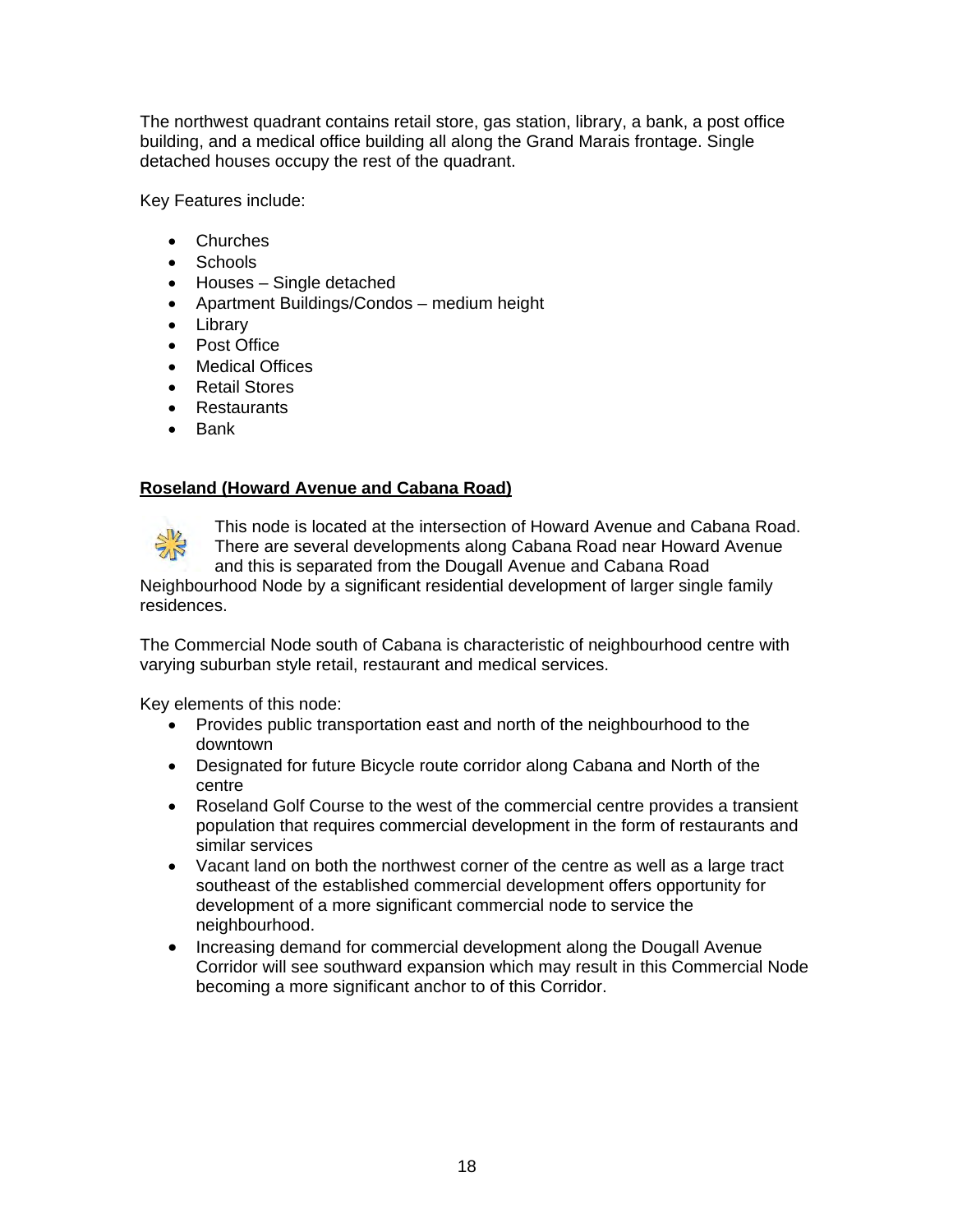## **Pillette Village**

This area has been seeing significant growth over the last few years. Nearby Coventry Gardens has attracted significant high rise development along the Detroit River waterfront with a view of Belle Isle in Detroit. This high density development and the large waterfront park nearby have made this an attractive area to live and to shop.

The area contains banks, a pharmacy/grocery store, convenience stores, clothing stores, furniture store, medical offices, offices, high school, and a number of churches. These services are supported by the nearby high density residential buildings and apartments over the storefronts.

The node is pedestrian and transit focused. The intersection of Pillette and Wyandotte is a transfer point between two frequent routes offering excellent connections to the east end and downtown.

Key Features Include

- Pharmacy
- Grocery
- Convenience Stores
- Specialty Stores
- Medical / Dental
- Entertainment
- School
- Churches
- Post Office
- High Density Residential

## **Ford City**



The Ford City area is in the process of revitalization. Historically developed around the Ford plant in the early  $20<sup>th</sup>$  century, this neighbourhood boomed through the first half and well into the  $2<sup>nd</sup>$  half of the century. In recent years, there has been a community-led effort to redevelop the neighbourhood with a focus on retaining and attracting new businesses to serve the local community as well as promoting community safety.

The node is pedestrian and transit focused. The core retail area along Drouillard Road is within walking distance from the surrounding residences. Transit service is offered along most of Drouillard Road with connections to the east end and downtown at the intersections of Seminole Street and Tecumseh Road East.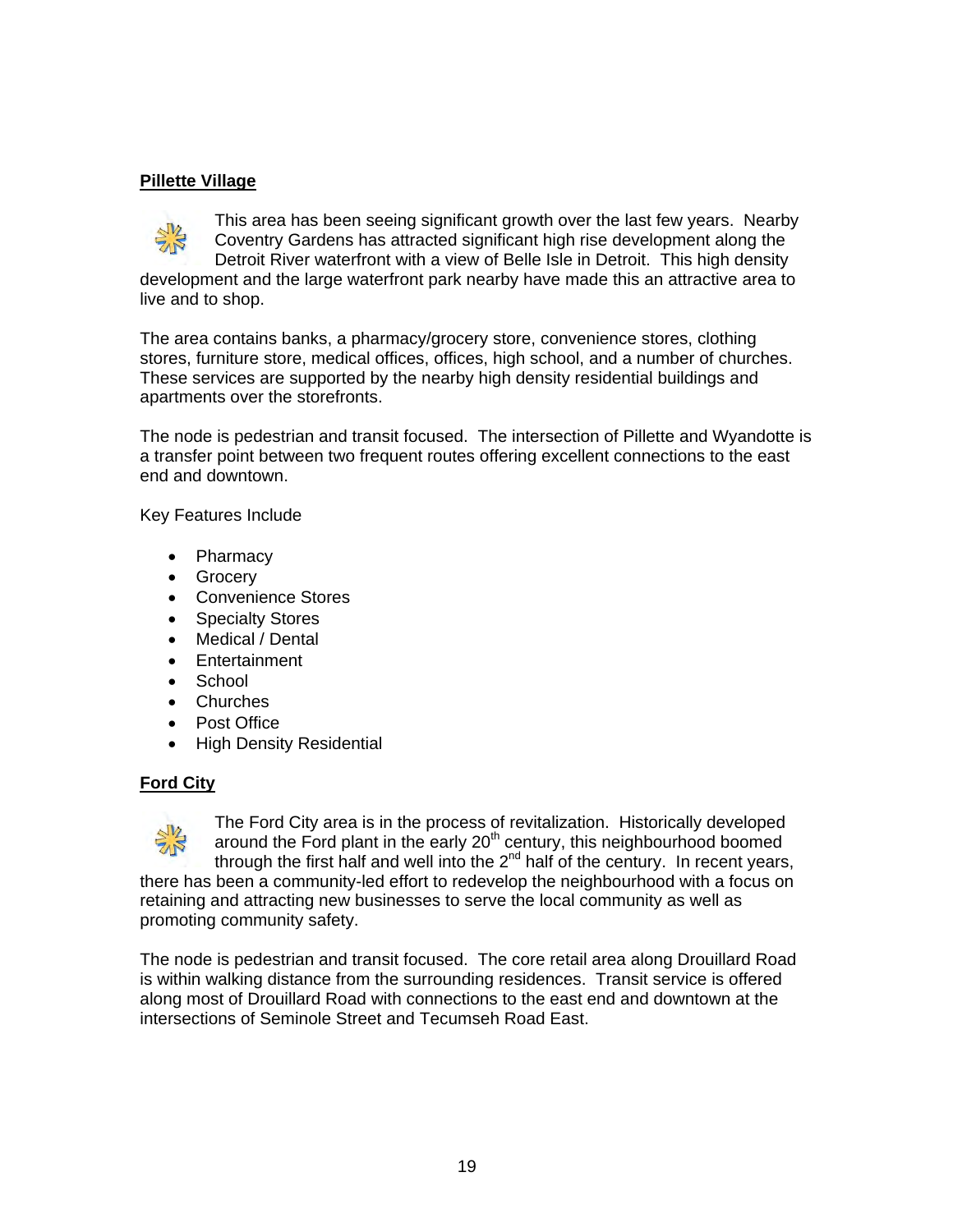Key Features Include

- Community Centre
- Convenience Stores
- Offices
- Personal Service Shops
- Entertainment
- Restaurants
- Churches

#### **Central and Tecumseh**

This node is focused on a small retail mall / plaza anchored on a large grocery store. With a high amount of retail offerings, as well as some office use and a full range of personal service shops and banks, this area serves the adjacent neighbourhood and beyond. Low density residential surrounds the area, with only a small number of medium density residential units, some along Tecumseh, most south on Central. Two very large parks are adjacent to the node, one of which houses a significant number of soccer tournaments; the other is well utilized for baseball.

Retail is located along Tecumseh Road East frontage well beyond the intersection with Central Avenue. Tecumseh Road offers many specialty stores, personal service shops, a furniture store, two banks, grocery store, banks, doctors' offices, dentists, pharmacy, convenience stores and restaurants. Central Avenue land uses include an office, two cultural clubs and a gym.

The node is reasonably pedestrian focused, with most attractions very close to the street and within very short walking distance from the adjacent neighbourhood. Transit service is very frequent and two routes interline along Tecumseh Road offering transfers to a neighbourhood route.

Key Features Include:

- Specialty Retail
- Banks
- Grocery Store
- Pharmacy
- Dentist
- Offices
- Restaurants
- Personal Service Shops
- Churches
- Parks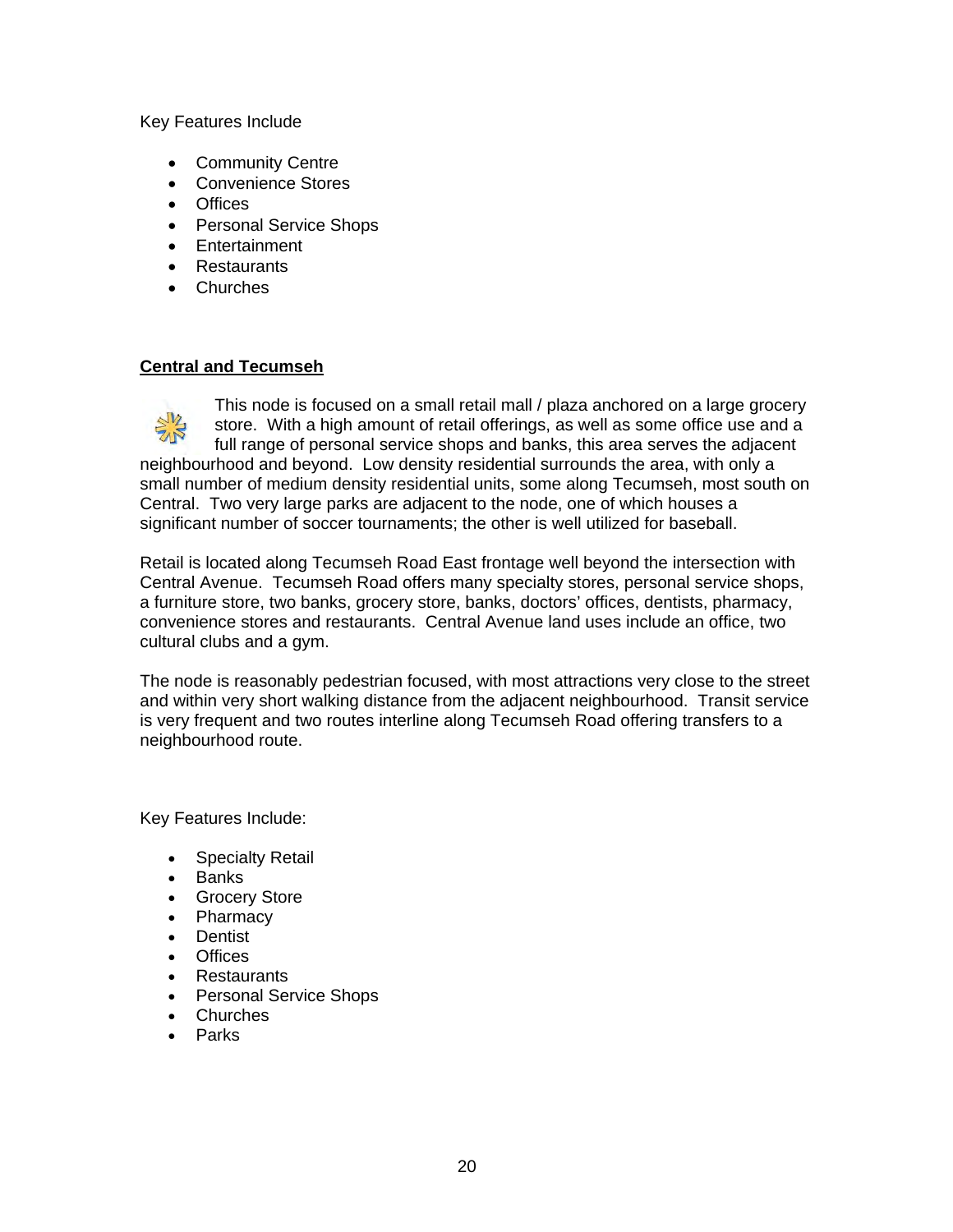#### **Lauzon and Wyandotte**



Situated in the north eastern end of the city this commercial centre has seen some major redevelopment in the recent past, with several additional proposals being considered by the private sector. The recent development of a large box Pharmacy at the corner of Wyandotte and Frank has been the catalyst to development in this area.

The commercial core is equally situated in the middle of a broad representation of commercial development in varying scales. East of the node is larger traditional suburban commercial retail, while the commercial operations west and south of the node are characterized by smaller personal service retail and restaurant outlets. At and near the south-west corner of the commercial node are some medical clinics.

While the bulk of the commercial land uses run east and west along Wyandotte St, there is a very well established residential population of single family housing to both the north and south along Lauzon Road to provide the neighbourhood population that would constitute a viable Neighbourhood Node.

Key features include:

- Access to Lauzon Parkway
- Transit service
- Grocery stores
- Pharmacies
- Restaurants
- Specialty Retail
- Personal Service Shops

#### **Forest Glade Park**



Forest Glade Park exists as a planned neighbourhood from the 1970's and the centralized development of the Forest Glade Park, Community Centre, Forest Glade Arena and Commercial Shopping centre create the core of this Neighbourhood Node. Within the node is a core of high density residential with both a

privately run seniors' facility and a residential housing unit. The node is surrounded by the community consisting of single detached residential units which connect to the Collector Roads of Wildwood Drive and Forest Glade Drive, with the latter being the more prominent thoroughfare. Immediately west of the node is further commercial development that connects the node to the major Arterial road of Lauzon Parkway which provides the neighbourhood with direct access to the E.C.Row expressway.

Key elements of this node:

- Provides public transportation to the City and direct access to the E.C.Row Express way via Lauzon Parkway.
- Is comprised of all the necessary components that make a healthy neighbourhood node.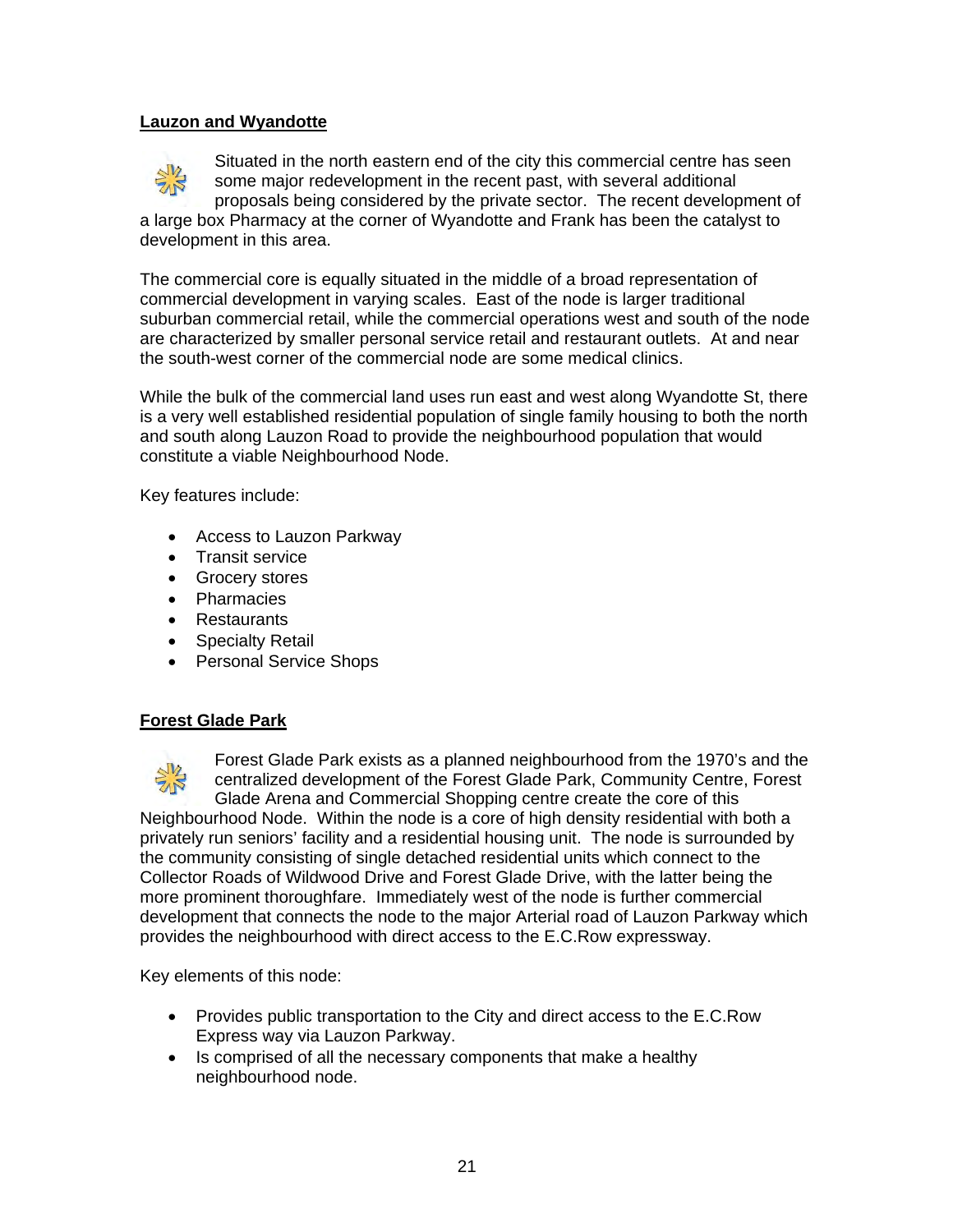- Provides commercial, public green space and a variety of residential densities to sustain the node.
- Strategic location has resulted in very little turn over in the commercial sector, providing a consistent and reliable commercial venue for the residents.
- The cultural facility at the corner of Lauzon Pkwy and Forest Glade Dr draws residents from other areas of the community.
- Combined with the Arena, community centre and college there is diverse amount of public gathering spaces that the community can use.

#### **Seminole and George**



This smaller neighbourhood node fills the gap between Pillette Village and the Central and Tecumseh Road node. Anchored by a home improvement store and a pharmacy, this intersection and the adjacent corridor provide for a

surprisingly wide variety of services. The corridor is pedestrian friendly. Most stores line the street with parking at the side or the rear. The area surrounding the node is predominantly low density residential. A mix of medium density development does exist along parts of the adjacent corridor.

Two transit routes travel through the area. One route has relatively frequent service with direct connections to both Downtown and Pillette Village, and the other connects to either Central and Tecumseh or Pillette and Tecumseh and on to the Rhodes Drive employment area.

Specialty stores, electronics repair shops, restaurants, personal service shops as well as a few small offices and medium density residential all line the street. There are numerous parks in the area including one very large park to the immediate west of the node. A library flanks the eastern part of the node.

Key features Include:

- Specialty Retail
- Pharmacy
- Restaurants
- Library
- Service shops

#### **Walker and Ottawa**



What had once been a highly developed light to industrial area (General Motors Transmission Plant) augmented by low density residential housing, the intersection has seen in great deal of commercial-oriented development in the last decades partly due to the relocation of the downtown urban farmers' market to this location (relocated in 1996 by the casino development from its former downtown location). The combined industrial and commercial uses have seen this node develop as a traditional urban centre with a variety of specialty shops, banking institutions and other commercial conveniences. With the closure of the General Motors plant in 2008,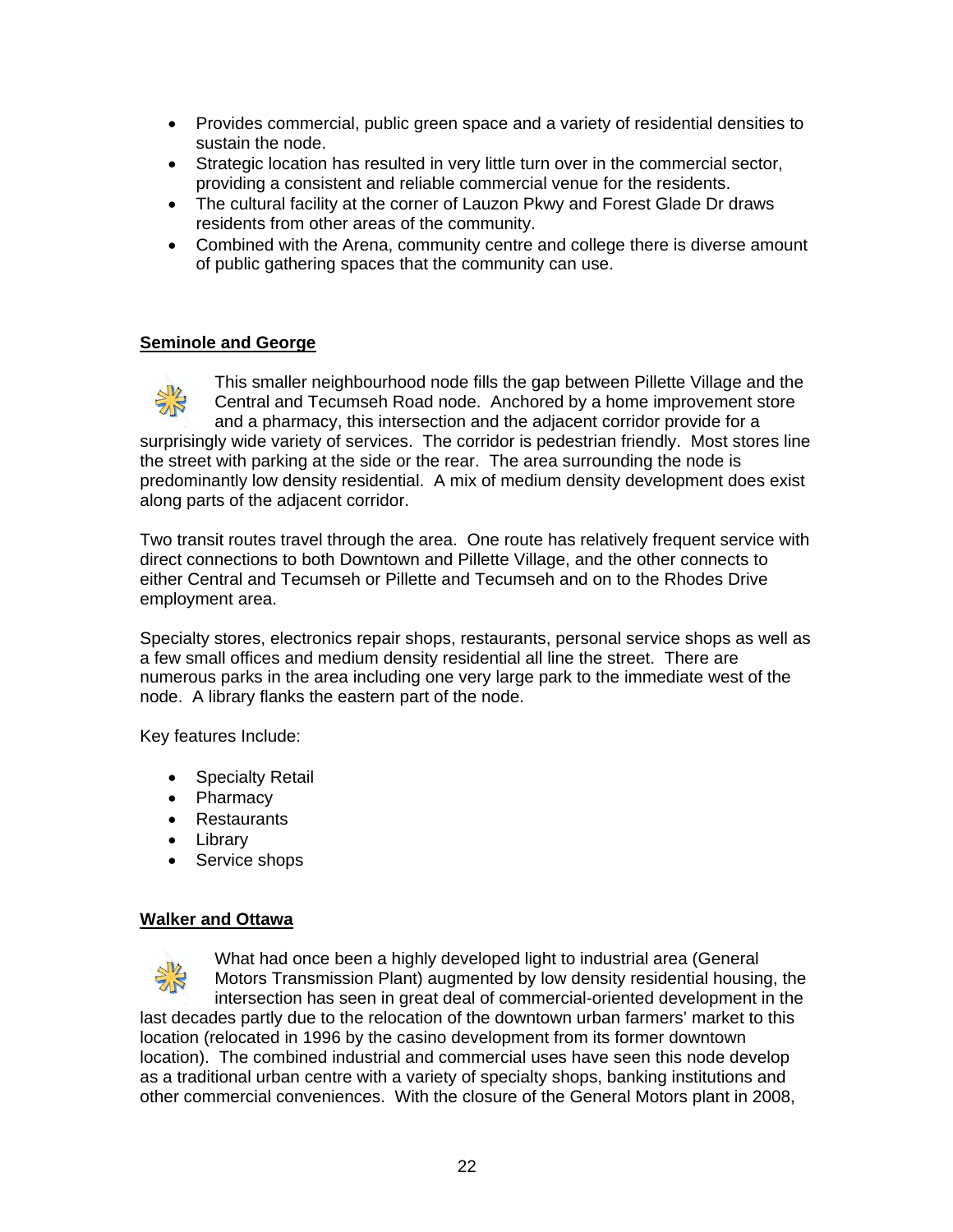the commercial entity has been able to remain viable with continued interest in commercial development. The potential of this node is that it can be further integrated into the Ottawa Street Mall which lies to the west of the intersection and the Walkerville Heritage area that extends into the north-eastern corner of the node.

Key elements of this node:

- Provides ease of access by all modes of transportation including public and pedestrian to the Ottawa Village Mall and Walkerville Heritage District.
- Is comprised of all the necessary components that make a healthy neighbourhood node.
- Provides commercial, industrial opportunities and a variety of residential densities to sustain the node.
- Has been able to continue to thrive even after the closure of the primary industrial employment generator.
- Closure of the General Motors plant offers growth potential for the node.
- Lands on the east side of Walker Road offer potential for infill development including commercial and light industrial.

#### **NEIGHBOURHOODS**

Neighbourhoods are the most basic component of Windsor's urban structure and occupy the greatest proportion of the City. Neighbourhoods are stable, low-to-medium-density residential areas and are comprised of local streets, parks, open spaces, schools, minor institutions and neighbourhood and convenience scale retail services.

The three dominant types of dwellings in Windsor's neighbourhoods are single detached, semi-detached and townhouses. The density range for Windsor's neighbourhoods is between 20 to 35 units per net hectare. This density range provides for low and some medium-density intensification to occur in existing neighbourhoods. Multiple dwelling buildings with medium and high-densities are encouraged at nodes identified in the Urban Structure Plan.

## **CORRIDORS**

Corridors represent the "backbones" of the urban network structure. Neighbourhoods gravitate towards these corridors to serve their everyday needs or to connect with larger nodes, commercial centres and employment centres to access a wider range of services and opportunities. Corridors have opportunities for intensification that would provide a wider range of services and opportunities for adjacent neighbourhoods but also more opportunities to live and work in the area. Corridors may connect with nodes and extend along roadways radiating away from a central point. Some corridors exist without such connection and represent stand alone sections.

Corridors are located along transit routes, with City and Neighbourhood Corridors having the most frequent service. Ideally, corridors are walkable, providing neighbourhoods and those who use transit with easy access to services along main streets. Corridors provide residents with opportunities to travel by bus, bicycle or on foot to their desired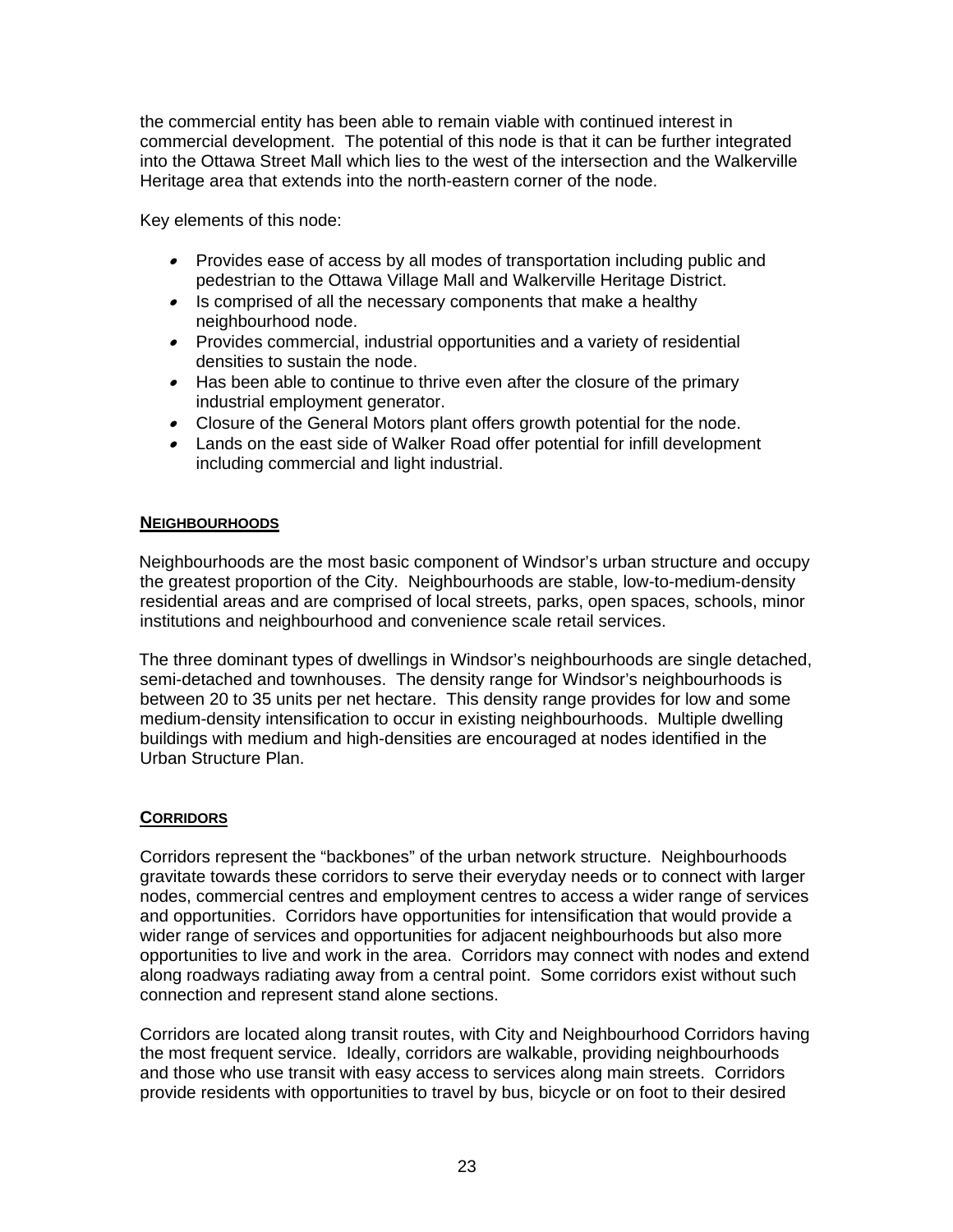destination within or beyond their neighbourhood. Increased employment and residential densities along corridors supports more frequent transit, and in turn more frequent transit supports and attracts higher density land uses along the corridor. This symbiotic relationship between transit, pedestrians and corridor intensification is key to the success of any corridor. Thus, corridors and transit should be planned and fostered together since neither can exist with much success without each other.

## **CITY CORRIDORS**

Main Streets with pedestrian, vehicle, commercial activity connected to the City Centre Growth Area and Regional Commercial Centres are classified as City Corridors. City corridors radiate from these Centres following numerous high frequency transit corridors. City corridors connect to Regional Commercial Centres along selected arterial roads but do not extend as far outward or as numerous as corridors connected to the City Centre. These corridors are intended to provide services for both those whom live in the area but also those who may arrive by transit, bicycle and by car.

There are higher density employment and residential opportunities, with a significant amount of retail to support both every day needs, but also needs beyond the day to day such as furniture and appliance stores, home improvement stores, and stores that carry more expensive items.

Pharmacies and medical services are available with multiple choices for specialized care including doctors who specialize in specific types of care.

Government services and buildings associated with the municipality, province or federal government are also found in these areas.

Entertainment facilities, designed to attract people from well beyond the immediate area are also found on corridors that radiate from the City Centre.

Transit Service is frequent (10-20 minute peak headways) and offers multiple connections to other nodes and corridors throughout the city via a main transfer location or transit station. Regional transit connections are also available.

Residential development may include high profile (8-14 stories), medium profile (2-8 stories) and residential over retail at street, as well as row housing and lofts.

The road classification that these corridors reside on may be Class I Arterial, Class II Arterial or Class I Collector, but are most frequently found on Class II Arterial Roads.

Key Points:

- Frequent Transit Service (10-20 minute peak direction headways)
- Interlined Transit Service with multiple transit routes
- Transit Stations Major Transit Transfer Areas
- High Rise Residential Development (10 stories)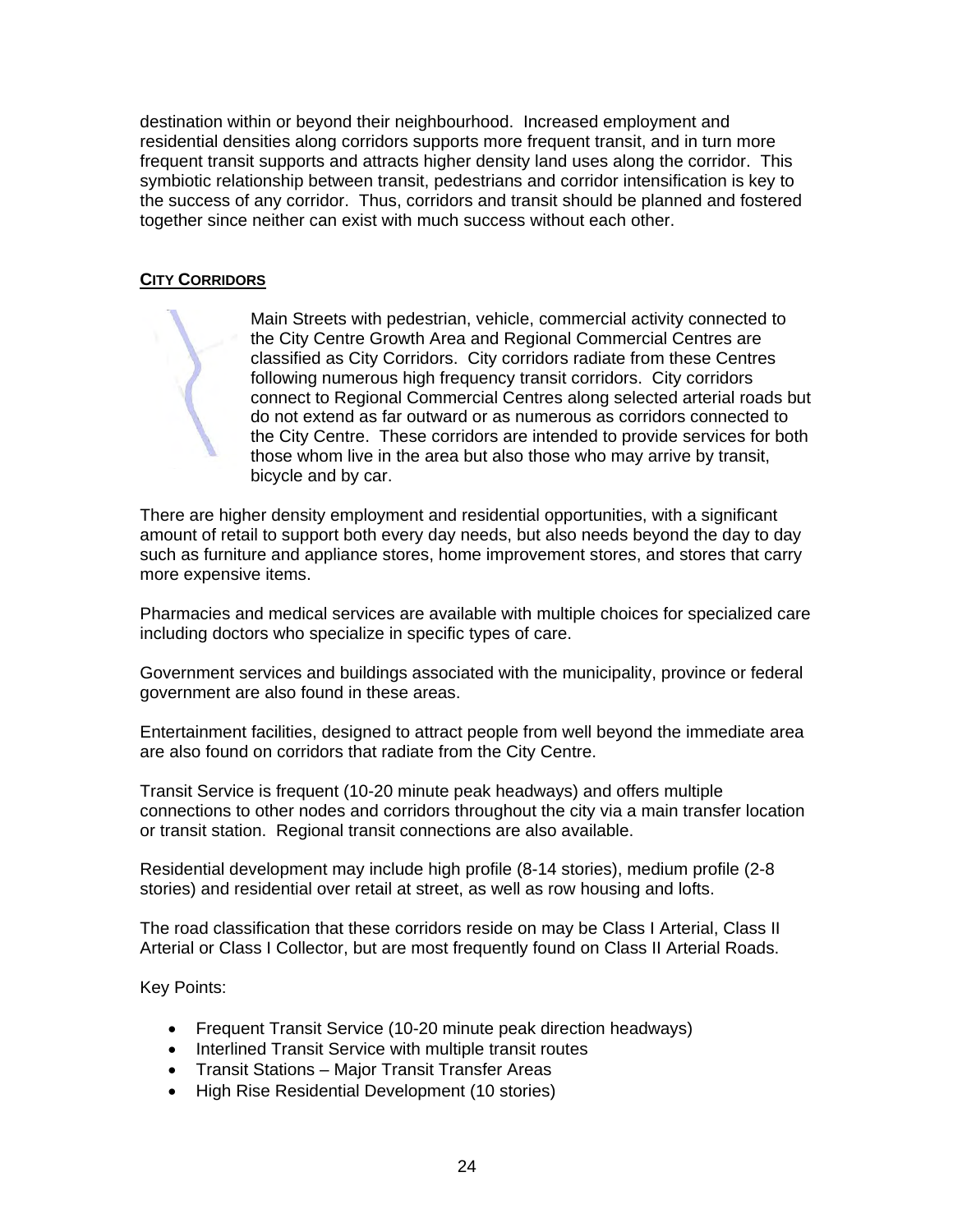- City Wide Services:
- Government Buildings
- Postal Services
- Large Office Buildings
- Major Parks
- Specialty Retail
- Restaurants
- Entertainment Facilities:
- **•** Theatres
- Concert Halls
- Major Employment

Connected to City Centre Growth Area, Regional Commercial Centres Class I Arterials, Class II Arterials and Class I Collectors

#### **Wyandotte Street: Janette Avenue to Aylmer Avenue**

Crossing the main central city corridor of Ouellette Avenue, the Central Wyandotte Corridor has long been established as a vibrant urban entity in the heart of the downtown core area. While much of the commercial functions of Ouellette Avenue north of this corridor have evolved into an entertainment area, the corridor along Wyandotte between Janette and Aylmer has remained consistently commercial with smaller shops and restaurants. Recent, vacancies leave strong development potential along the corridor and the opportunity to establish a primary node within the City Centre Growth Centre.

Businesses along the corridor include a mix of retail, office and restaurant services as well as pharmaceutical and medical offices. The calibre of the commercial enterprises caters the transient nature of the corridor due to the public transportation hub established at Wyandotte and Ouellette. This offers opportunity for further growth in this sector with the currently vacant buildings, especially since the major banks that once occupied this area have move northward along Ouellette Avenue.

Residential opportunities in this area include the potential for higher density developments with the higher traffic along Wyandotte and the vast number of vacant properties and large surface parking lots found along the corridor.

The challenge to this would be the future growth plans of the Detroit-Windsor Tunnel as it lies immediate north of this Corridor at the intersection of Wyandotte Street East and Goyeau. Due to the international border crossing requirements, intensification near this location may be seen as a border security risk. Currently, the road network is compromised when the activities at the tunnel's entrance are overwhelmed with crossborder traffic.

Though similar in urban form, the civic and cultural influences of the corridor see a potential difference between that which is east or west of Ouellette Avenue.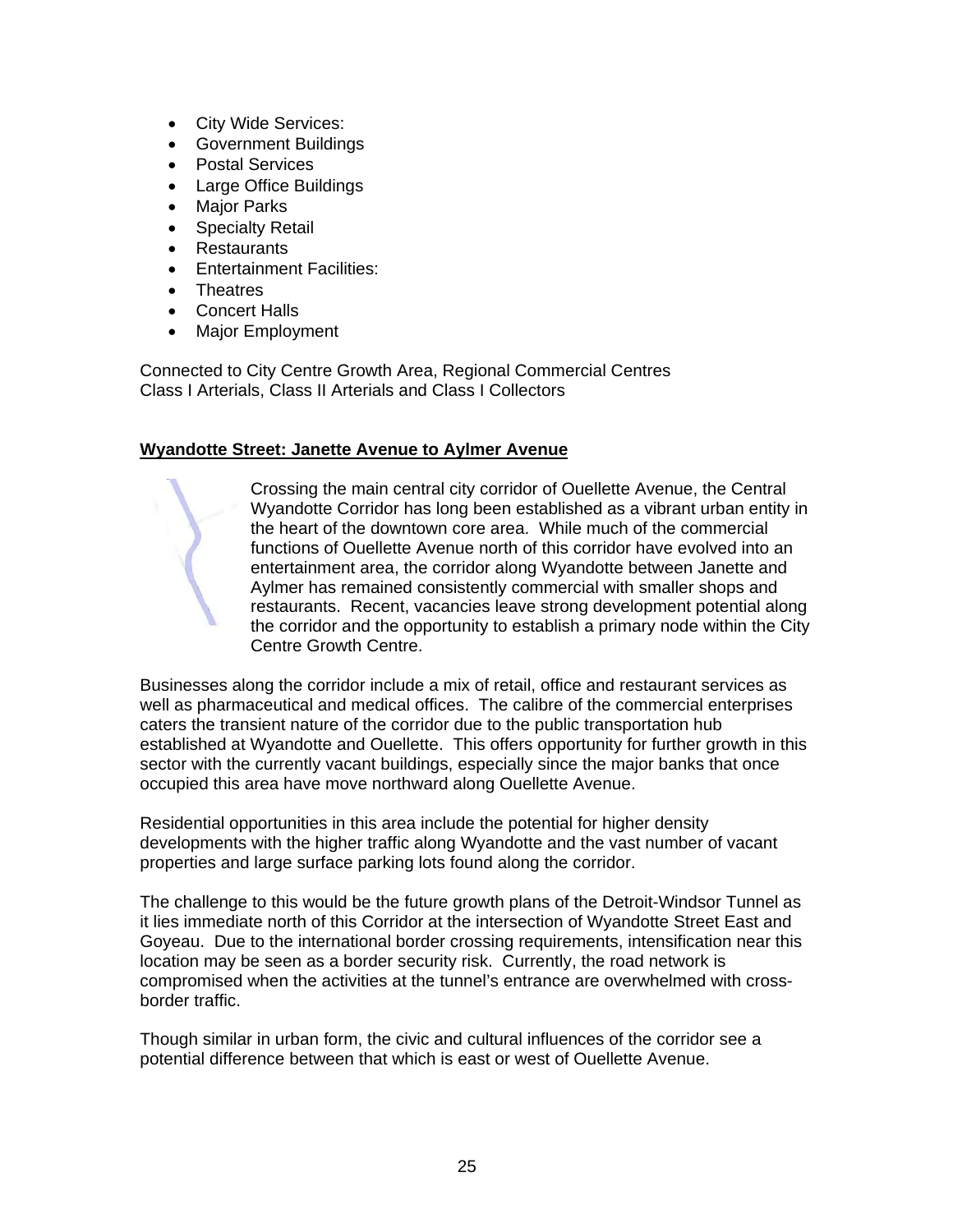East of Ouellette is a collection of civic ancillary development to the north including; parking lots to serve the City Hall campus, Windsor Arena and Windsor Water World Park. Along the southern edge of the corridor is a scattering of smaller scale primarily ethnic restaurants and specialty shops with some professional services to serve the immigrant community. Residential lands are a mix of densities with a strong focus on medium to medium-high apartment buildings.

West of the Ouellette intersection the residential is relatively the same but there is a greater culturally Asian influence of the commercial properties that have been established in this area. In this western half there is also several one way streets that controls the flow of vehicular traffic while establishing a stronger pedestrian oriented environment including the recently improved Pelissier Street Mall which has its southernmost boundary intersect Wyandotte along this corridor; providing a potential point of future intensification for increased pedestrian activity.

Key elements of this corridor:

- One of the busiest public transit intersections in the city especially within the Downtown Core (City Centre Growth Centre).
- Is comprised of all the necessary components that make a healthy neighbourhood node with potential for greater intensification along the corridor both east and west of Ouellette Avenue.
- Has several vacant buildings with excellent potential for infill.
- Future development in this area will be directly impacted by any future growth of the Detroit-Windsor Tunnel, Pelissier Street Mall, and any development associated with the City Hall Campus.

While the Pharmacy at the southeast corner of Ouellette and Wyandotte provides basic daily needs for the residents along this corridor, several smaller independent grocery outlets both at the eastern and western extremes of the corridor along with the smaller scale restaurants scattered along the corridor provide the necessary food services to the community around this corridor.

## **University Avenue: Goyeau Street to Caron Avenue**

This corridor is at the northern end of the City Centre and extends west from downtown. Historically called London Street, University Avenue has a significant number of medium and high density developments including some offices, retail, a theatre house, and armouries. At the eastern end, a court house and city hall flank the end of the corridor. To the west, retail, residential and restaurants line the street except for a few sections west of Bruce that remain in transition.

Transit Service is frequent and numerous routes are available in the area. Windsor's Downtown Transit terminal is located one block north of University Avenue.

Development opportunities for increased densities are widely available, particularly in the western portion of the corridor. A college campus focusing on media is located on the corridor.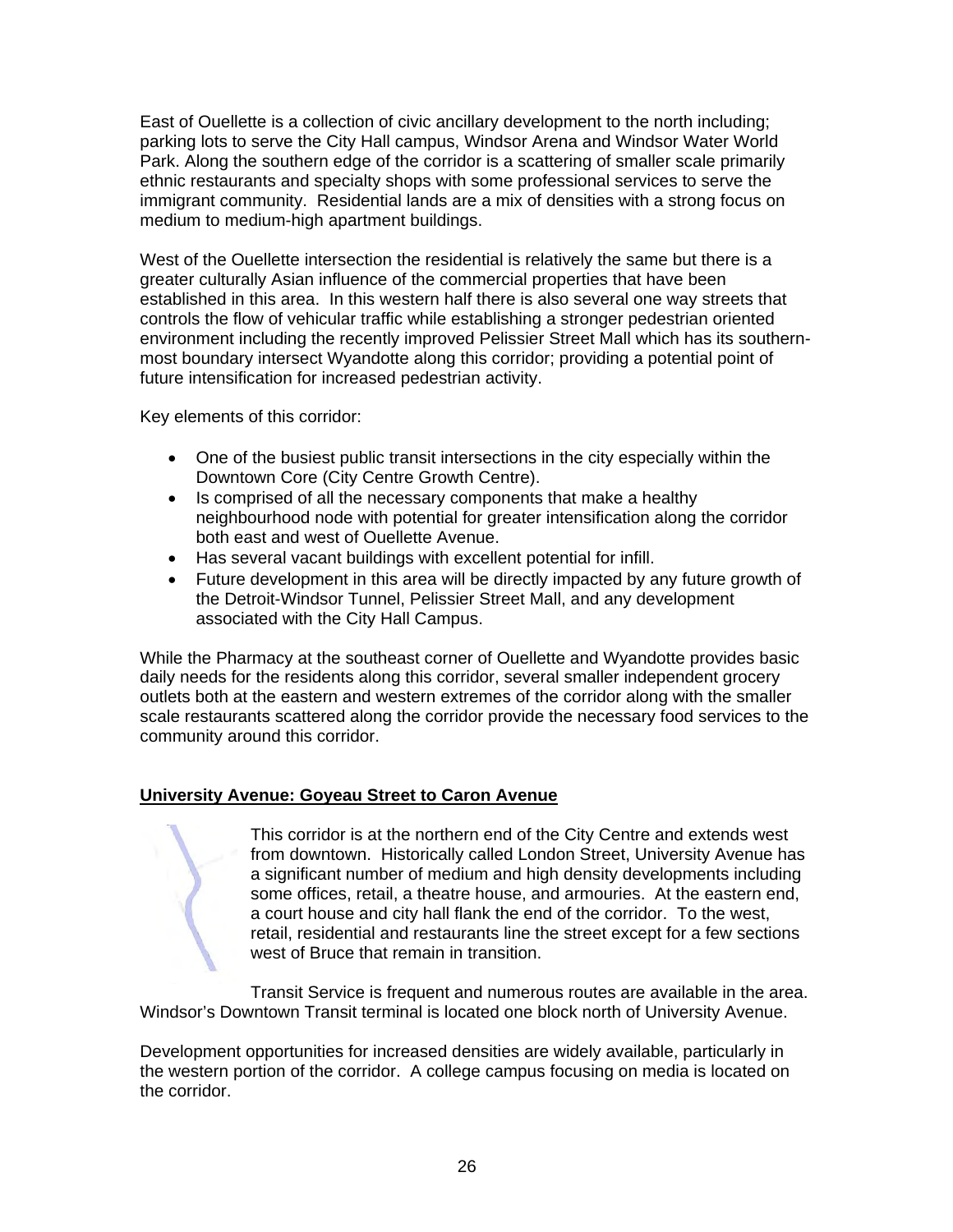Key features:

- Frequent Transit Service
- Financial Institutions
- Offices
- Theatre
- Hotel
- Restaurants
- **•** Retail

## **Ouellette Avenue/Dougall Avenue: Riverside Drive to Dougall Parkway**

The corridor represents one of the City's great main streets. Starting at Riverside Drive, the Ouellette corridor represents the highest density development in the city. Government services, offices, retail, entertainment, restaurants, hotels and financial institutions all have their place downtown along Ouellette. South of Elliott, retail is more sporadic, but higher and medium density residential along with office buildings, a large regional hospital, the city's central library and other services continue to line the street until Tecumseh Road.

Between Tecumseh and the CPR railway lies Jackson Park, a large regional park area with numerous Gardens, tennis courts, lawn bowling and a cricket pitch.

South of the CPR, a number of office buildings, a hotel and some retail line the street. Where Ouellette connects with Dougall, the road travels below grade and passes a formerly very large rail Yard and then meets E.C. Row Expressway at an interchange.

South of E.C. Row, there is an increased quantity of retail, with multiple plazas, some larger format stores, specialty stores, doctor's offices, dental offices, restaurants and financial institutions.

A small gap in retail exists between Liberty and Cabana where the area is predominantly residential on larger lots. South of Cabana to Roseland, another retail area exists with small specialty stores and restaurants.

Key features:

- Direct connection to Highway 401
- Direct connection to E.C. Row
- Frequent Transit Service (Ouellette: University to Tecumseh), less frequent to the south.
- Offices
- Hospital
- Hotels
- Specialty Retail
- Library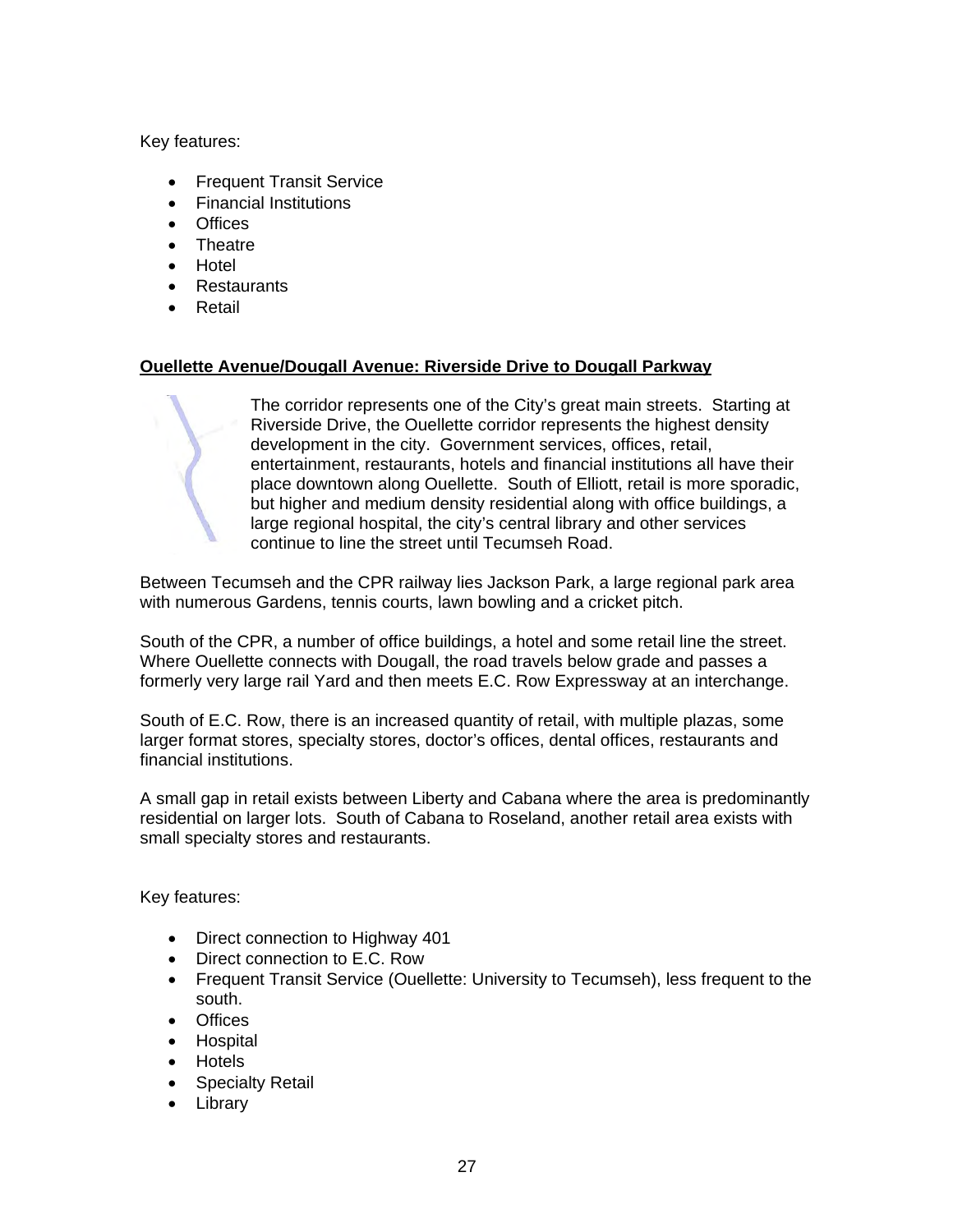- Parks
- **Restaurants**

#### **Howard Avenue: Eugenie Street to E.C.Row Expressway**

This City Corridor is richly loaded with a variety of activities. Starting from Eugenie Street and heading south along the east side of Howard Avenue there are repair activities, medical facility, a few residential buildings, some combined use buildings, personal service and office buildings, commercial/retail plazas, restaurants (including drive thru facilities), retirement home, and gas station. On the west side of Howard, from Eugenie Street heading south, there are offices, auto services, animal hospital building, commercial plaza, motels, grocery store, restaurants, industrial buildings, manufacturing plant, and business office building.

The entire corridor is busy most of the day. There is adequate street lighting and pedestrian amenities along the corridor. The corridor leads to the Mall (Devonshire Mall) and services travelers and residents alike. The Windsor Transit passes through this corridor and including the patrons of the motels, commercial, retail, and services other facilities along the corridor.

Traffic along the corridor is both residential and commercial. The adjacent residential communities travel through the corridor. Some of the E. C. Row commuters also filter into this corridor in an attempt to access other amenities and facilities along Howard and Tecumseh Roads.

## **Howard Avenue / Provincial Road: E.C.Row Expressway to Walker Road**

This City Corridor is primarily commercial and includes some areas along Provincial Road that are transitioning from industrial to commercial. The primary destination on this corridor is the Regional Commercial Centre located at Devonshire Mall.

Traffic along the corridor is both residential and commercial. The adjacent residential communities travel through the corridor. Some of the E. C. Row commuters also filter into this corridor in an attempt to access other amenities and facilities along Howard Avenue and Provincial Road.

Key features:

- Regional Commercial Centre at both ends of this corridor.
- Direct connection to E.C. Row
- Frequent Transit Service (Devonshire Mall Transit Station)
- Offices
- Specialty Retail
- Adjacent to a rail corridor
- Residential communities to the east and west of this corridor.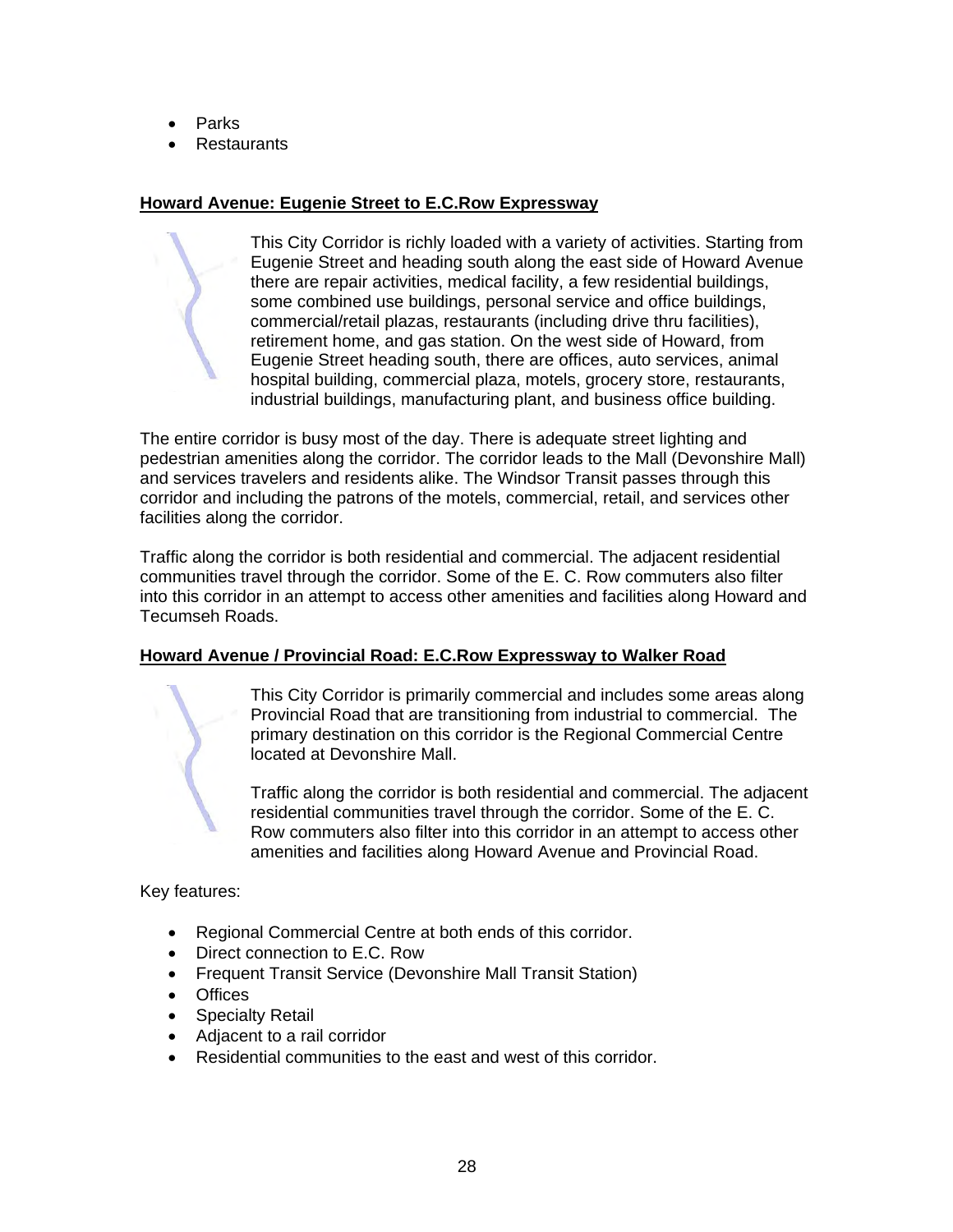## **Central Avenue: Tecumseh Road to E.C. Row Expressway**

This City Corridor is connects a Neighbourhood Node at the north to Regional Employment Centre on all sides of the intersection with E.C. Row Expressway. Development along the corridor transitions from residential in the northern part to industrial in the southern part. Traffic along the corridor is a combination of commercial and commuter.

#### Key features:

- Small Shopping Centre at Neighbourhood Node.
- Direct connection to E.C. Row.
- Offices
- Employment opportunities in service industrial and manufacturing industrial.
- Residential communities to the east and north of this corridor.

#### **Walker Road: E.C.Row Expressway to Provincial Road**

The Walker Road City Corridor has a variety of commercial activities along both sides of the entire roadway. Starting from E.C. Row Expressway and heading south, there are nine intersecting streets before Division Road. The Streets connect the residential neighbourhoods to the corridor. There is a small presence of residential activity on the first block between E. C. Row Express and the first intersecting Street (Sydney Street). The first block also contains a retail and auto repair activities.

Along the next section of the corridor, starting from Sydney Street up until the Division Road, there are lots of individual retail building, business offices, medical offices, restaurants, and light industrial activities. This area of the corridor also has commercial Plaza containing more retail activities including convenience store, restaurants, bridal shop, and offices. There are Gas stations, Veterinary office, Community activity building (baseball registration centre), motel, warehouses, wholesale stores, and personal service shops. There is a combined use (residential /commercial) building, a church, and a bank within this section of the corridor.

The busiest part of the corridor is the section between Division Road and Provincial. This section attracts regional and local clientele. There are big box retail stores, mall style commercial plazas, entertainment services, restaurants, bank, and more commercial activities within the area.

Traffic along the corridor is both residential and commercial. The adjacent residential communities travel through the corridor. Some of the E. C. Row commuters also filter into this corridor in an attempt to access other amenities and facilities along Walker Road, and to access their residents off Walker Road. There is transit along this stretch of Walker Road (Walker Road City Corridor). The transit system feeds into the Walker Mall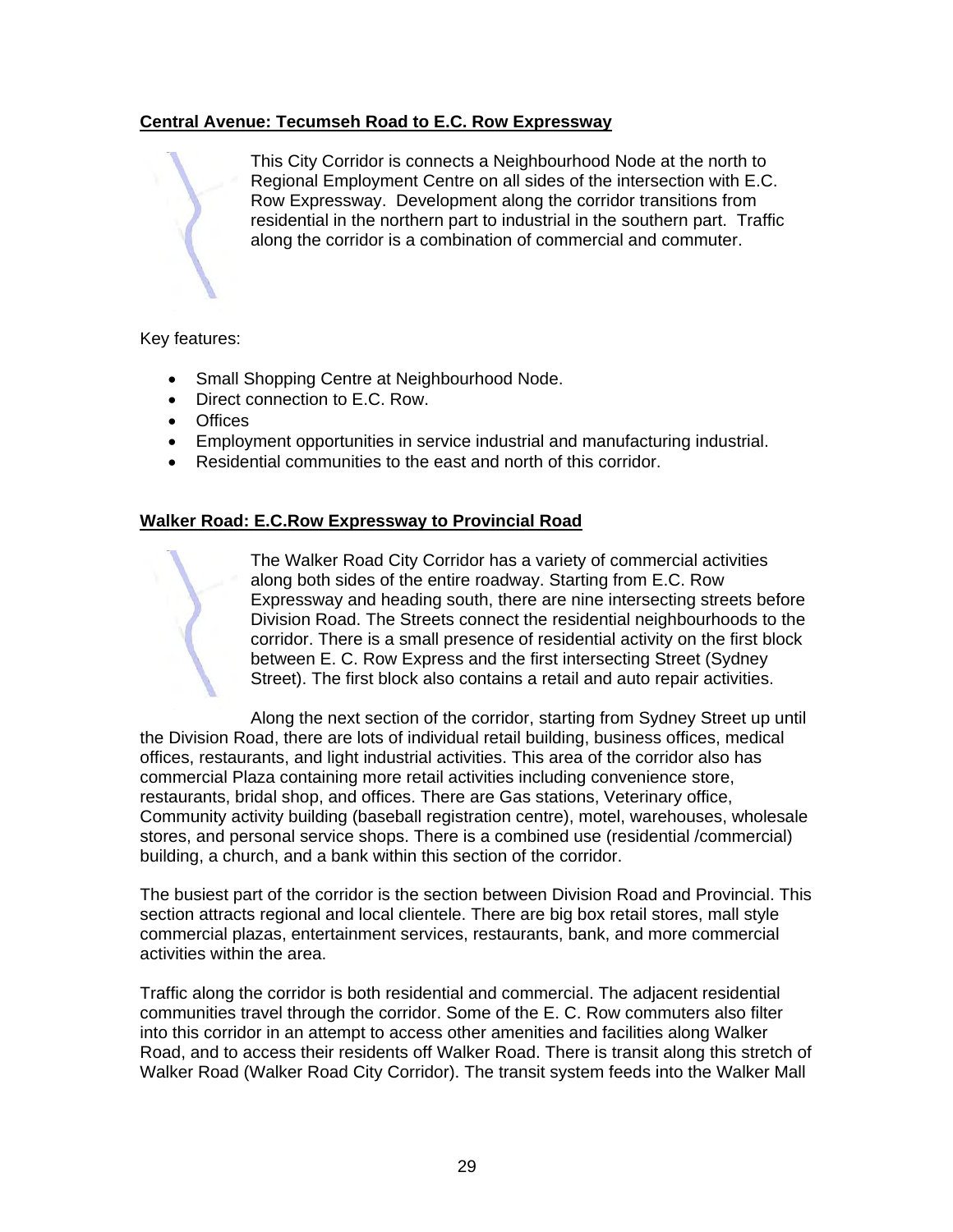and also helps riders to connect to the residential communities on the east and west of Walker Road.

The Walker City Corridor provides a link for airport travels who wish to connect to the City Core, Rail Station, and other parts of the City. The Corridor is also a link to other highways such as Highway 3. Some neighbouring towns such as Tecumseh and Amherstburg can be access via Walker City Corridor.

## **Huron Church Road: Tecumseh Road East to E.C.Row Expressway**

Extending southward from the main Huron Church and Tecumseh Road West Commercial Centre, lies a significant development of commercial, residential, and industrial lands. For the greater part the commercial development has been restricted to the east side of the corridor, while development along the west side has been greatly influenced by the automotive-related industrial services which were once prominent in the area saw very little commercial development along the west. This can also be attributed to the earlier attempts by the City to develop a Green Corridor along Huron Church from the Ambassador Bridge to E.C.Row. A

green space corridor has been established along the western side of Huron Church.

Unlike other City Corridors, this area is not densely populated with high rise residential instead has a low to medium density of residential dwellings. The corridor has a greater affinity for a higher population of transient residents with the several hotels, travel motels and restaurants establishing the southern end of the corridor as having a greater influence from the hospitality industry. This development can greatly be further developed as the Windsor-Essex Parkway is constructed, creating another link to the International border with Detroit. Recent development near the southern end of the corridor has seen service which can further enhance this tourist-oriented development. Underdeveloped and potentially re-developable lands both east and west of the corridor offer an opportunity for intensification of this type of service industry, which will serve both the transient and local communities in the area.

The corridor's central area development is greatly influenced by the proximity to the Windsor Western Hospital node which lies only several blocks west along Prince Road. At the intersection of Prince Road and Huron Church several large medically related services including pharmacies, medical offices and seniors residences have been erected in the last 10 years. This further adds to the existing pedestrian activity along the corridor as well as provides a greater diversity of services to the Huron Church Corridor.

Key elements of this corridor:

- Provides a transportation link for visitors, residents and medical emergency services for Windsor Western Hospital Centre.
- Strategic location between the two international border crossings provides potential for further development as a travel destination for visitors.
- The existing commercial centre at the north end continues to provide basic needs for the abutting residential, university and transient (visitor) populations.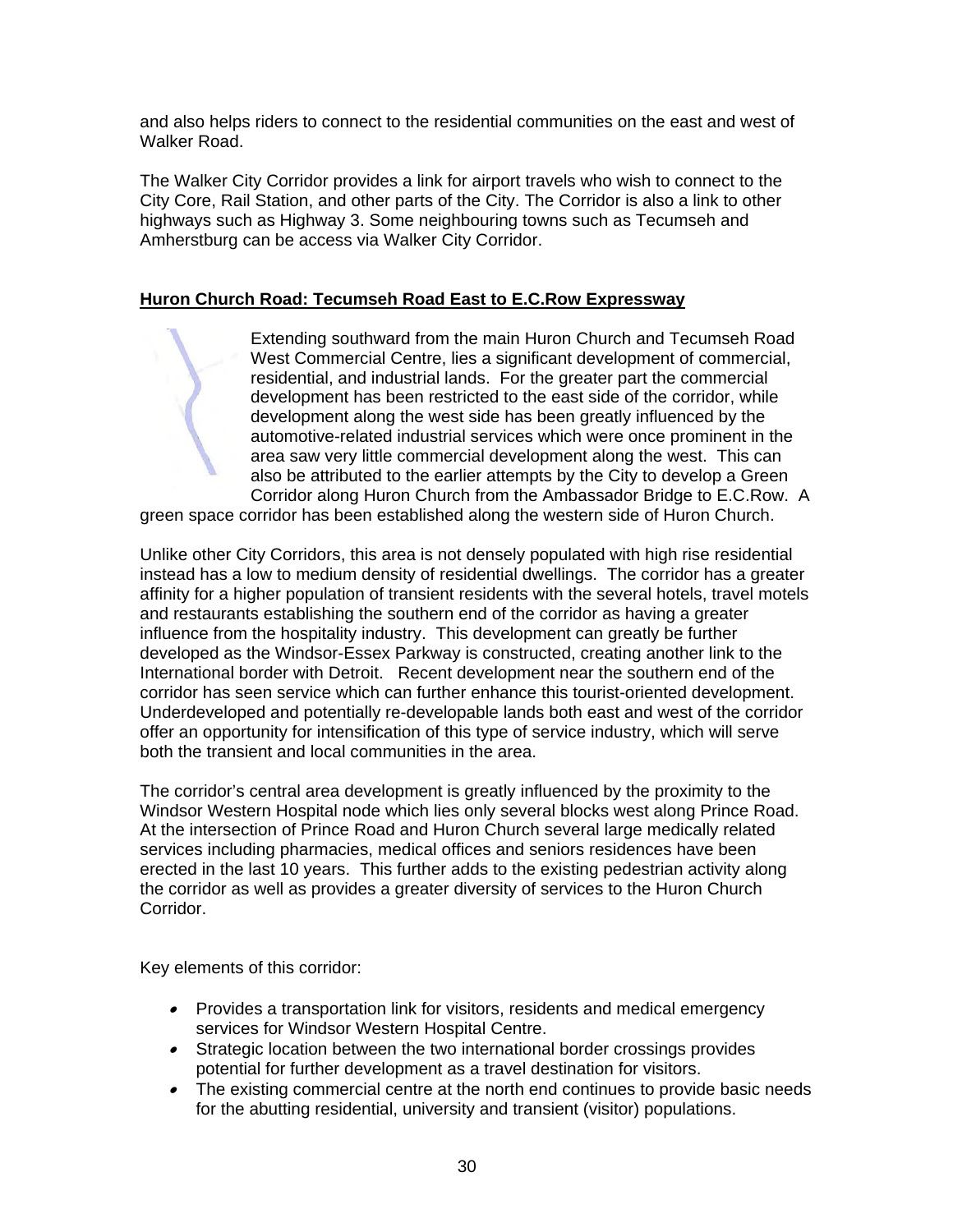- The mix of regional and local scale retail outlets offers opportunity for future development.
- Provides employment opportunity for the service industry sector as well as regional hospitality sector.

## **Tecumseh Road: Huron Church Road to Banwell Road**

Tecumseh Road runs generally east-west across Windsor, approximately half-way between the E.C. Row Expressway and the Detroit River. Development is predominately a mix of low-to-medium density commercial uses that are served by automobile and public transit.

Unlike other City Corridors, this area is not densely populated with high rise residential instead has a low to medium density of residential dwellings. Recent development in the eastern 1/3 of the corridor has been automobile-oriented commercial.

The corridor's development is influenced by prominent cross-streets including Huron Church Road, Howard Avenue, Walker Road, Central Avenue, and Lauzon Parkway. Each of these intersections is described as a type of node in other sections of this plan.

Key elements of this corridor:

- Provides an east-west transportation link for visitors and residents.
- Diverse range of retail commercial throughout the length of the corridor.
- The mix of regional and local scale retail outlets offers opportunity for future development.
- Provides employment opportunity for the service industry sector.

## **Cabana Road / County Road 42: Huron Church Road to City Limits**

The Cabana Road / County Road 42 City Corridor runs generally eastwest across Windsor, approximately half-way between the E.C. Row Expressway and Provincial Highway 401. On the Cabana Road section, development is predominately a mix of low-to-medium density residential with a Neighbourhood Node at the intersection with Howard Avenue and a Regional Commercial Centre near the intersection with Walker Road where the corridor becomes County Road 42. On the Country Road 42 section, the development is primarily industrial with opportunities for intensification of industrial uses at the Windsor International Airport

Regional Employment Centre.

Key elements of this corridor:

- Provides an east-west transportation link for visitors and residents.
- Connection to air and rail intermodal opportunities at Windsor International Airport.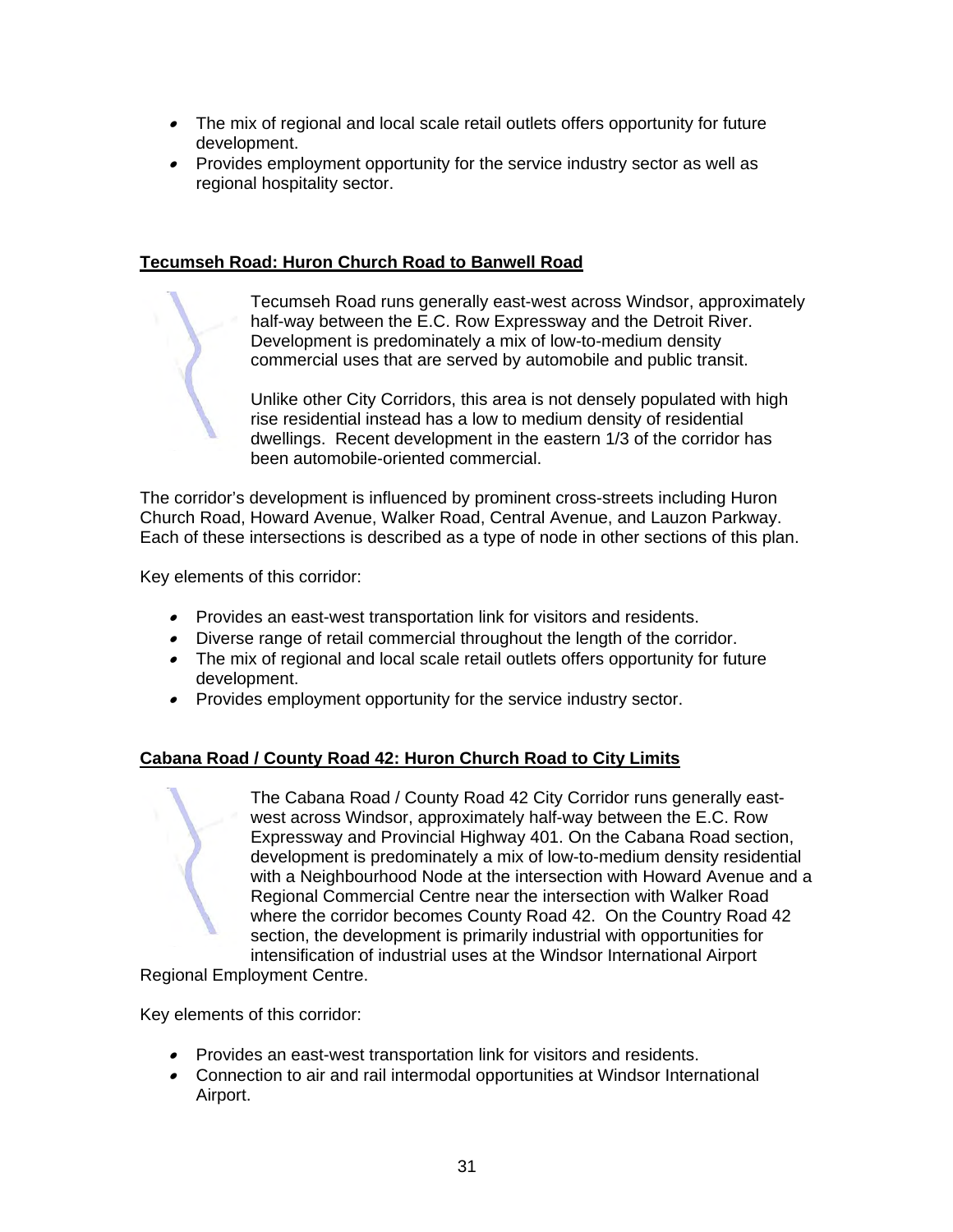- Opportunities for residential intensification along the Cabana Road section.
- Opportunities for industrial intensification along the County Road 42 section.
- Provides employment opportunities for industrial sectors.

## **Ojibway Parkway / Riverside Drive: E.C. Row Expressway to City Limits**

The Ojibway Parkway / Riverside Drive City Corridor runs east-west across Windsor, a short distance from the Detroit River. In the west end, near the future Detroit River International Crossing site the development is industrial. The section from Sandwich to the edge of the Regional Growth Centre is predominately residential interspersed with pockets of neighbourhood commercial uses and the University of Windsor main campus. As the corridor passes through the Regional Growth Centre, the development is high-density mixed-use to the south with an abundance of open space along the Detroit River waterfront. East of the Regional

Growth Centre, development is a mix of low, medium and high-density residential with pockets of neighbourhood commercial uses.

Key elements of this corridor:

- Provides an east-west transportation link to the Regional Growth Centre for visitors and residents.
- Provides scenic views of the Detroit River and waterfront.
- Opportunities for residential and mixed-use intensification in the Regional Growth Centre.
- Provides employment opportunities for industrial sectors in the west end of the corridor.
- Provides employment opportunities for the service industry at neighbourhood nodes.
- Provides employment opportunities for service and institutional sectors in the Regional Growth Centre.

## **Banwell Road: Riverside Drive to E.C. Row Expressway**

The Banwell Road City Corridor runs north-south between Riverside Drive and E.C. Row Expressway. The corridor goes through a developing residential area and connects to Tecumseh Road East and E.C. Row Expressway. There are opportunities for future residential intensification along and near this corridor.

Key elements of this corridor:

- Provides a connection between residential areas and higher order roads.
- Opportunities for residential intensification along and adjacent to this corridor.
- Potential for neighbourhood nodes to develop in the future.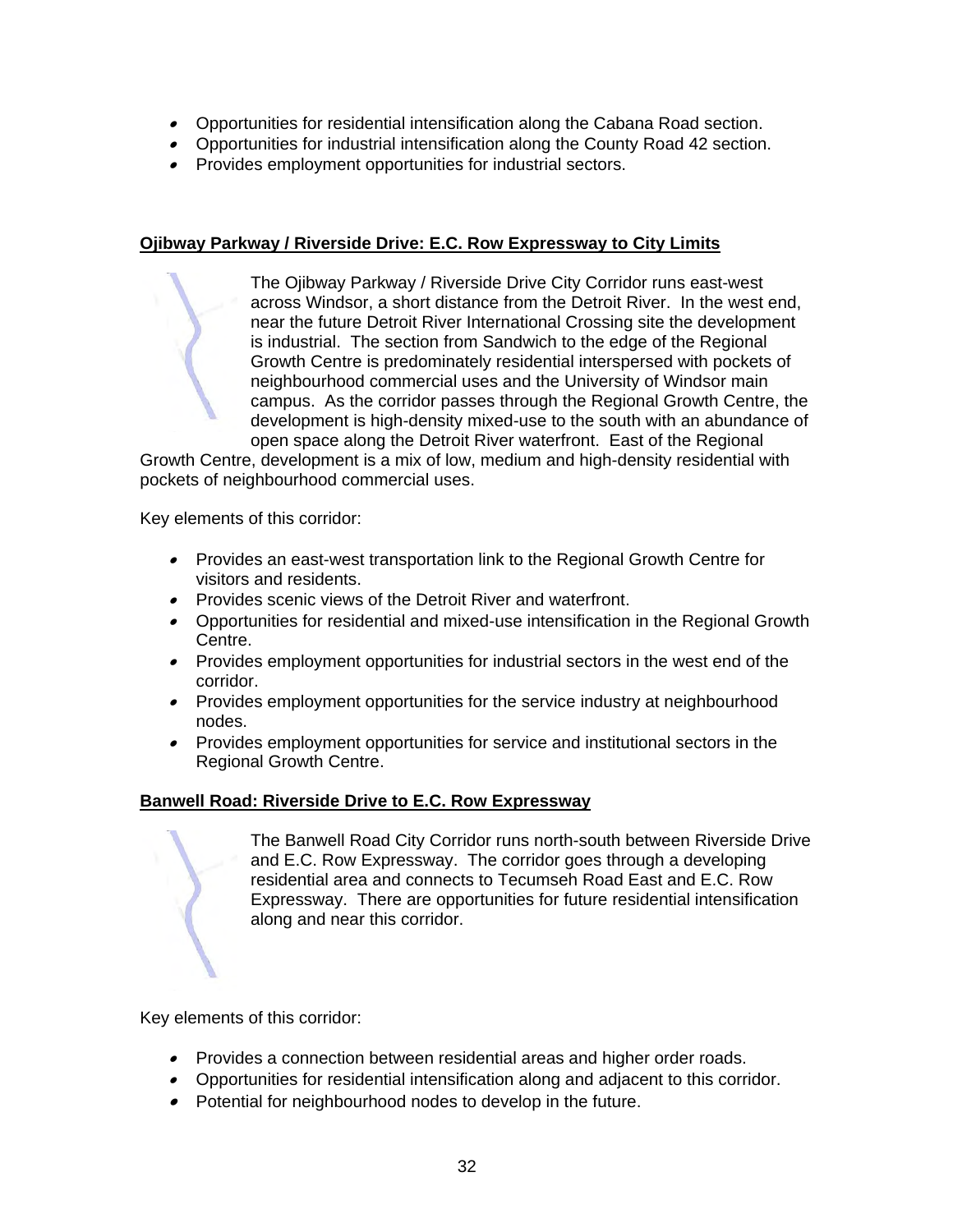#### **NEIGHBOURHOOD CORRIDORS**



The purpose and function of neighbourhood corridors is to link street sections to neighbourhood nodes or as standalone sections of community retail and services. These corridors provide for the day to day needs of the immediate neighbourhood that surrounds them. While employment is not the major focus, each corridor

creates a sense of community by providing places for residents to walk to such as small restaurants and pubs for social gatherings. Local services may also include pharmacies, convenience stores and common retail to serve the day to day needs of residents.

Transit service is available, but not exceptionally frequent. However, multiple routes may converge within the corridor and provide a few connections to other corridors and to Regional Commercial Centres.

Key features:

- Employment not a major function.
- Transit service is reasonable (30 minute peak direction headways)
- Transfer point between routes available within or adjacent to corridor.
- Medium density residential and apartments over stores or directly on corridor.
- Common Retail, Convenience Stores, Pharmacies.
- Postal Outlet.
- Small Restaurants / Local Pubs.
- Parks
- Schools

#### **Wyandotte Street West: Askin Avenue to Crawford Avenue**



The area is defined with several activity areas resembling small neighbourhood nodes yet no single activity area plays a dominant role along the Wyandotte West Corridor. With the University of Windsor as anchor at the western most extreme of this Corridor, there is strong neighbourhood activity related to the institutional

function situated near and around Askin Avenue with a several restaurants, banks, a grocery, florist and specialized shops catering to the university population.

At the eastern end (Crawford) is a well defined intersection which has a major bus transfer stop, several local area conveniences and Asian restaurants. This second area of activity has been challenged with the closure of the former Grace Hospital at University and Crawford, however, the current redevelopment of this property as a seniors' care facility will potentially impact the area with the need for improved services.

Centrally located along this corridor at the intersection of Campbell (Class 1 Collector) and Wyandotte Street W (Class II Arterial) comprising all factors that creates a node including the intersection of two transit services but the relationship to the University is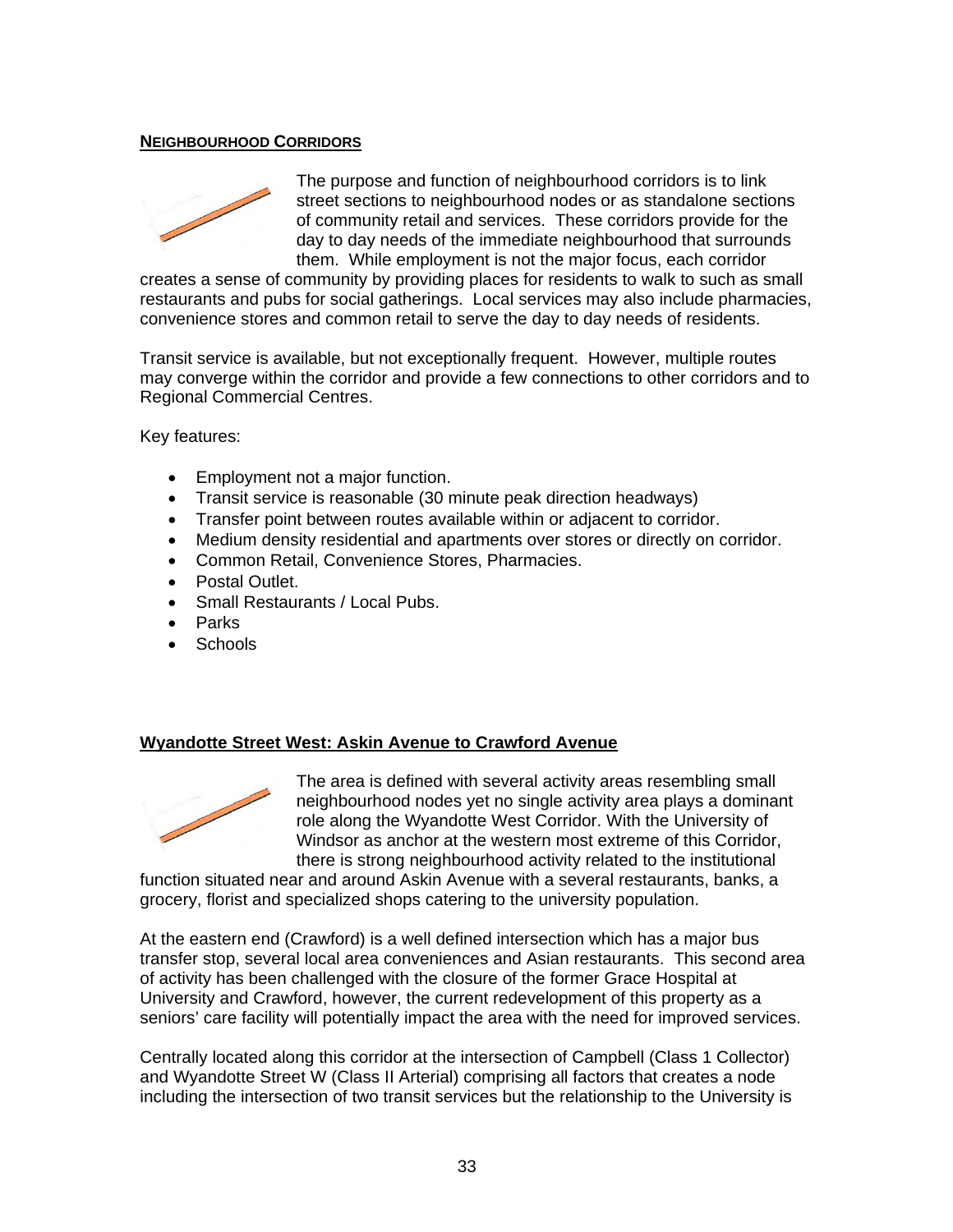paramount to its presence being maintained. The activity area includes the civic community centre of Adie Knox Arena and Pool, a seniors' centre and church and currently, J.E. Benson Public School which provides a source of community interactivity. However with the planned closure of Benson School and the potential closure of the church, which are both on the Heritage Registry, the area may experience an impact on the activity that could see further decline in the activities in this area or potential increase depending on the type of development that replaces these two existing edifices. Similarly, it is perceivable that a neighbourhood node could be established at this location; however there has been a great decline in the commercial presence along Wyandotte St, east of Adie Knox (Benson School), with exception to the Southwest corner of Crawford and Wyandotte. With the planned closure of Benson School it is likely that the concentration of the activity will be shifted further west along Wyandotte towards the University (approximately Rankin or Randolph Avenues) where the essence of a college neighbourhood community exists within the commercial retail services being offered.

Key elements of this node:

- Serviced by public transportation along Wyandotte Street Wand at Crawford and Campbell
- Designated as a future Bicycle Corridor along Wyandotte Street W.
- Provides neighbourhood services and employment opportunities related to the University within the Urban infrastructure
- Adie Knox acts as a focus for the residential community
- Decline in the commercial uses in the eastern end of the node.
- University acts as a western anchor.
- Land Uses north and south of this node are predominantly residential while medium to higher density residential are concentrated along Wyandotte Street W.
- Much of the commercial restaurant profile is of an Asian cultural flavour.

## **Wyandotte Street East: Aylmer Avenue to Monmouth Road**



Formerly a strong centre for the community that developed in this area during the early 1900's to provide a workforce for the growing automotive industry. The centre is characterized with some of the former architecture that once held the focus for the community during this period. Today, the vitality of the community has spread

east and west of the node along Wyandotte St, with the major public interaction being found west of the centre around the corner of Louis Avenue and Wyandotte Street. The residential housing stock has long been occupied by new Canadians as first time home owners. This tends to establish a transient community which may have be a factor in the boom and bust that Wyandotte Street East experiences over time. Currently, it is seeing a great deal of turnover as the community in this area is changing.

Key elements of this node:

- Serviced by Public Transportation route along Wyandotte St.
- Designated as a Bicycle Route along Parent Avenue with a future Bicycle Corridor along Wyandotte
- Central to the Wyandotte Towne Centre BIA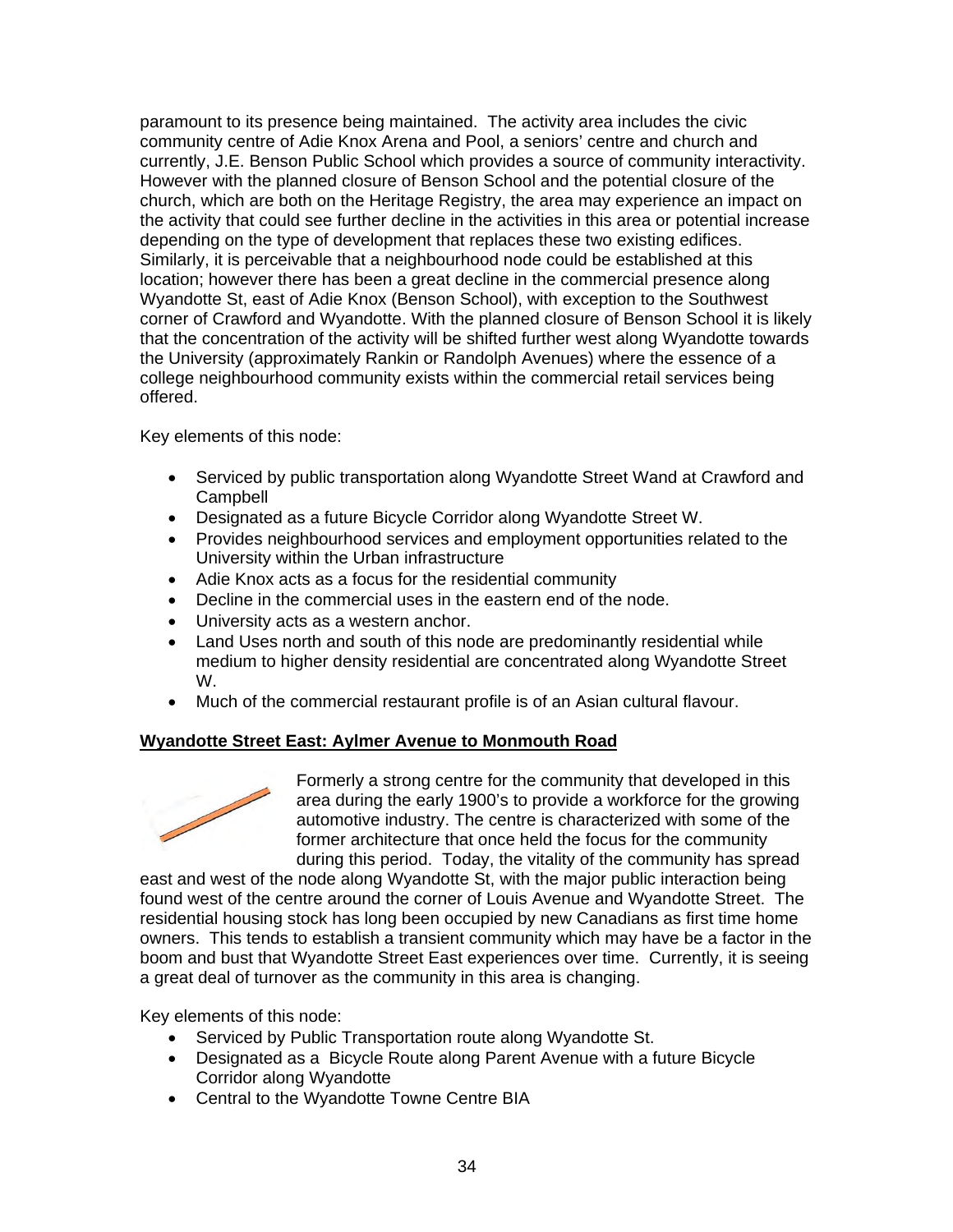- Potential for development of a strong cultural identity.
- Possesses all the components of a vibrant neighbourhood community with commercial retail, grocery and restaurant services, professional services and cultural gathering places

### **Wyandotte Street East: Thompson Boulevard to Glidden Avenue**



This neighbourhood corridor serves the day to day needs of residents very well. Transit service is frequent, connecting the area to both downtown and the Tecumseh Mall area node with short travel times.

Residential density is relatively low, with the eastern section having a few medium density developments and one medium rise apartment building. The balance of residential is single family and some apartments over the retail along the street.

Retail is diverse, with many specialty stores, personal service shops, financial institutions and restaurants.

Key features:

- Frequent transit service
- Specialty retail
- Financial institutions
- Restaurants
- Opportunities for development and intensification

#### **Erie Street: Ouellette Avenue to Parent Avenue**



The Erie Street neighbourhood corridor is a diverse corridor. Erie Street is attached to Ouellette where Windsor's Hotel Dieu – Grace Hospital is located. Progressing east, small retail stores, offices and a high rise residential senior's apartment line the street. Approaching Howard, Erie Street becomes a corridor of restaurants,

cafes, specialty retail stores, personal service shops and doctors offices.

The area has transit service from two routes that traverse the area. Transit service is not particularly convenient as it does not extend to the evening hours.

Residential development is predominantly low density surrounding the corridor, with some medium density residential mixed in the area and apartments above commercial outlets.

Key features:

- Development and intensification opportunities
- Restaurants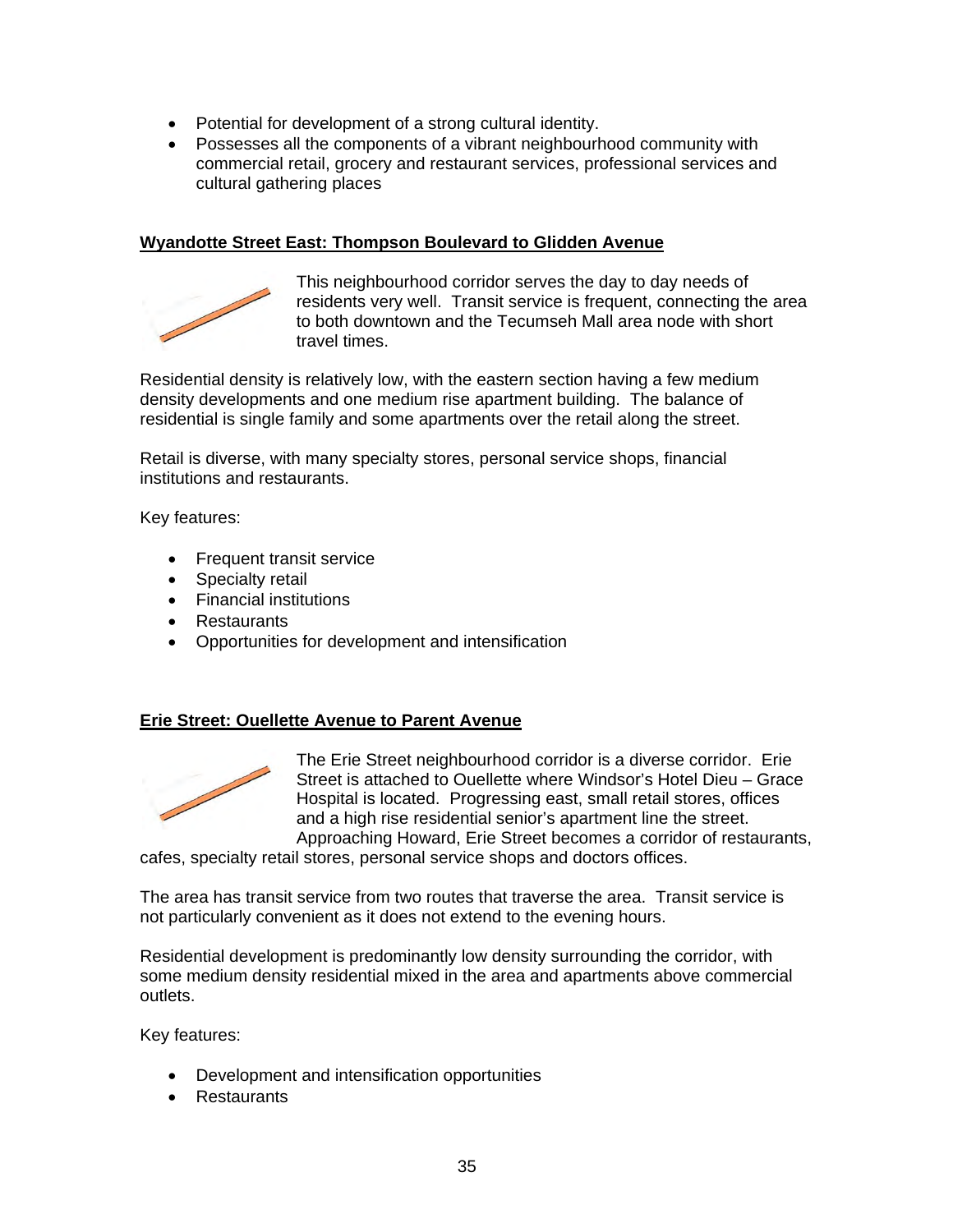- Cafes
- Specialty Retail
- Medical Services
- **•** Transit Service

### **Ottawa Street: Marentette Avenue to Walker Road**



Ottawa Street is one of Windsor's historical main streets where businesses developed to serve the growing residential community that surrounds the street. The area is characterized by two-storey buildings including a mix of ground-floor commercial, second floor residential uses and low-to-medium-density residential uses

interspersed with a number of religious and cultural institutions. Towards Walker Road, the intensity of commercial use increases as there are some low-rise multi-storey office buildings and the Ottawa Street market at the southwest corner of the intersection with Walker Road.

Key features:

- Walkable community, sidewalks in front of all properties;
- Transit service is offered on Ottawa Street;
- Ample on-street and off-street parking;
- $\bullet$  Mix of service and retail commercial uses;
- Mature vegetation; and
- Central location in Windsor.

#### **EXPRESSWAYS**



Expressways depicted in the Urban Structure Plan are high-speed, limited access inter-city roadways. Provincial Highways are excluded from this designation.

#### **PROVINCIAL HIGHWAYS**



 Provincial Highways depicted in the Urban Structure Plan are high-speed, limited access inter-city roadways.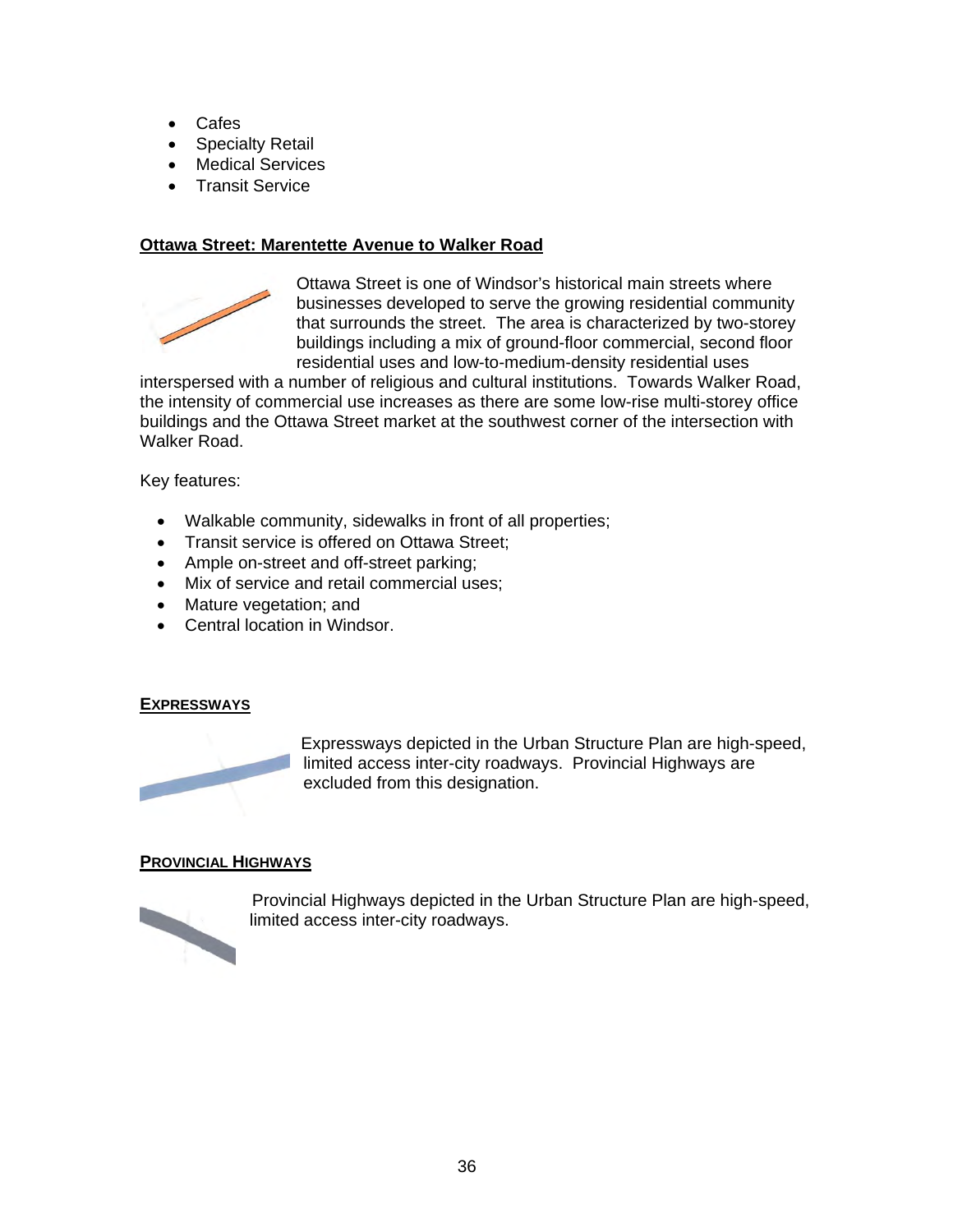## **RAILROADS**



Railroads depicted in the Urban Structure Plan transport raw materials, finished products and people to, from or through Windsor. Freight is transported locally within Windsor and Essex County on the railroads depicted as well as some spur lines

leading to industrial locations that are not shown on the Urban Structure Plan.

#### **WATERWAYS**



Waterways depicted in the Urban Structure Plan are recognizable features that are used for natural or naturalized areas, parkland and recreation. Additionally, the Detroit River serves as a major international waterway for commerce that is part of the St. Lawrence Seaway System.